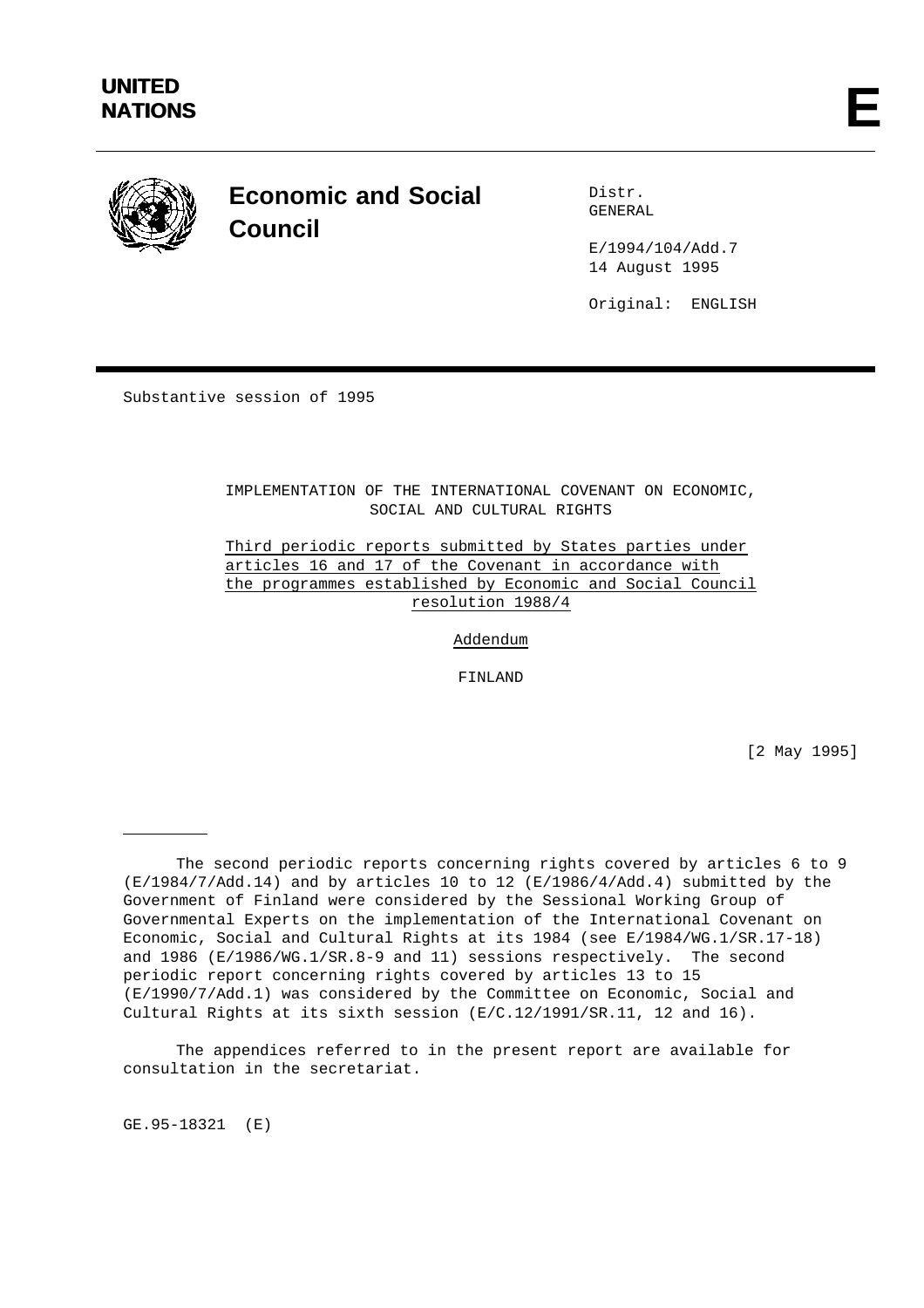# CONTENTS

|                                                                                                                     |  |  |  |  |                                                                                                                 |  |  |  |  |  |  |  |  | Paragraphs  |     |          | Page |
|---------------------------------------------------------------------------------------------------------------------|--|--|--|--|-----------------------------------------------------------------------------------------------------------------|--|--|--|--|--|--|--|--|-------------|-----|----------|------|
| General $\ldots$ $\ldots$ $\ldots$ $\ldots$ $\ldots$ $\ldots$ $\ldots$ $\ldots$ $\ldots$ $\ldots$ $\ldots$ $\ldots$ |  |  |  |  |                                                                                                                 |  |  |  |  |  |  |  |  |             |     | $1 - 6$  | 3    |
|                                                                                                                     |  |  |  |  |                                                                                                                 |  |  |  |  |  |  |  |  |             |     | $7 - 19$ | 4    |
|                                                                                                                     |  |  |  |  |                                                                                                                 |  |  |  |  |  |  |  |  | $20 - 25$   |     |          | 6    |
|                                                                                                                     |  |  |  |  |                                                                                                                 |  |  |  |  |  |  |  |  | $26 - 31$   |     |          | 7    |
|                                                                                                                     |  |  |  |  |                                                                                                                 |  |  |  |  |  |  |  |  | $32 - 75$   |     |          | 8    |
|                                                                                                                     |  |  |  |  |                                                                                                                 |  |  |  |  |  |  |  |  | $76 - 156$  |     |          | 15   |
|                                                                                                                     |  |  |  |  |                                                                                                                 |  |  |  |  |  |  |  |  | $157 - 183$ |     |          | 28   |
|                                                                                                                     |  |  |  |  |                                                                                                                 |  |  |  |  |  |  |  |  | $184 - 239$ |     |          | 32   |
|                                                                                                                     |  |  |  |  |                                                                                                                 |  |  |  |  |  |  |  |  | $240 - 292$ |     |          | 41   |
|                                                                                                                     |  |  |  |  |                                                                                                                 |  |  |  |  |  |  |  |  | $293 - 350$ |     |          | 50   |
| Article 12                                                                                                          |  |  |  |  | the contract of the contract of the contract of the contract of the contract of the contract of the contract of |  |  |  |  |  |  |  |  | $351 - 390$ |     |          | 58   |
|                                                                                                                     |  |  |  |  |                                                                                                                 |  |  |  |  |  |  |  |  | $391 - 393$ |     |          | 64   |
|                                                                                                                     |  |  |  |  |                                                                                                                 |  |  |  |  |  |  |  |  |             | 394 |          | 65   |
| Article 15                                                                                                          |  |  |  |  |                                                                                                                 |  |  |  |  |  |  |  |  |             | 395 |          | 65   |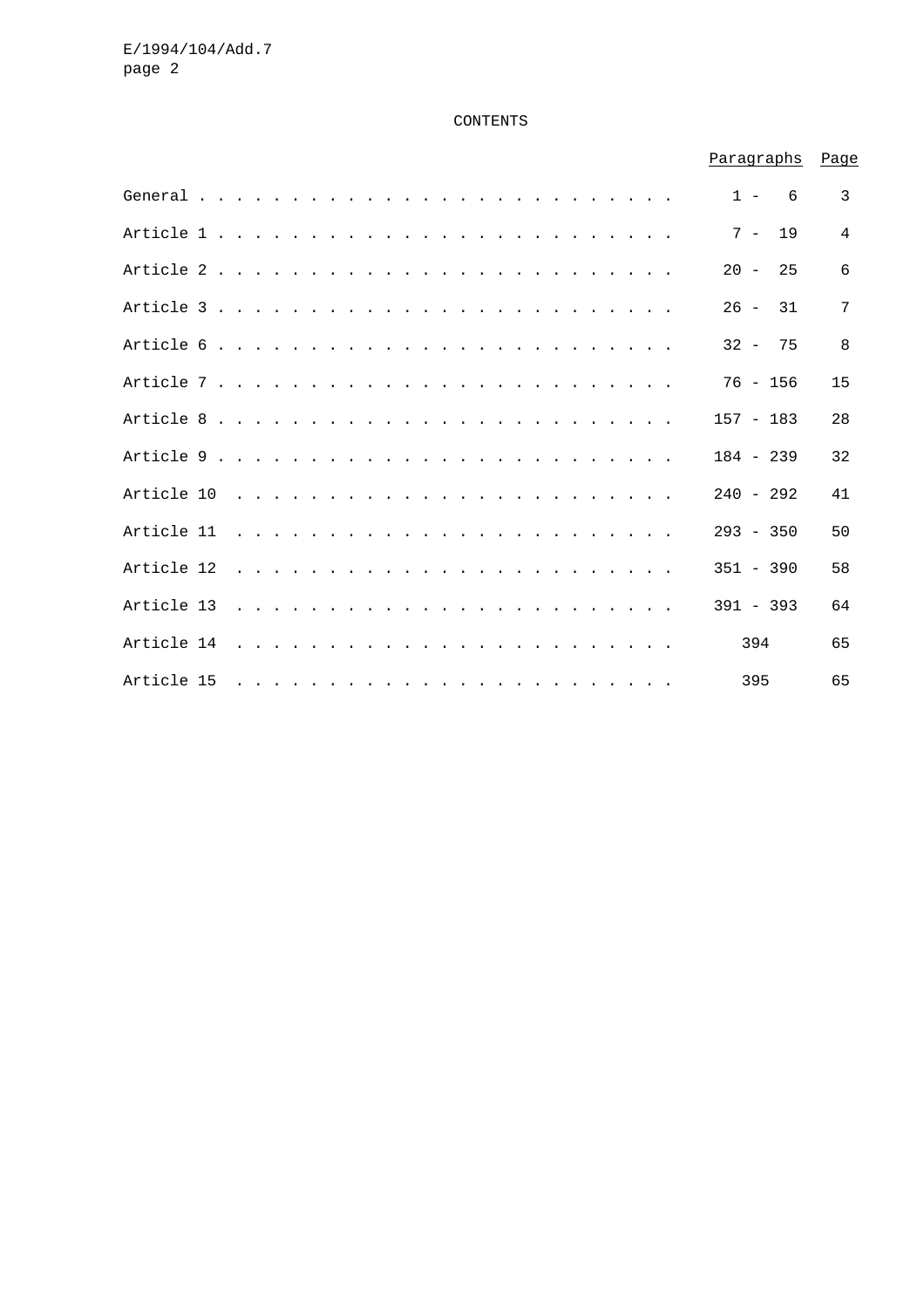#### General

1. This is the third periodic report made by the Government of Finland to the Committee on Human Rights on the International Covenant on Economic, Social and Cultural Rights. The previous reports, sections of which are referred to, are:

E/1978/8/Add.14 - First periodic report on articles 6-9 E/1980/6/Add.11 - First periodic report on articles 10-12 E/1984/3/Add.28 - First periodic report on articles 13-15 E/1984/7/Add.14 - Second periodic report on articles 6-9 E/1986/4/Add.4 - Second periodic report on articles 10-12 E/1990/7/Add.1 - Second periodic report on articles 13-15.

2. During the preparation of the report, opinions were requested from the following main labour market organizations: the Central Organisation of Finnish Trade Unions (SAK), the Confederation of Unions for Academic Professions in Finland (AKAVA), the Confederation for Finnish Industry and Employees (TT), the Employers' Confederation of Service Industries (LTK), the Commission for Local Authority Employers (KT) and the Department of Public Personnel Management (VTML).

### Fundamental rights reform

3. In December 1993, the Government Proposal (309/1993 vp) on the amendment of fundamental rights provisions of the Constitution was given to the Parliament. The Proposal is currently being debated in Parliament and it is intended that the new fundamental rights chapter of the Constitution Act will be finally passed by the new Parliament, to be elected in 1995.

4. The general reform of the fundamental rights provisions would modernize and define Finland's system of fundamental rights more precisely, extend the scope of its application to new groups and bring a number of new fundamental rights within the scope of protection provided by the Constitution. One of the most important purposes of the fundamental rights reform is to extend and strengthen the rights and protection of the individual at constitutional level. The protection of fundamental rights will be developed by extending and specifying the rights to liberty guaranteed by the Constitution, in accordance with the path laid down in international agreements on human rights and by including in the Constitution provisions concerning the principal economic, social, cultural and environmental rights, including the guarantee of legal protection with regard to administration and the exercise of law.

5. The reform aims at increasing the direct applicability of fundamental rights in courts of law and by other public authorities, at tightening the conditions under which fundamental rights may be restricted and at clarifying the system of supervising fundamental rights by including basic provisions relating to them in the Constitution.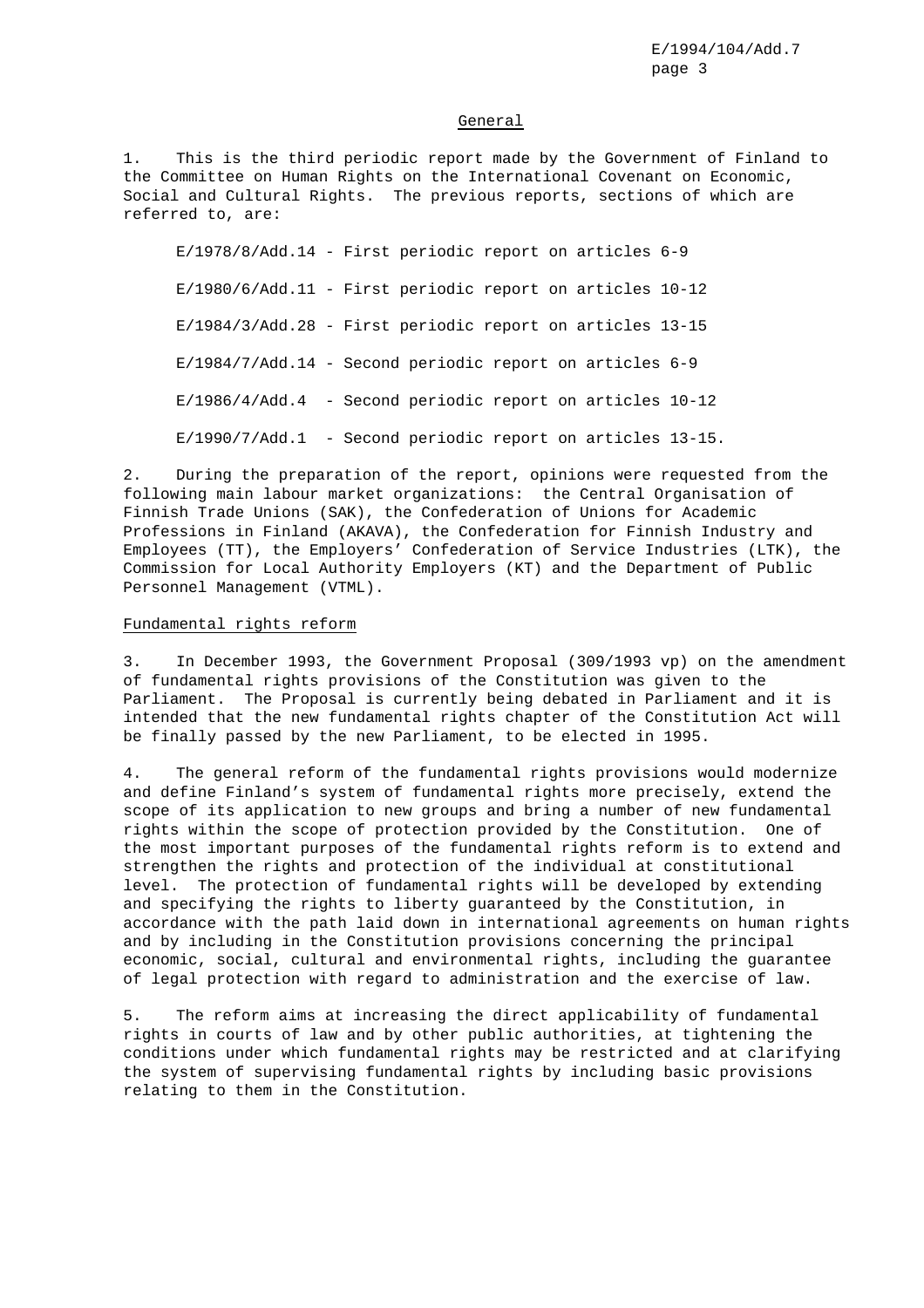6. In 1991, Finland acceded to the European Social Charter. The first report made by the Government of Finland on the implementation of the rights guaranteed in the Charter was submitted to the Council of Europe at the beginning of 1995.

# Article 1

7. The status of the self-governing province of the Åland Islands is an example of how self-determination of a distinct population group can be realized within a large community. Self-government was granted to the people of the Åland Islands, after the sovereignty dispute was settled by the League of Nations, so that the people could preserve the Swedish language, culture and local traditions.

8. The Autonomy Act of Åland (650/51, amend. 1144.91), which can be compared to the Finnish Constitutional Law as regards its enactment order, and every change of which requires the consent of the Åland Legislative Assembly, contains the legal basis for exercising self-government. Originally the legislative power was divided so that the most important matters for the State, like foreign policy and defence, were reserved for the Finnish Parliament and all remaining matters were submitted to the Åland Legislative Assembly.

9. After the law was changed in 1951, this division in legislative powers was specified closely. As a guarantee of preserving the Swedish nationality of the people, a sort of regional citizenship called "hembygdsrätt" was established, to which all inhabitants who have resided in Åland for more than five years are entitled.

10. In the new Autonomy Act 1991 the autonomy was enlarged, mainly by updating the division of legislative power. The most radical change concerned the economic relation between the autonomy and the State, where Åland gained a free budgetary power.

11. As regards the ratification of international treaties, the President of Finland submits and decrees the implementing acts to the Åland Legislative Assembly, in accordance with the new Autonomy Act. Previously only introductory acts were submitted to the Åland Legislative Assembly, sometimes leaving Åland outside the scope of the treaty concerned. The present Covenant, as well as the Covenant on Civil and Political Rights, has not been submitted to the Parliament of Åland, owing to the former procedure.

12. The Sámi are an indigenous people who constitute an ethnic minority in Finland, Sweden, Norway and Russia. In Finland there are about 6,000 Sámi, of whom 3,900 live in the municipalities of Inari, Utsjoki and Enontekiö, as well as in the northern part of the municipality of Sodankylä. This area constitutes the Sámi homeland in Finland.

13. Since 1973, the Sámi Delegation (Sámi Parliament) has served as the representative body of the Sámi in Finland. Its task is to assert the rights and protect the interests of the Sámi by submitting initiatives and proposals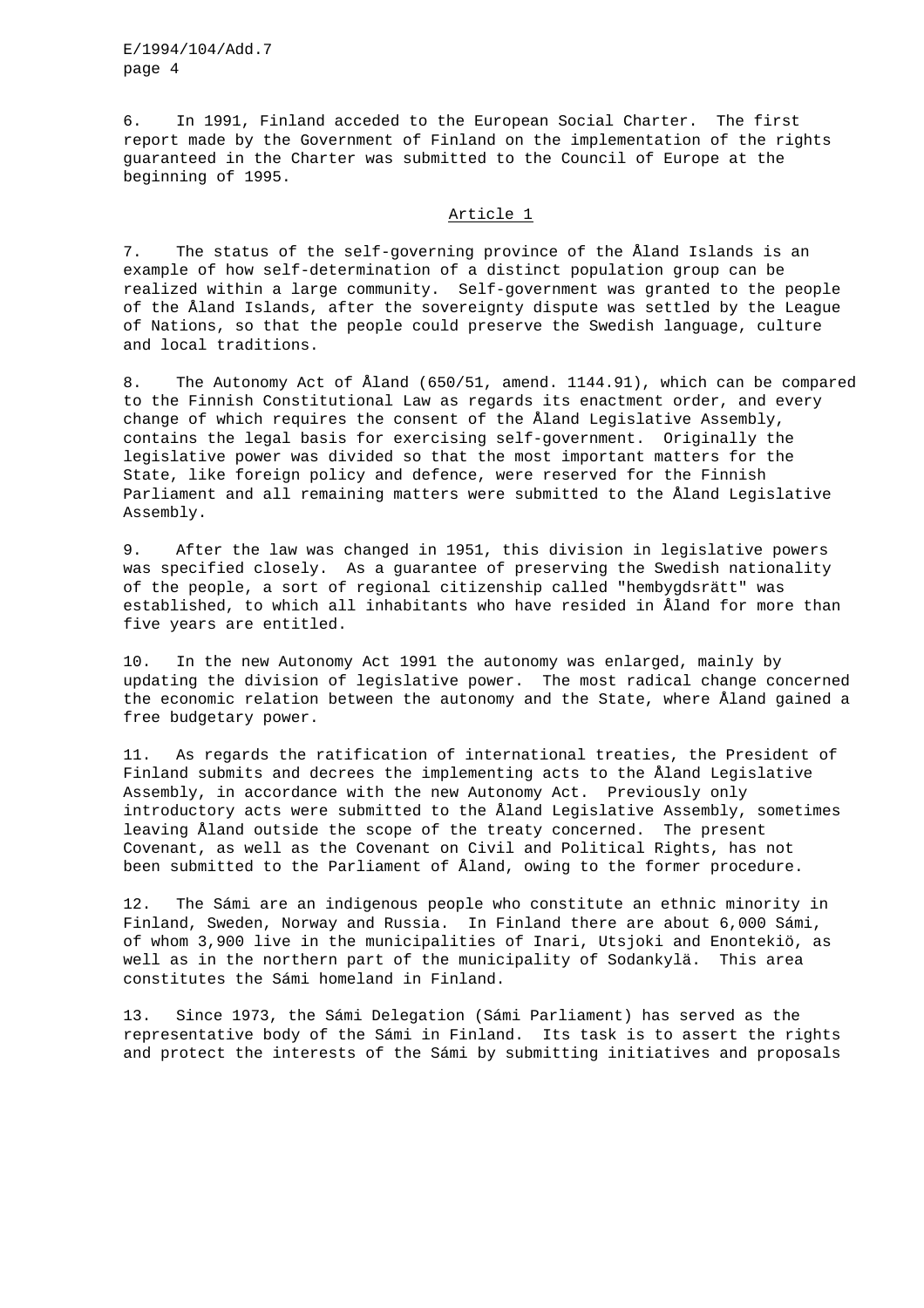to officials and by issuing statements. The Sámi choose the 20 members of the delegation in elections held among them every four years. So far the powers of this body have been increased only by a few administrative measures.

14. In November 1991, an amendment to the Parliament Act came into force. This event was historical for the Sámi, because it was the first time the Sámi were mentioned in the Finnish Constitution. According to the amendment, the Finnish Parliament shall hear representatives of the Sámi before deciding on matters closely affecting this people. In practice, it has always been the Sámi Delegation which has been heard by the committees of the Parliament in these matters.

15. The amendments to the Finnish Constitution in regard to the Sámi will continue further. It is provided in the Government Bill of 1993 Amending the Provisions on Fundamental Rights of the Constitution, that the Sámi as an indigenous people and the Romany people and other minorities have the right to maintain and develop their own language and culture. The new provision (para. 14.3) will read:

"The Sámi people, as an indigenous people, as well as the Romany people and other groups have the right to maintain and develop their language and culture. The right of the Sámi to use the Sámi language is prescribed by law. The rights of those who use sign language are guaranteed by law."

16. The law proposals included in the Bill will be passed by Parliament soon after the next parliamentary elections in 1995 and they will enter into force immediately thereafter. The Government Bill presented at the end of 1994 contains another proposal for the amendment of the Constitution, which concerns the legal status and the Sámi administration. This amendment is based on the cultural autonomy of the Sámi people and it is intended to enter into force after the parliamentary elections in 1995.

17. In practice, the most important legislative amendment for the Sámi in Finland has, however, certainly been the entry into force of the Act on the Use of the Sámi Language Before the Authorities at the beginning of 1992. If the civil servant is required to speak Sámi language, he shall in the Sámi homeland, upon the request of a Sámi party, use this language. Otherwise, translations or interpretation shall be used. The right of a Sámi party to get a translation of a decision in the Sámi language has also been guaranteed. The act requires further that public notices and other similar documents issued to the public shall in the Sámi homeland be issued also in the Sámi language. Those acts or decrees or decisions of the Council of State or the Ministries published in the Finnish Law Gazette which are especially related to the Sámi shall be published also in the Sámi language. A separate office under the Sámi Delegation has been set up for translation and it also helps the authorities when they need Sámi interpreters.

18. The question of the rights of the Sámi to the lands and waters which they have traditionally occupied and used for their means of livelihood is not yet solved. The Advisory Board for Sámi Affairs, which is a joint body of the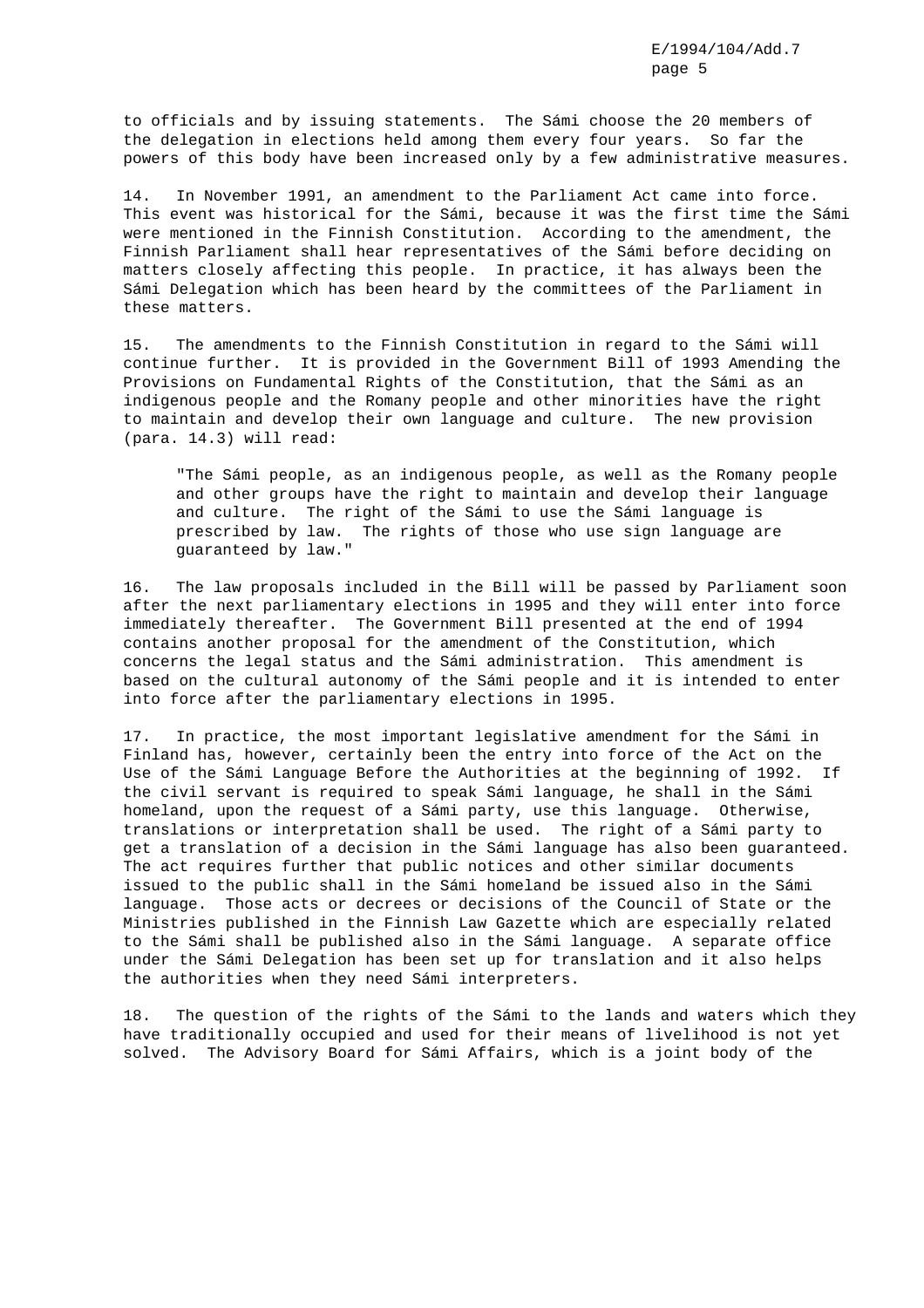authorities and the Sámi Delegation, prepared in 1990 a proposal for a Sámi Act. According to this Act, the present state forests inside the Sámi homeland would be turned in each Lapp village into Sámi commons with ownership rights. In May 1993 the Ministry of the Interior decided that the Sámi Delegation should continue the preparation of the Sámi Act.

19. Finland has not yet ratified ILO Convention No. 169 concerning indigenous peoples, because it is not clear whether the Finnish legislation on the land ownership rights of the Sámi is in harmony with the provisions of the Convention. In a resolution at the beginning of 1995, Parliament demanded that the Government as soon as possible make an assessment of ways in which the obstacles to the ratification of ILO Convention No. 169 can be removed and what kind of practical consequences this would have. Parliament also demanded that the Constitutional Law Committee of Parliament immediately receive the assessment in order to deal with it.

# Article 2

### 1. The protection of the fundamental rights of aliens

20. The agreement on the European Economic Area, which came into force at the beginning of 1994 and Finland's subsequent membership in the European Union, which came into force at the beginning of 1994, means that citizens of EU member States and citizens of States which are members of the European Economic Area shall be treated in the same way as the citizens of their own country with regard to the areas referred to in the agreement.

21. In accordance with the Government Proposal for the reform of fundamental rights, the scope of the application of fundamental rights would normally be extended to include all persons who come under the jurisdiction of the State. The Government proposes that a general prohibition against discrimination be included in the Constitution. The proposed provision, section 5, subsection 2, reads as follows:

"No one may be placed in an unequal position on the basis of sex, age, origin, language, religion, conviction, opinion, state of health, disability or for any other reason relating to a person without good reason."

22. The proposal is closely linked to the international treaties concerning human rights, which are binding on Finland. The object of the reform is to bring the Finnish system of fundamental rights into closer line with international human rights obligations. Consequently, at several points it has been proposed that fundamental rights be extended and defined more precisely to correspond with the path laid down in agreements on human rights.

23. Human rights agreements have influenced certain decisions concerning the entire institution of fundamental rights. This applies, for example, to the extension of the scope of application of fundamental rights to apply to all persons under the jurisdiction of the Government of Finland, and not only Finnish citizens.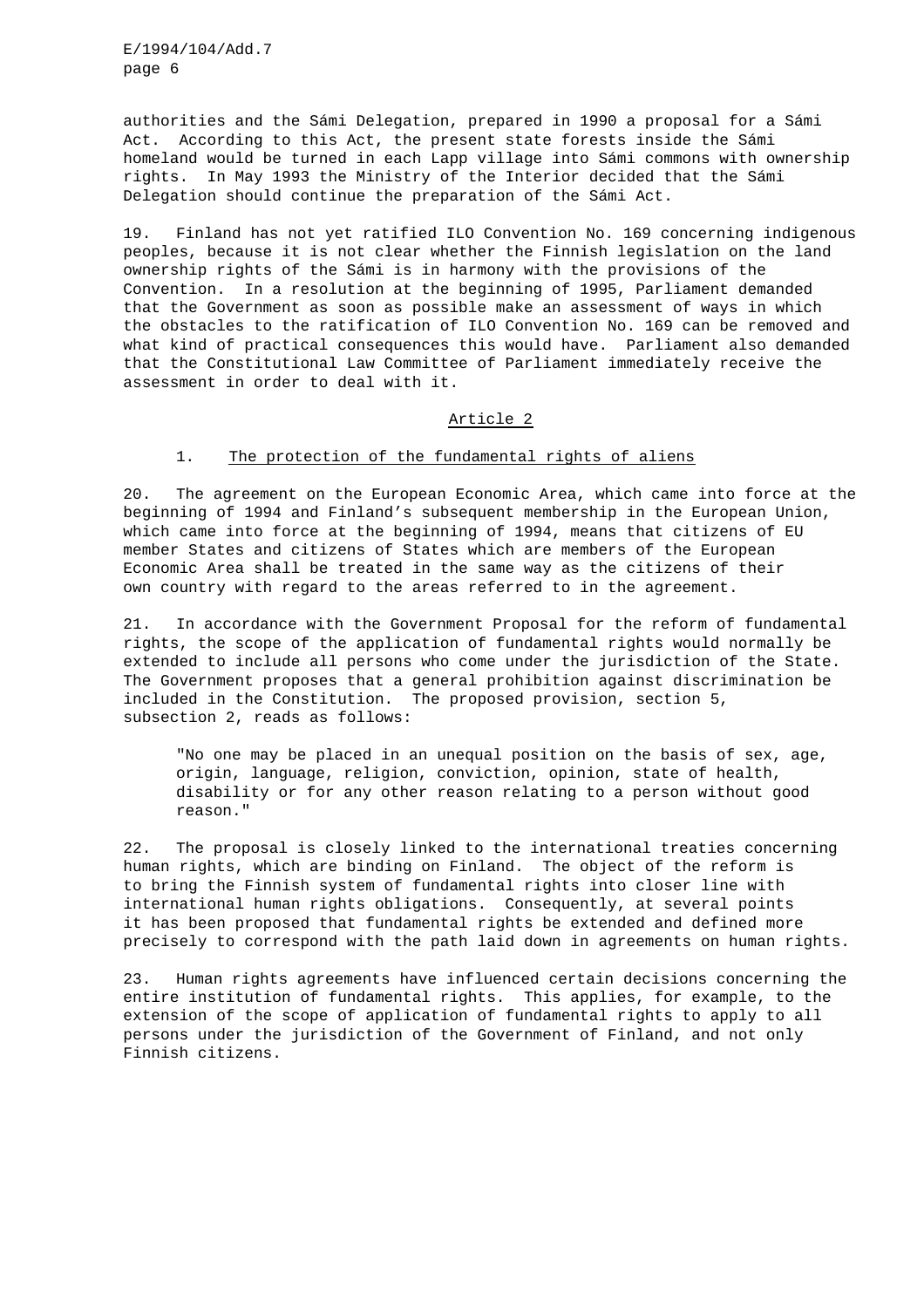24. Generally speaking, the proposal aims at strengthening the status in the Finnish legal system of those human rights which are binding on Finland. The proposed provisions concerning the obligation to safeguard and supervise rights have thus been extended to include human rights. Provisions on the duty of public authorities to safeguard both fundamental and human rights are contained in section 16a, subsection 1 of the proposal. The supervision of the observance of human rights and fundamental rights would be within the competence of the Chancellor of Justice and the Parliamentary Ombudsman according to sections 46 and 49 of the Constitution Act. Section 46 of the Parliamentary Act would include provisions on the duty of the Constitutional Law Committee to examine the relationship of government bills and other legal issues to international human rights agreements.

25. Although discrimination as it applies to economic, social and cultural rights would be prohibited, it may be necessary for economic reasons to continue to retain the option to limit the benefits included under social rights on certain grounds. As a result, it has been proposed that the grounds for obtaining or determining certain benefits could be made legally contingent on employment or residence in Finland. The option to limit benefits would apply to the right to basic income security, the right to social and health-care services and the right to accommodation. Grounds for benefit limitation would not be the individual's citizenship as such: the decisive factor would be how close the links are that the individual has with Finland through residence or employment.

### Article 3

26. The Government Proposal for the reform of fundamental rights includes a separate provision on equality between the sexes (sect. 5, subsect. 4) in addition to the provision prohibiting discrimination on the basis of sex (see para. 21 above, under art. 2). The proposal for the provision reads as follows:

"Equality between the sexes in both social operations and working life, especially when determining the terms of employment and employment relationship, is guaranteed by law."

#### The Act on Equality

27. The Act on Equality between Women and Men (609/86, the Act on Equality) came into force at the beginning of 1987. The purpose of the Act is to prevent discrimination on the basis of sex and to promote equality between women and men, and, for this purpose, to improve the status of women, particularly in working life. The Act includes provisions on actions to promote equality, to counter discrimination on grounds of sex, and on necessary legal protection measures and procedures pertaining to the implementation of the provisions. The law applies to all areas of social life. The Equality Act thus guarantees women and men equal entitlement to enjoy the rights mentioned in article 3 of the International Covenant in question.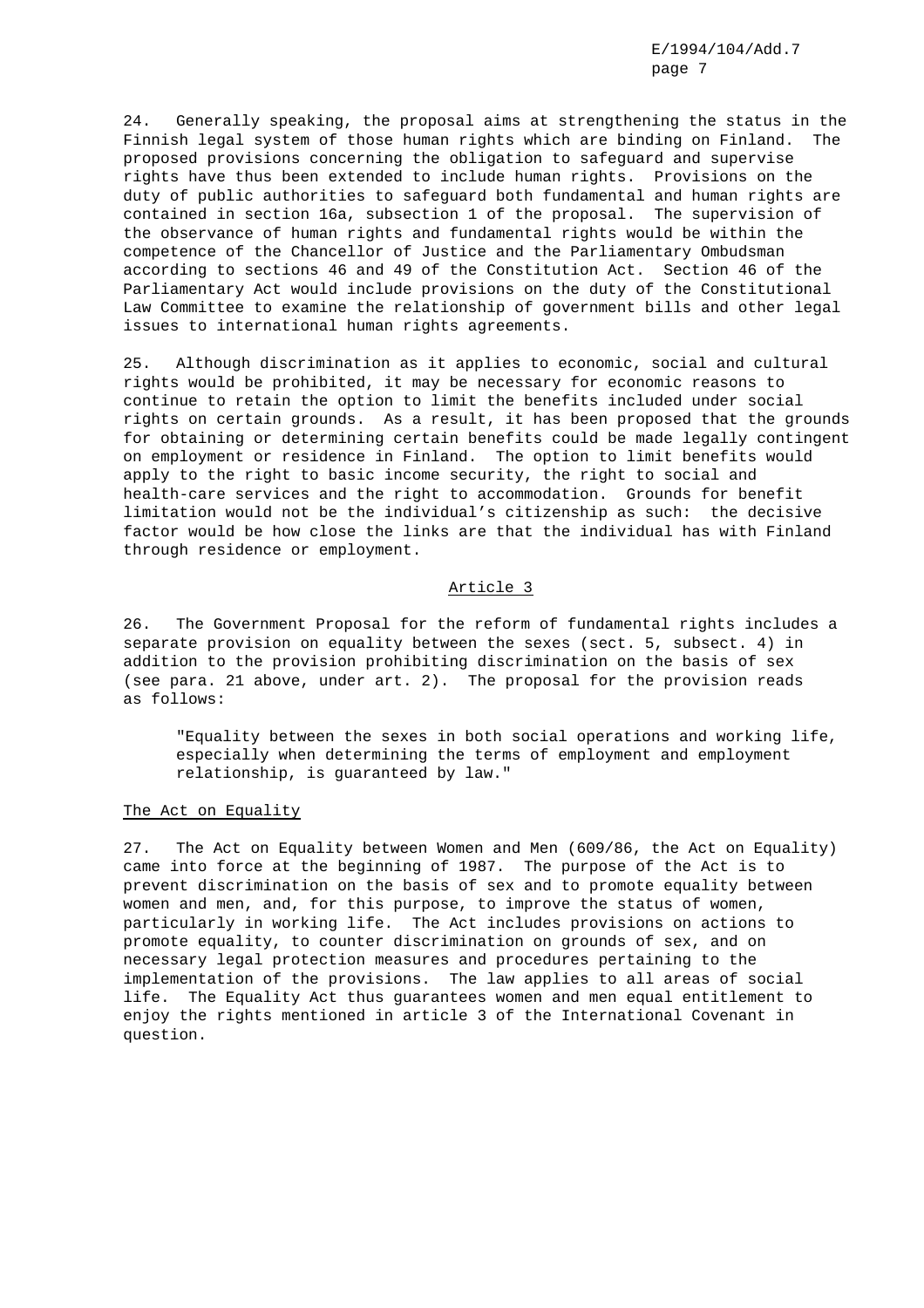28. The provisions of the Equality Act prohibiting discrimination are applied where a person or a group of people have been placed on an unequal footing on the basis of sex. The Act also includes what are called "active" provisions on equality: these place all authorities and employers, for example, under an obligation to promote equality. In addition, the Act contains provisions on equality in education and teaching.

29. At the time the Equality Act came into force, special officers, the Equality Ombudsman and the Equality Board, were appointed to see that the law is observed and to promote its implementation. The Equality Ombudsman supervises compliance with the Equality Act, especially the prohibition against discrimination and discriminatory advertising. The duties of the Ombudsman also include furthering the realization of the intent of the Equality Act by means of initiatives, advice and guidance. The Equality Board can prohibit the continuation of discrimination, employment discrimination or discriminatory advertising practice under penalty of a fine, should the situation warrant it. The Board has only rarely convened in recent years.

30. Some municipalities have a municipal equality commission. These commissions collect data on the status of women and men in the municipality, the municipality's services and the degree of equality among persons employed in the municipality's service.

31. Since 1972, the Council for Equality has functioned in conjunction with the Ministry for Social Affairs and Health in order to promote social equality between women and men and to prepare reforms aimed at increasing the equality of women and men.

### Article 6

### 1. International conventions

32. Finland has ratified all the conventions referred to in paragraph 1. The reports for 1990 and 1992 to the ILO on implementation of ILO Convention No. 111 (appendices 1 and 2) and the reports for 1990 and 1992 on Convention No. 122 (appendices 3 and 4) are appended.

#### 2. (a) Employment and unemployment levels and trends in Finland

33. Since 1990, Finland and the Finnish labour markets have been tried extremely severely by the economic recession. The main effect of the recession has been the stagnation of domestic demand and the fact that the public sector has very rapidly become indebted. Young people, and those who have been solely employed in sectors dependent on domestic demand, such as the construction industry, have generally been the most vulnerable. The number of people in employment decreased by almost 400,000 (16 per cent) during the period 1988-1993.

34. Part-time employment in Finland is rare, nor has the situation changed to any great extent in recent years. No other data concerning underemployment are available.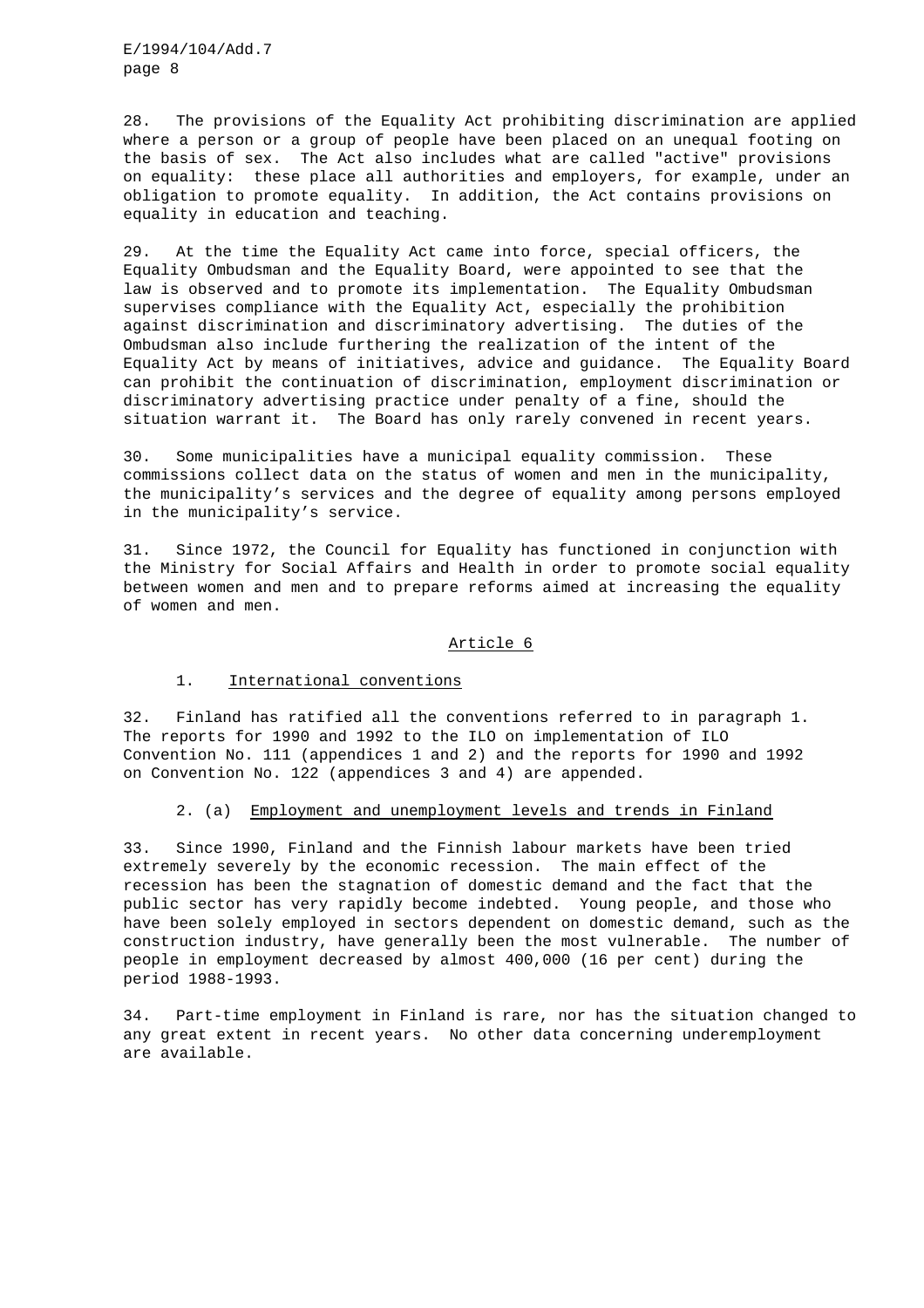| Table 1. Labour force, persons in employment, persons employed part-time |
|--------------------------------------------------------------------------|
| (1-29 hours/week), unemployed and unemployment rate in Finland           |
| in 1983, 1988 and 1993                                                   |

| Year | Labour<br>force | Persons in<br>employment | Persons<br>employed<br>part-time | Unemployed | Unemployment<br>rate |
|------|-----------------|--------------------------|----------------------------------|------------|----------------------|
| 1983 | 2 528 000       | 2 390 000                | 000<br>197                       | 138 000    | 5.5                  |
| 1988 | 2 546 000       | 2 431 000                | 000<br>177                       | 116 000    | 4.5                  |
| 1993 | 2 484 000       | 2 401 000                | 176 000                          | 444 000    | 17.9                 |
| 1994 |                 |                          |                                  | 421 000    | 17.4                 |

Source: Statistics Finland.

35. Unemployment in Finland rose correspondingly during the period 1983-1993 by over 300,000 persons (283 per cent). Mass unemployment is a characteristic feature of the 1990s and will be a significant social problem throughout the decade. Unemployment will probably decrease to some extent, but the rate of unemployment will probably stabilize around the 15 per cent level at the end of the decade.

36. Long-term unemployment was rare during the 1980s but since the beginning of the 1990s the number of the long-term unemployed has increased considerably.

| Year | Unemployed<br>jobseekers | Men     | Women   | Young<br>people a/ | Long-term<br>unemployed b/ |
|------|--------------------------|---------|---------|--------------------|----------------------------|
| 1983 | 143 900                  | 80 000  | 63 900  | 40 800             | 17 100                     |
| 1988 | 129 300                  | 71 700  | 57 600  | 28 600             | 12 100                     |
| 1993 | 482 200                  | 280 700 | 201 400 | 700<br>97          | 86 000                     |

Table 2. Unemployed jobseekers by category during 1983, 1988 and 1993

Source: Ministry of Labour statistics on unemployed jobseekers.

a/ 15-24 year-olds.

b/ Persons unemployed for more than a year.

37. The situation for young people is difficult. There are very few job vacancies available, and so placement has become almost impossible.

38. During the 1980s, almost half of those persons with an advanced level of education entering the labour market were recruited by the public authorities, the Government and the municipalities. Recruitment into the public sector has almost come to a standstill for several years ahead. Those persons who have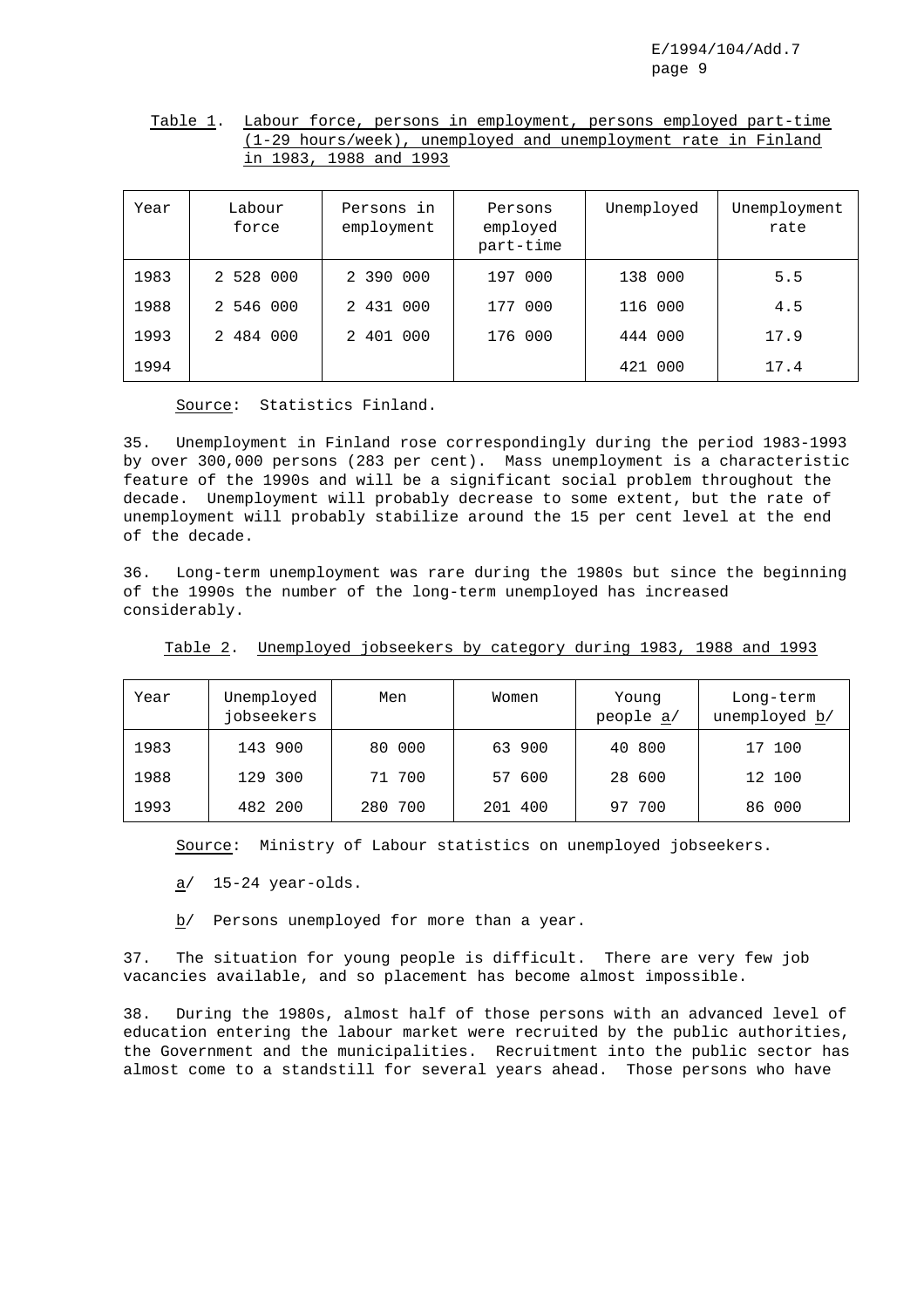trained for employment in the public sector are obliged to seek employment in other fields and thus lose the benefit derived from their training.

39. Regional differences in Finland have levelled out. As a norm there have been considerable differences in unemployment levels regionally. The rate of unemployment in the northern parts of Finland has often been five times higher than that in the south of Finland. Currently, the situation has levelled out to the extent that the unemployment rates of southern Finland are now at the same level as those of northern Finland.

### 2. (b) The objectives and methods of labour policy in Finland

40. The Employment Act (275/1987) states that the intent of the law is to provide every citizen of Finland with the opportunity to work. The State should promote stable and regionally balanced economic and social development in order to attain full employment which will secure the citizen's livelihood, and is based on the freedom to choose employment and perform productive work.

41. In order to attain full employment, the State should promote a high and consistent demand for manpower by means of general economic policy and other measures which have an influence on employment.

42. According to the Employment Act, jobseekers should be offered employment or training primarily through the manpower services. The manpower services are primary, and measures taken to facilitate employment such as employment subsidies, allowances to assist businesses in difficulty and investments to promote employment, are adapted to suit the labour force demand situation. Employment services consist of vocational guidance, labour market training based on labour policy, relocation assistance, business location advice, guidance for self-employment, international trainee exchange, information services and special services for the disabled. The aim of the Act on Manpower Services is to further labour market efficiency and provide services in accordance with client requirements. Moreover, the Act specifies those manpower services which the State is obliged to provide citizens with free of charge. Private manpower services are also permitted by the new Act; providers of such services may not, however, charge clients seeking work a fee.

43. The most important labour policy objective in the 1990s is lowering the level of unemployment by means of reducing youth and long-term unemployment in particular.

The objectives and measures for managing employment

### (i) Increasing the demand for labour

44. Increasing the demand for labour and lowering the level of unemployment are the most important objectives in economic policy. Labour administration promotes the conditions for economic growth and the preservation of viable jobs through separate measures. Entrepreneurship is encouraged in order to create new job opportunities, and the State participates in assisting businesses which are in economic crisis or are in the process of restructuring.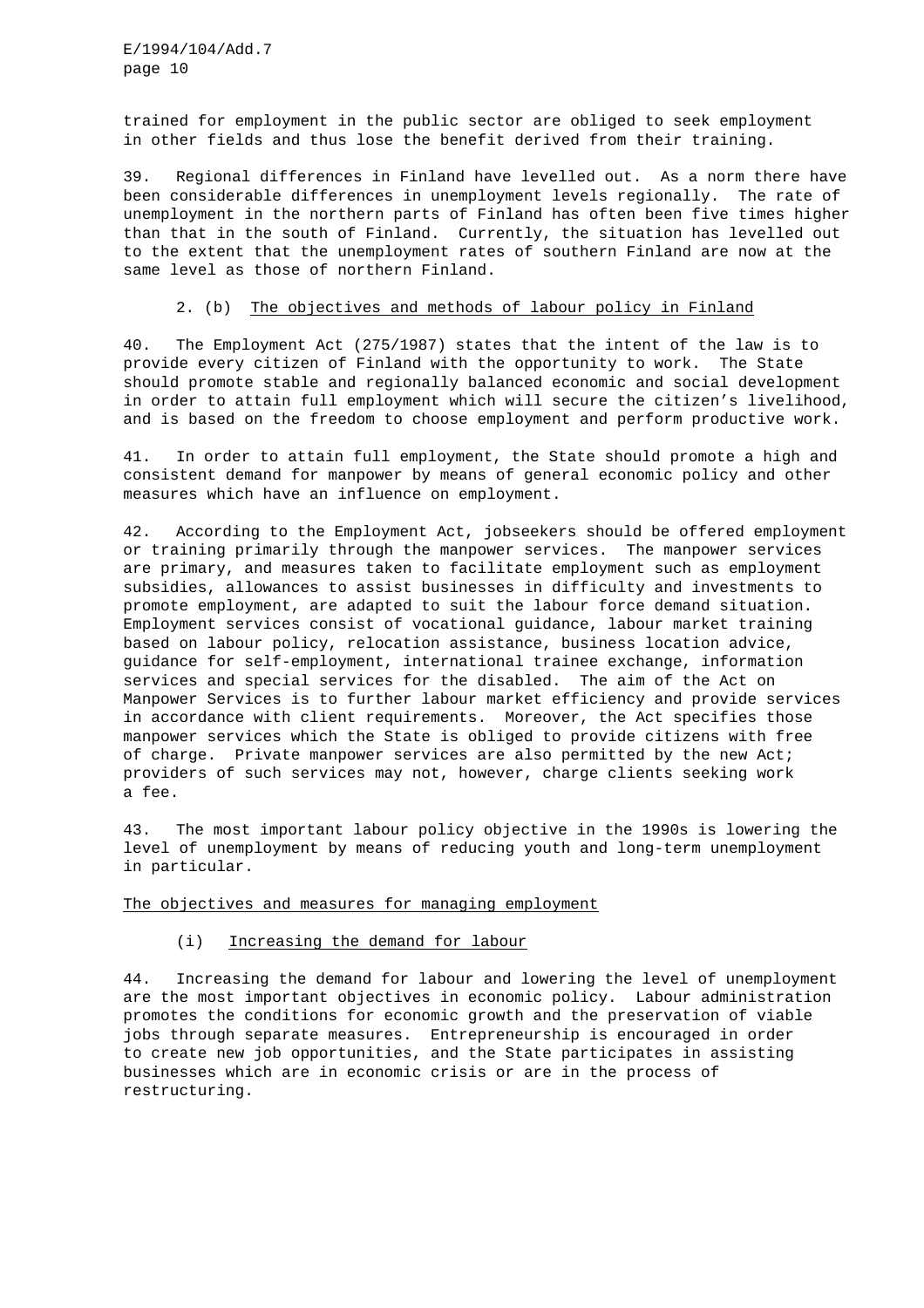# (ii) Flexiwork and work redistribution

45. Through the implementation of flexiwork and the redistribution of work, employment opportunities for the unemployed can be increased. Flexible working hours and job-sharing schemes whereby part-time and temporary jobs are created for the unemployed can be developed and tried out in practice. Persons in employment can be encouraged to improve their professional skills and the productivity of businesses can be furthered.

### (iii) Controlled reduction in the supply of labour

46. Crucial target groups in this endeavour are: (1) the elderly long-term unemployed, who are unlikely to re-enter employment before reaching pension age and (2) those persons in employment whose capacity for work has seriously declined and for whom it would seem reasonable to find a solution through which income could be secured outside working life.

### (iv) Targeting resources to youth and long-term unemployment

47. Labour administration resources can be targeted in order to mitigate youth and long-term unemployment. The employability of the clients is enhanced by means of training and other measures, in a way that takes account of their respective needs.

# (v) Focusing the operational policy of labour administration at regional and local level

48. The manpower authorities can be reinforced at regional and local level in their role of promoting projects based on structural policy and in encouraging entrepreneurship, particularly in those labour market areas which are characterized by a low labour force demand of a permanent and structural nature due to the underdevelopment of industry and commerce.

49. An approach focusing on the development of labour force resources and job quality can be strengthened in those labour market areas in which a qualitative imbalance between demand and supply is a crucial problem. In large market areas, the capacity of the public manpower services to reconcile the demand for labour with supply can be improved and the market share of job vacancies reported to the unemployment offices increased.

50. The Government Proposal for the reform of fundamental rights proposes that the promotion of employment be included in the Constitution. The proposed provision (Constitution Act, sect. 15) reads as follows:

"The public authorities shall promote employment and shall endeavour to guarantee each individual's right to work. The right to training leading to employment is prescribed by law."

51. In addition to the State, the constitutional obligation to promote employment would be extended to include other public corporations also. Training leading to employment would be mentioned separately as a means of managing employment.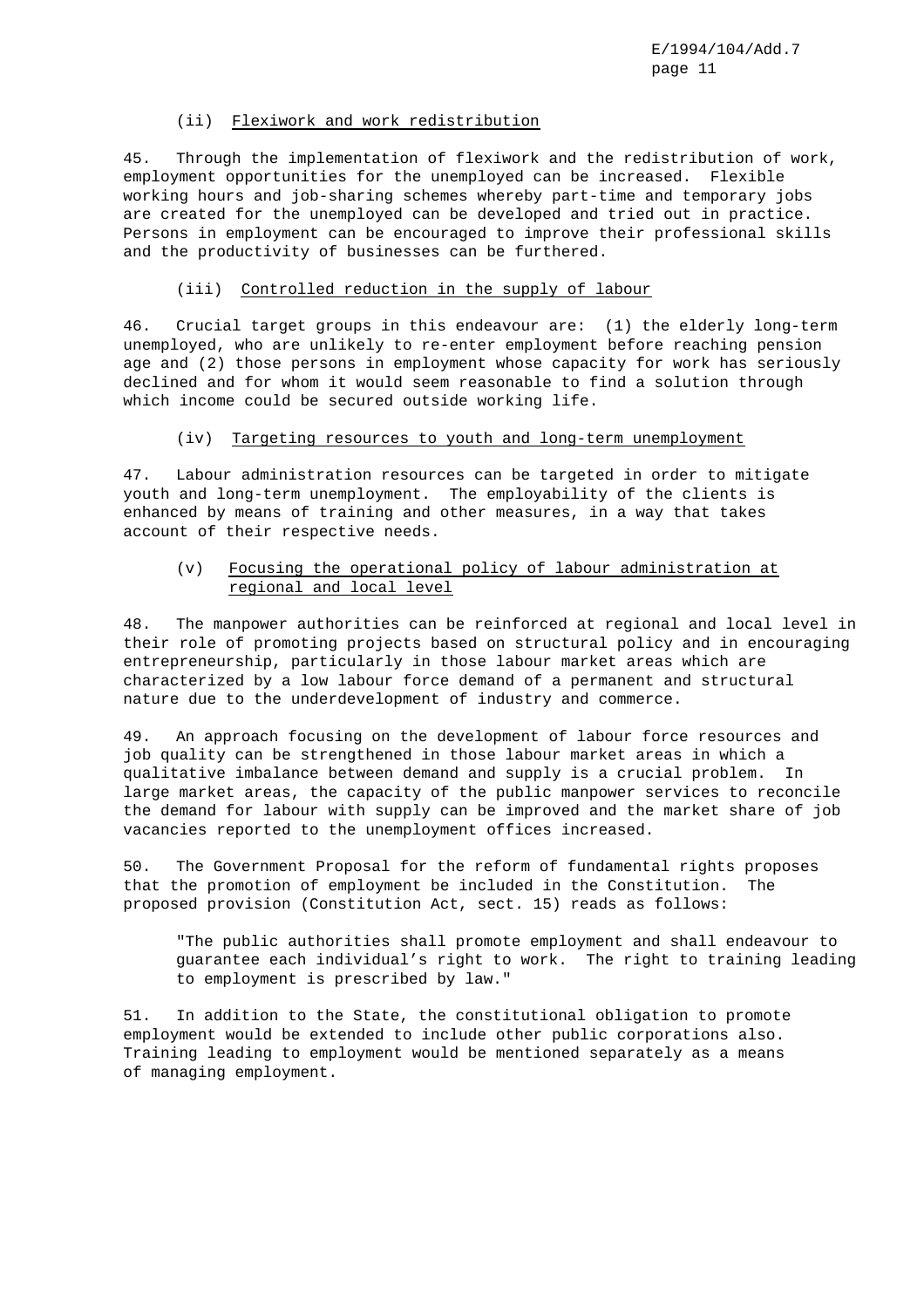52. Measures concerning the management of employment are referred to in the reports submitted to the ILO in 1990 and 1992 regarding the compliance with Convention No. 122 (appendices 3 and 4).

### 2. (c) The level of productiveness

53. Factors which have a fundamental effect on raising the productivity are: labour market regulation, personnel competence, and the level of development of labour relations, workplace relations and systems for interaction.

54. The development of productivity is to be encouraged by improving the quality of working life. At the same time, the working capacity of the labour force is maintained, the incidence of serious accidents and occupational diseases is reduced, the labour force is supported in adjusting to changes occurring in working life and the numbers of persons dropping out of the labour force due to health reasons are reduced.

55. It may be said, however, that productivity is low in a number of cases of employment subsidization, and that it is no more than payment of unemployment benefit under another name.

# 2. (d) Freedom of choice of employment and protection of fundamental rights

56. According to section 6, subsection 2 of the Finnish Constitution Act, the labour of Finnish citizens enjoys the special protection of the State. This protection also extends to the terms of employment.

57. The freedom of choice of employment may also be considered as being included in the fundamental rights. The prohibition of forced labour is enforced in the Finnish legal system. This prohibition can be derived from section 6, subsection 1 of the Constitution Act concerning the guarantee of protection of personal freedom. Penal provisions regarding violations against freedom are also included in the Penal Code currently in force.

58. The Readiness Act (1080/91) includes provisions regarding the obligation to provide manpower and obligation to work during periods of crisis, primarily during times of war or during threat of war.

59. In the Government Proposal for the reform of fundamental rights (309/1993 vp), it is proposed that the Constitution's current provision on employment be superseded by a new provision. The proposed section (sect. 15) is as follows:

"All persons are entitled to secure their livelihood through the work, occupation or trade of their choice.

"The labour force is under the protection of the public authorities. No one may be discharged from their place of employment without legal grounds."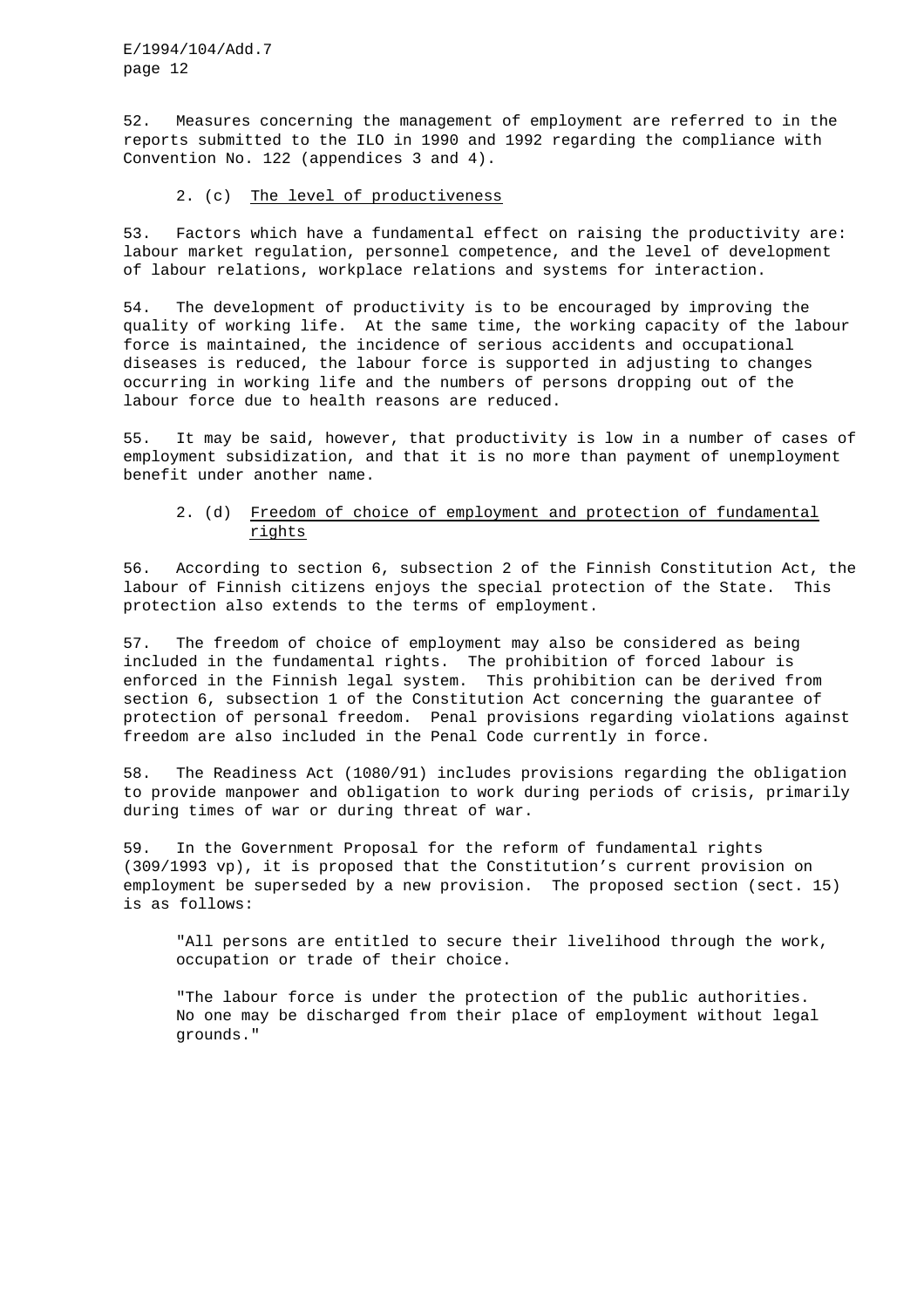60. According to the section, the individual's right to secure his or her livelihood through work freely chosen and accepted would be protected, in contrast to previous legislation, by an express provision in the Constitution.

### 2. (e) Technical and vocational training programmes

61. According to the Act on Vocational Training Institutions (487/87), the purpose of vocational training is, by continuing the educational role of the lower secondary and upper secondary schools, or on the basis of work experience, to provide the necessary competence to obtain and maintain vocational skills and pursue further education. These skills are required by society and in working life and are necessary in order to be able to participate in developing these areas of life (sect. 3).

62. In 1993, public vocational training was provided in 635 vocational training institutions. During the same year, the number of full-time students was 197,450.

63. Labour market training based on labour policy is regulated by the Act on Labour Market Training (763/90) and the Decree on Labour Market Training (912/90). The purpose of the Act is to establish a form of training which would respond to the quantitative, qualitative and regional needs of working life. In order to achieve this objective, financial responsibility for labour market training has been completely transferred to labour administration with the new Act. Responsibility for planning the training has been transferred to the regional and local level.

64. The role and importance of labour market training has been strongly emphasized during the period of high unemployment; 52,000 persons embarked on labour market training in 1991, 73,000 persons started in 1992 and 70,000 in 1993. It has been possible to organize the training on a flexible basis so that the requirements of both jobseeker and employer alike have been met.

65. Labour market training is also referred to in the reports submitted to ILO on Convention No. 122 (appendix 3, pp. 6-8 and appendix 4, p. 4).

2. (f) Difficulties encountered in attaining full employment

66. See section 2 (a), above.

3. (a) Prohibition of discrimination

67. The Finnish Constitution Act guarantees citizens' equality before the law.

68. Under the Contracts of Employment Act (320/70) and with regard to seamen under the Seamen's Act (423/78), an employer is obliged to treat all employees equally so that no one may be placed in an unequal position in relation to another on the basis of origin, religion, age, political or trade union activities or for any other like factor. The concept of origin includes race, colour, social and national origin. "Any other like factor" refers to political opinion, for example. The same obligation to treat all persons equally and the ban on discrimination was extended in 1987 to cover the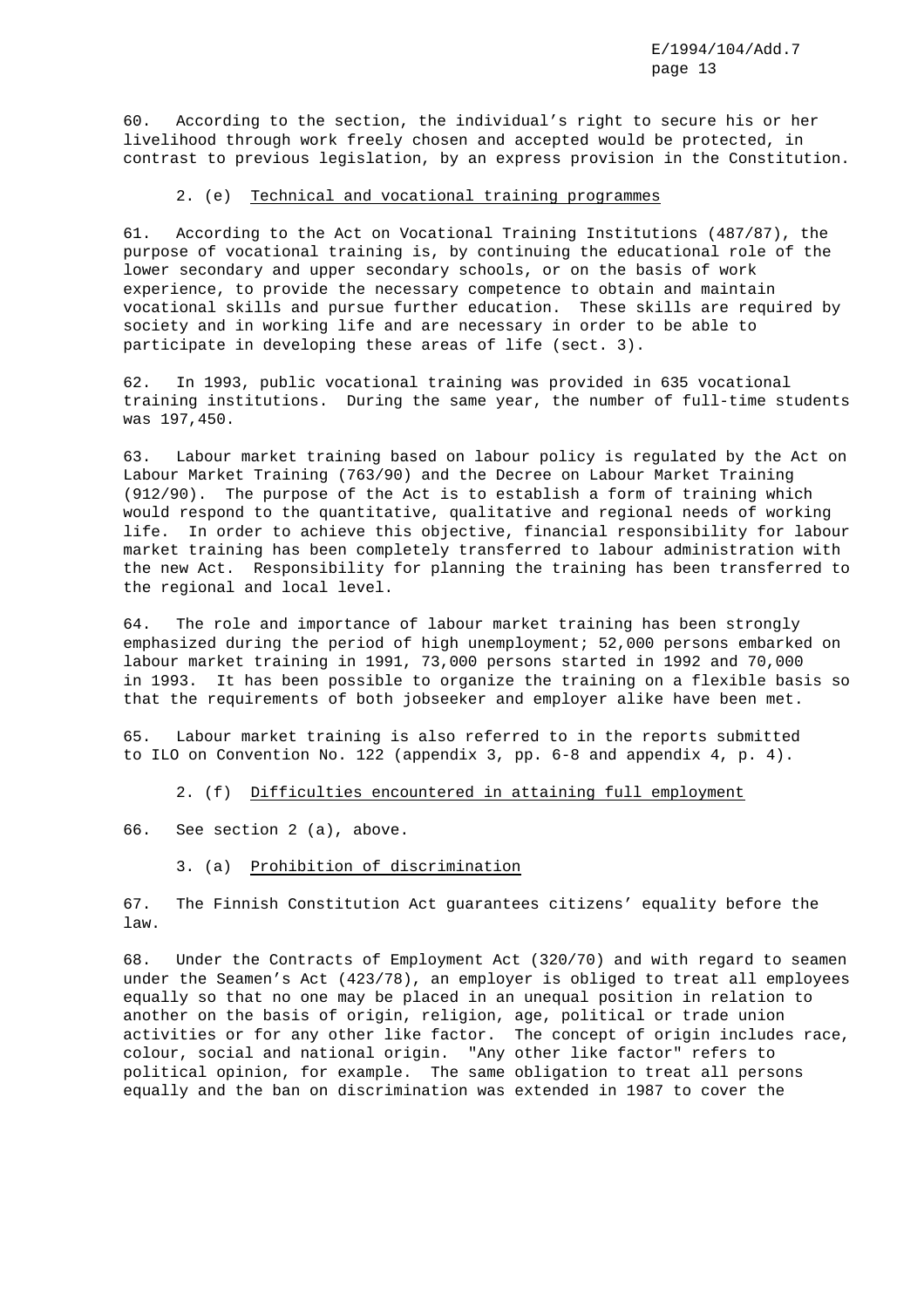recruitment of employees. The ban on discrimination with regard to civil servants is included in the Act on Civil Servants and with regard to municipal salaried employees the ban is included in the municipal official regulations.

69. Discrimination on grounds of sex and indirect discrimination is prohibited under the Act on Equality between Women and Men (609/86).

70. The Contracts of Employment Act and the Seamen's Act include provisions, the purpose of which is to prevent discrimination in certain special situations. According to the Contracts of Employment Act, an employee's political, religious or other opinions or their participation in social affairs or associations does not constitute a serious reason attributable to the employee, on the basis of which a contract of employment may be terminated. An employer may not dismiss an employee on grounds of pregnancy. An employer and employee may not prevent each other, nor may an employee prevent another employee, from belonging to or joining a legally permitted association or being active in such. A corresponding protection also covers civil servants and municipal salaried employees.

71. Discrimination is referred to in the reports for the period 1 July 1988 to 30 June 1990 (appendix 1, p. 6) and for the period 1 July 1990 to 30 June 1992 (appendix 2, p. 5) submitted to ILO on Convention No. 111.

# 4. The proportion of employees holding more than one full-time job in the working population

72. No statistics are available in Finland on persons who hold more than one full-time job. The proportion of such persons in the labour force is, however, very low.

### 5. Changes in legislation

73. The main provisions concerning the management of employment are included under the Employment Act (275/87), which came into force at the beginning of 1988, and under amendments made to it later. Provisions are also included under the Employment Decree (130/93), which came into force in 1993 and which replaced the earlier Decree of 1987, and under amendments made to it later. The objectives of the Employment Act have been reported in section 2 (b) above. The new Act on Manpower Services (1005/93) came into force at the beginning of 1994. At the same time, the former special laws concerning labour policy, such as the Act on Manpower Services (246/59), the Act on Vocational Guidance (43/60) and the Act on the Provision of Manpower Services for the Disabled (401/62) were revoked. Provisions have been enacted concerning labour market training under the Act on Labour Market Training (763/90), which came into force on 1 January 1991.

74. The contents of the Employment Act and the Act on Manpower Services are reported above in section 2 (b).

75. Changes in legislation have been reported in further detail in the appended reports (appendices 1-4) submitted to ILO on Conventions Nos. 122 and 111. The employment obligation mentioned on page 3 of the report on Convention No. 122 for 1992 has been withdrawn under amendment (1696/92) of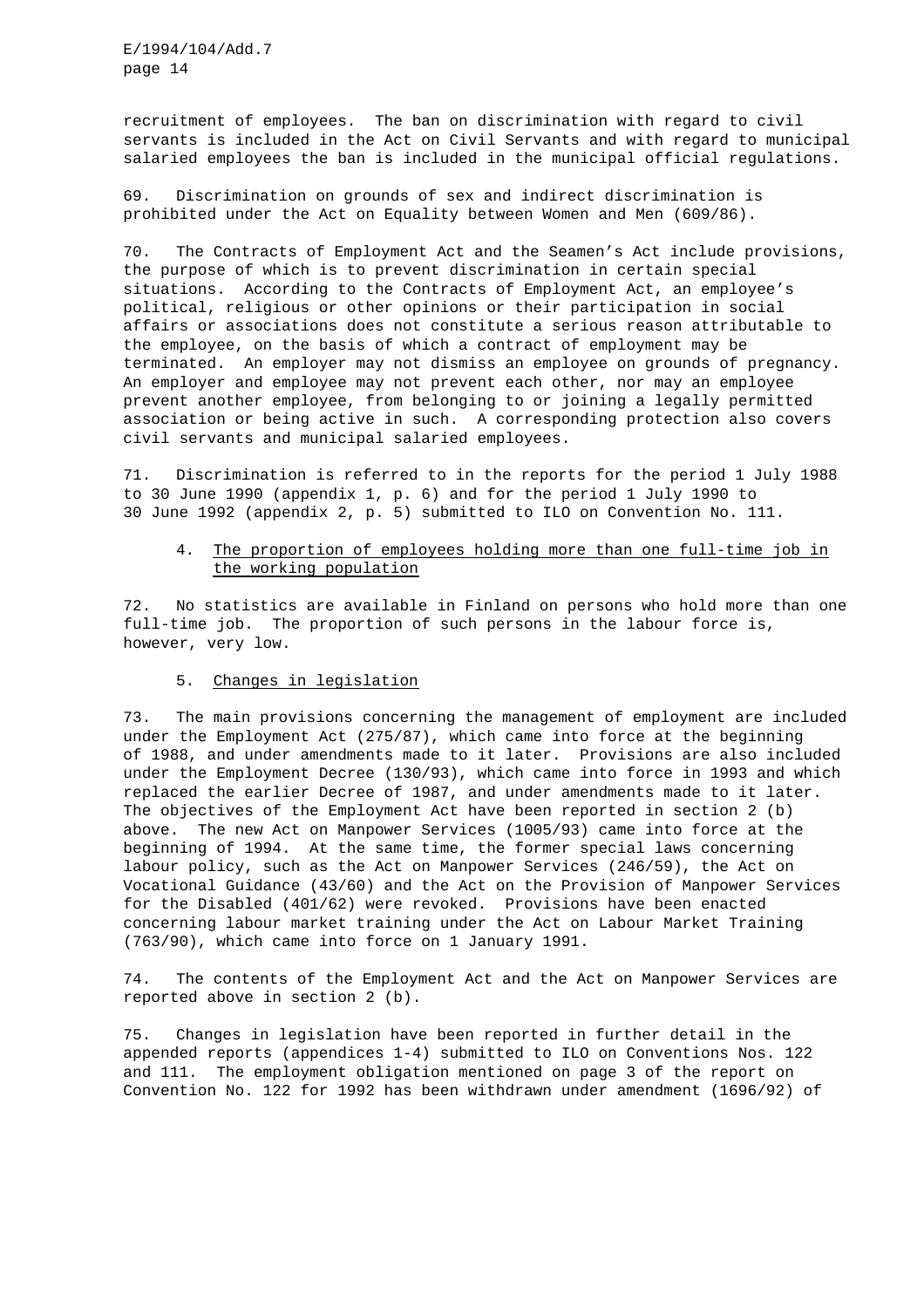the Employment Act. The withdrawal of the employment obligation is referred to on page 4 (appendix 4 (a)) of the report on compliance with Convention No. 122 submitted to ILO in 1994.

### Article 7

# 1. International conventions

76. Finland has ratified the following ILO Conventions: Equal Remuneration Convention (No. 100); Weekly Rest (Industry) Convention, 1921 (No. 14); Holidays with Pay Convention (Revised), 1970 (No. 132); Labour Inspection Convention, 1947 (No. 81); Labour Inspection (Agriculture) Convention, 1969 (No. 129); Occupational Safety and Health Convention, 1981 (No. 155).

### 2. (a) Determination of wages and salaries

77. An employee's wages or salary is determined on the basis of an employment agreement or a collective agreement. An employer bound by a collective agreement is, under the Collective Agreement Act, obliged to observe the collective agreement with respect to all employees, both those bound by the collective agreement and those not bound by it, unless the scope of the agreement has been limited to apply only to those bound by it. When an employer is bound by a collective agreement, the terms and conditions of minimum wage or salary are also generally fixed by the collective agreement.

78. If a collective agreement with general validity has been concluded in an industry, the Collective Agreement Act prescribes that all employers have the obligation to comply with the terms and conditions of remuneration of employees and other aspects of employment provided by the law in favour of the employee. An employer who has not signed the collective agreement is also bound by these terms and conditions.

79. The terms and conditions of remuneration paid to an employee can be determined in an employment contract on a more favourable basis than in a collective agreement. If there is no collective agreement in the industry and the employer is not bound by any collective agreement, the employer and the employee can jointly agree on the terms and conditions of the employee's pay. The law has no specific provisions for wage settlement in cases where its general provisions do not apply. According to legal usage, the terms and conditions of remuneration paid to an employee must not be unreasonable and their application must not have unreasonable consequences.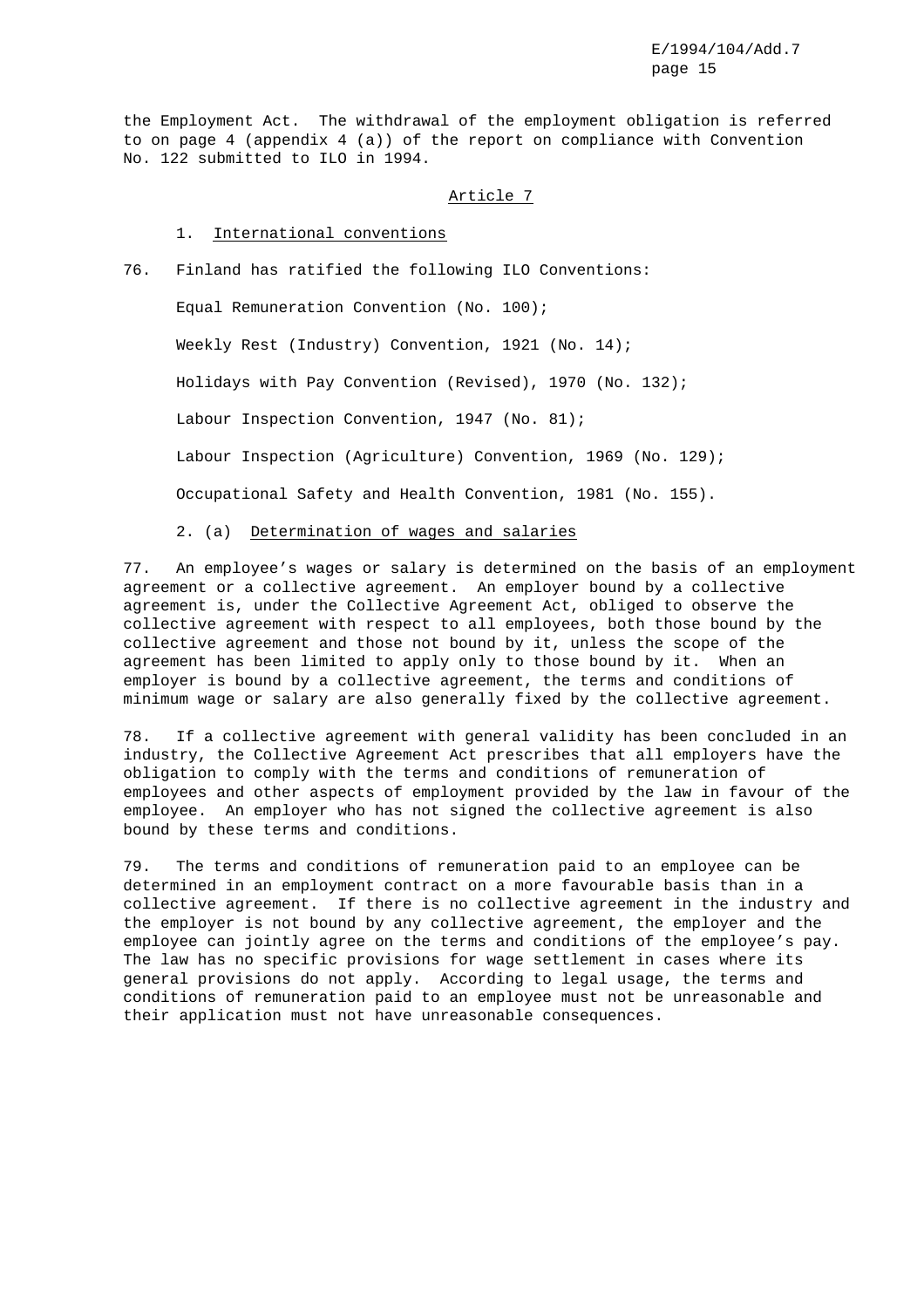#### 2. (b) Minimum wage-fixing machinery

80. Reference is made to the enclosed report on unratified conventions (Nos. 26, 99 and 131) and recommendations (Nos. 30, 89 and 135) pertaining to these conventions submitted to ILO in 1991, which report includes a description of the procedures for minimum wage fixing (appendix 5).

### 2. (b) (i) Guaranteeing the minimum wage level

81. See the above section.

#### 2. (b) (ii) The basis of minimum wage fixing

82. Apart from the employers' and employees' associations, employers and employees have organized themselves in central organizations, which are organizations formed by the associations. A collective agreement on matters such as wages and salaries is concluded between a single employer organization or an employer and an employees' organization. Central organizations conclude skeleton agreements, on which collective agreements in the various industries are based. Skeleton agreements are usually part of a general incomes policy agreement, which applies not only to wages and salaries but also to issues such as interest rates which are important for the social and economic welfare of employees.

### 2. (b) (iii) The determination and revision of the minimum wage

83. Reference is made to the report on unratified conventions (Nos. 26, 99 and 131) and recommendations (Nos. 30, 89 and 135) pertaining to these conventions submitted to ILO in 1991 (appendix 5), which report includes a description of the procedures for the determination of minimum wages and salaries.

#### 2. (b) (iv) The development of average and minimum wages

84. There is no single generally applicable minimum wage level in Finland. Minimum pay levels are determined by collective agreement for each individual industry. Therefore, no statistical data are available on minimum wage levels.

85. The following tables are based on average wage levels:

#### Nominal wage index

| 1985 | 100   |
|------|-------|
| 1988 | 124.6 |
| 1993 | 163.9 |

### Consumer price index

| 1985 | 100   |
|------|-------|
| 1988 | 112.6 |
| 1993 | 138.9 |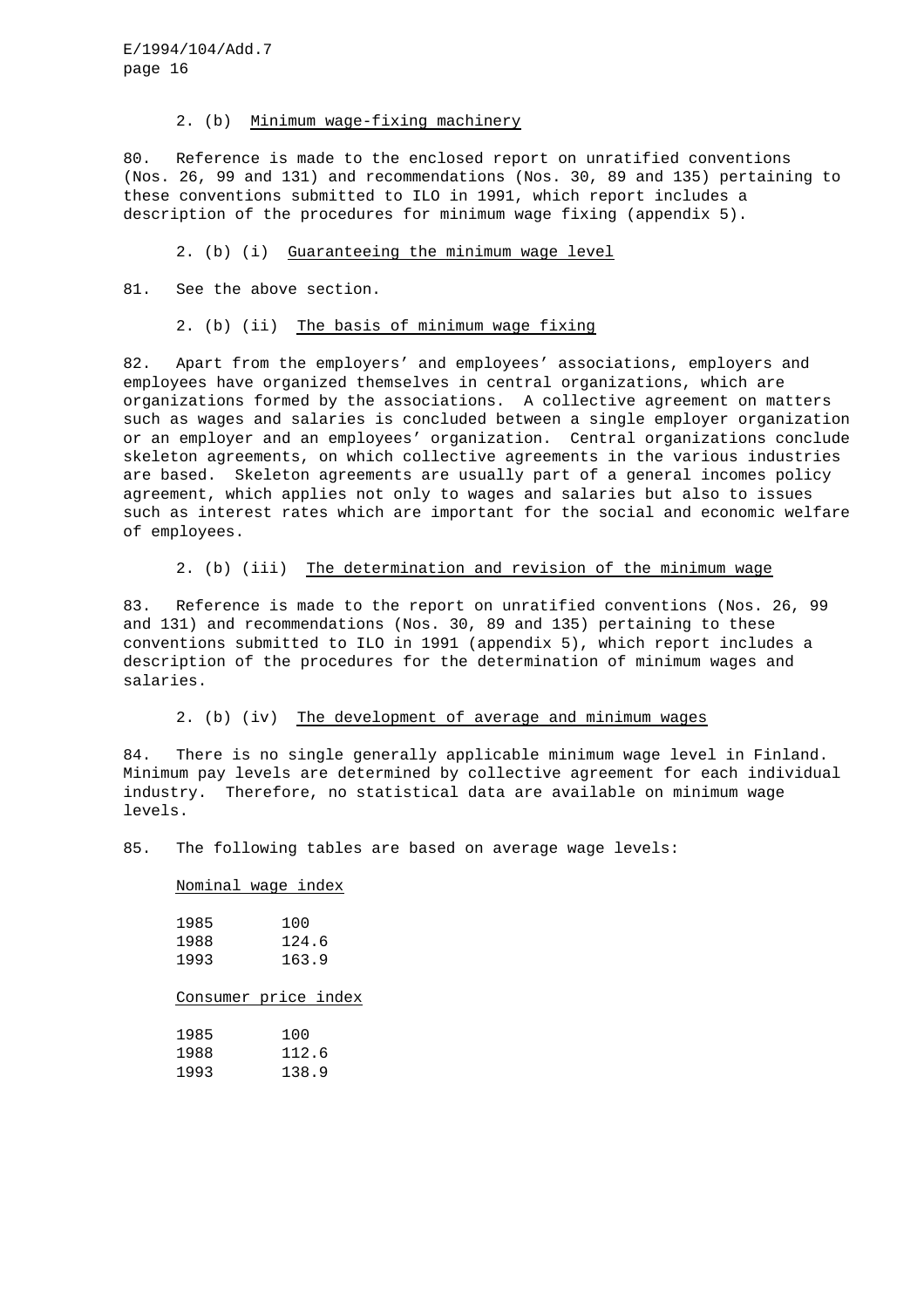Real wage index

| 1985 | 100   |
|------|-------|
| 1988 | 110.7 |
| 1993 | 118.0 |

The real wage index shows the development of average wages and salaries in relation to the development of living costs.

### 2. (b) (v) Supervision of the observance of the minimum wage obligation

86. Reference is made to the report on unratified conventions (Nos. 26, 99 and 131) and recommendations (Nos. 30, 89 and 135) pertaining to these conventions submitted to the ILO in 1991 (appendix 5), which report includes a description of the procedure for supervision of the observance of the minimum pay obligation.

# 2. (c) The principle of equal pay for the same work or work of equal value

87. Reference is made to reports submitted to ILO for the periods 1 July 1989 to 30 June 1991 (appendix 6) and 1 July 1991 to 30 June 1993 (appendix 7) on compliance with Convention No. 100.

88. Apart from terms and conditions of employment other than those relating to wages and salaries, the terms and conditions of employment of women do not differ from those of men. With respect to the elimination of discrimination, reference is also made to reports on compliance with Convention No. 111 submitted to the ILO in 1991 and 1993 (appendices 1 and 2).

89. The Act on Equality between Women and Men provides that equal pay is payable for the same work or for work of equal value. The wages and salaries of those doing the same work or work of equal value may differ in practice, because in addition to the work-performance-related pay, other benefits may apply. In practice, these may include benefits such as wage increments payable according to the duration of employment. Other allowances include those paid for inconvenient or difficult working conditions and those paid on the basis of the worker's high qualifications and good performance of work. Market forces may also affect wage levels.

90. The wage structure of the Finnish labour market is to a certain extent based on the employee's sex. Men's pay scales characteristically start where women's pay scales end. As a result of this pay differential, about two thirds of Finnish women remain under a pay level that is exceeded by two thirds of men. It is a phenomenon prevalent in almost all industries. In 1992, for salaried government employees this pay level was 9,000 Finnish markka: 69 per cent of women earned less than that amount, while 70 per cent of men earned more. Among municipal employees, the corresponding level in 1992 was 9,200 Finnish markka, with 65 per cent of women below this level and 67 per cent of men above it.

91. The pay differential has been explained by a sex-based dichotomy prevailing in the labour market. Women and men largely work in different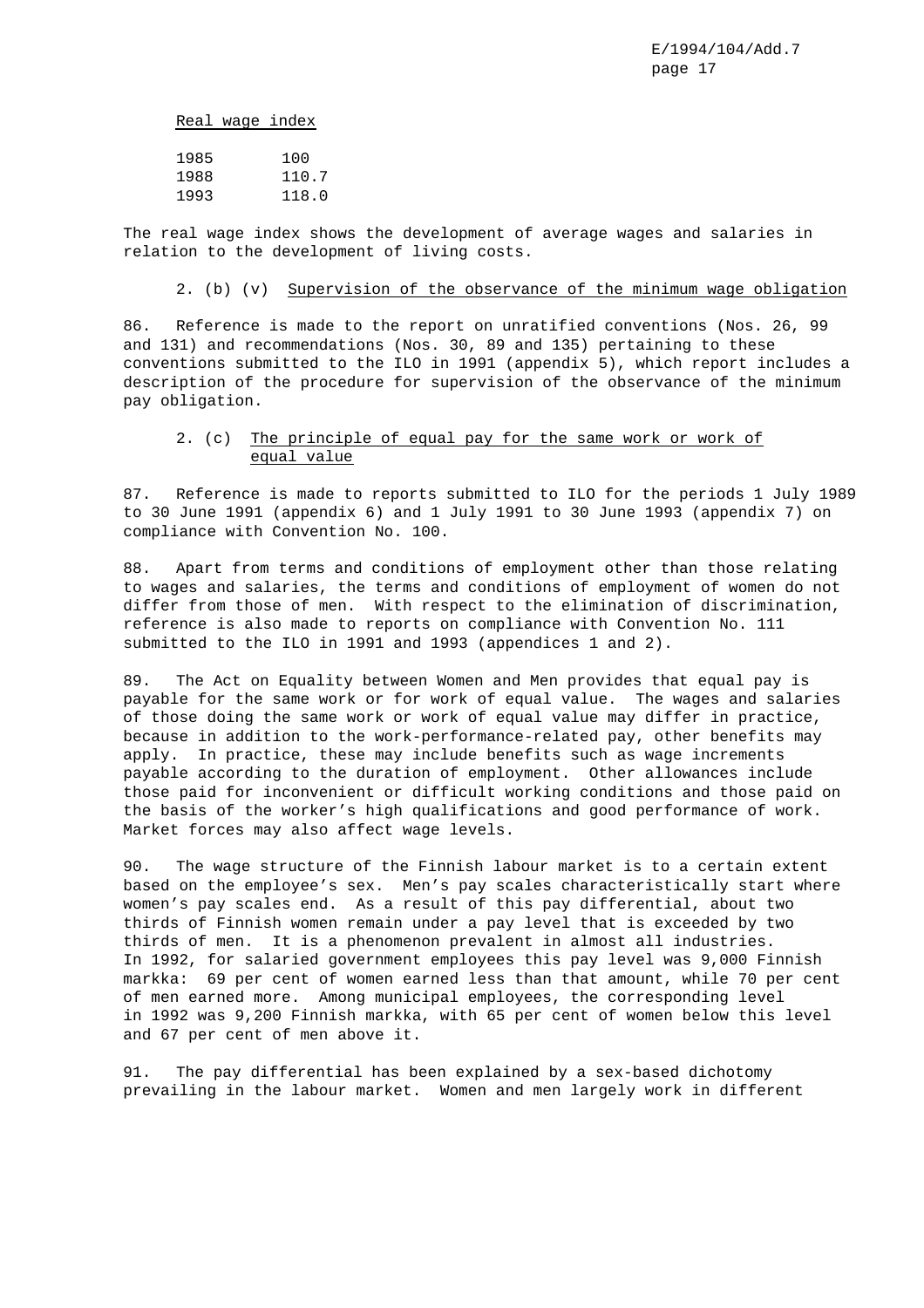industries or, within the same industry, in different occupations. According to census data from 1990, an essential change had occurred in the numbers of those working in equal pay occupations, with 18 per cent of the total labour force already working in them (compared with only 8 per cent in 1985), while 46 per cent of the labour force were working in occupations with total sex-based segregation.

92. At present, women's earnings are about 82 per cent of men's earnings. The differences in real wages between women and men steadily increased between 1985 and the early 1990s. After this, the pay differential began to fall. After the autumn of 1993, the differences again started to increase. This recent development is due to causes such as the favourable development of the export trade, the need to reduce costs in the public sector and abandoning of the centralized collective bargaining system in the labour market. Relative pay differentials have increased among those with a background of upper secondary or higher education, while a reduction has occurred among those with a background of primary and lower secondary education.

#### 2. (c) (i) Measures aimed at elimination of wage discrimination

93. According to the Act of Equality between Women and Men (sect. 8, para. 2, subpara. 2), the actions of the employer shall be considered discriminatory when more unfavourable wage or salary terms and other conditions of employment are applied to one employee than to another employee of the opposite sex who is in the employer's service doing the same work or work of equal value. Another provision of the Equality Act on Equality between Women and Men which may apply in the assessment of pay differences is the prohibition of indirect discrimination as stated in section 7 of the Act. It also prescribes that actions which clearly place men and women in unequal positions are discriminatory.

94. If a certain action is considered to be inconsistent with section 8 of the Act, the employer may be required to pay compensation for discrimination on the grounds of sex. In addition to the compensation, it is possible to claim damages on the basis of the Compensation for Damages Act or other law for earnings lost because of application of pay discrimination which is inconsistent with the Equality Act, whereas infringement of the prohibition against indirect discrimination as expressed in section 7 of the Act is not compensatable.

95. The Equality Board can forbid anyone who has failed to comply with the prohibition against pay discrimination or indirect discrimination continuing or repeating such practices if the prohibition can be regarded as necessary for the implementation of equality. A discriminatory clause in an employment agreement or a collective agreement can also be declared null and void and contrary to the mandatory provisions of the Act on Equality between Women and Men; such employment agreements can be declared null and void by public courts and in the case of collective agreements by labour courts.

96. An employer's actions can also be considered discriminatory when a new employee is paid a lower wage or salary than the person who held the same job previously. Elapsed time may, however, be a factor explaining the difference in such a case.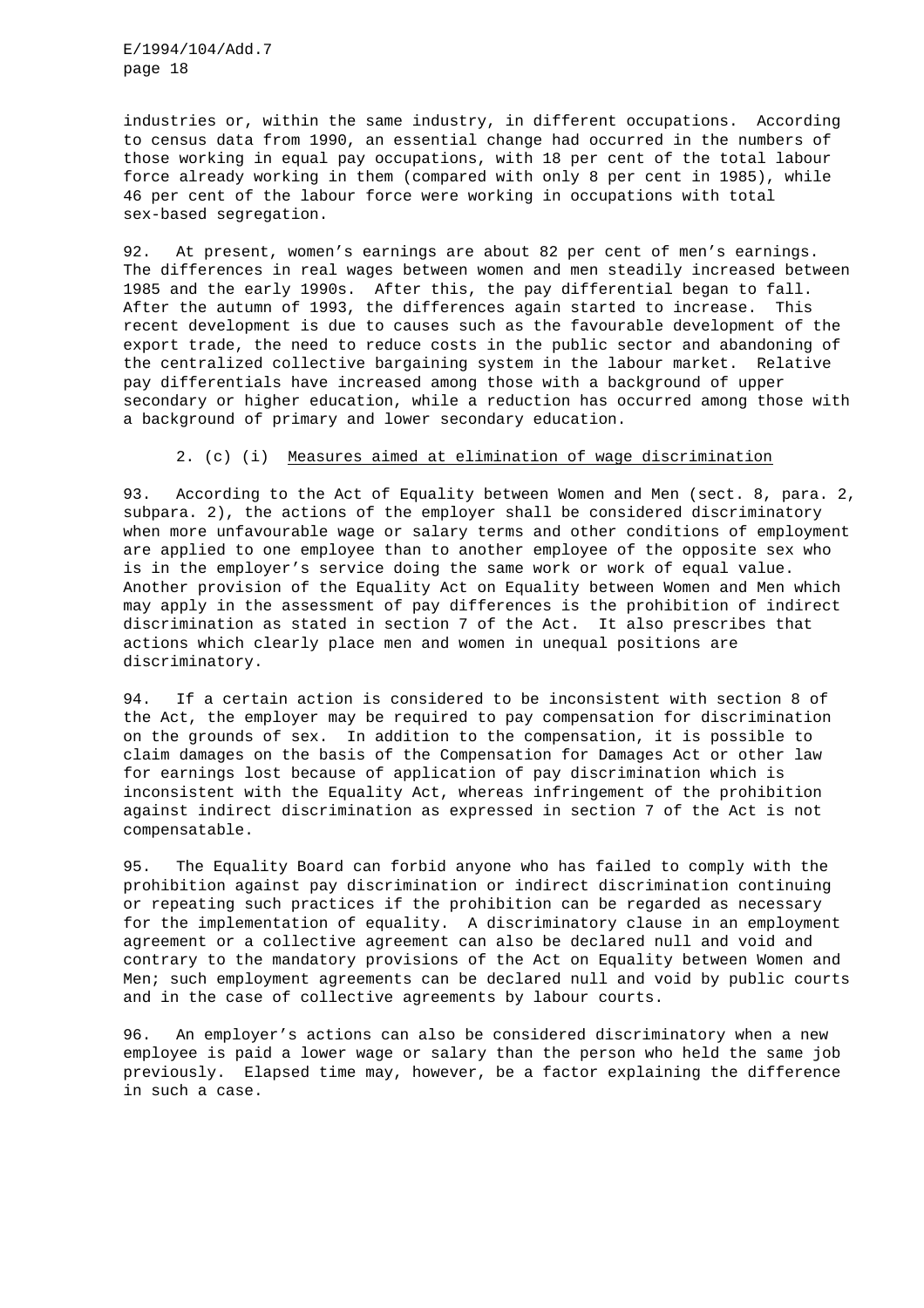97. To date, the Supreme Court in Finland has issued only one ruling on disputes about equal pay (KKO  $1/$  1992:18). A town had applied less favourable pay terms to A, who had had work duties equivalent to those of B of the opposite sex, than to B when the Act on Equality between Women and Men became effective and even afterwards, until B had been appointed to another municipal job. The town was obliged by a collective agreement to maintain the employment terms of B, which were better than those provided by the collective agreement, as well as to maintain the wage level based on these terms in spite of the implementation of the Act on Equality between Women and Men and as the town could not be expected to take swifter action to rectify the situation, the measures taken by the town were regarded as dependent on some other, acceptable factor than the employee's sex.

### 2. (c) (ii) Evaluation of the demands presented by jobs

98. Reduction of pay differentials between women and men is an important equality requirement in political decision-making, as well as in labour market negotiations. The comprehensive economic and income policy agreement for 1990-1991 included the so-called equality rates and evaluation of the demands of jobs.

99. Re-evaluation of the demands or difficulty of jobs has been regarded as a way of reducing pay differentials between women and men. Some characteristics of jobs traditionally allocated to women may also emerge during such re-evaluation.

100. A job evaluation group was set up by the central labour market organizations in 1990 to study current systems of evaluation of the demands presented by jobs, to make proposals on the basis of its findings for the development of such systems, with special reference to female-dominated occupations, and to investigate possibilities of comparison between jobs in different industries and occupations. The group submitted its final report in February 1994 (appendix 8), finding that the main factors affecting the difficulty of jobs were qualifications required, responsibilities, workloads and working conditions.

101. The group concluded in its report that systems for evaluation of the difficulty of jobs are at present best designed for each individual industry or occupation bound by a collective agreement or in the case of large employer organizations, possibly for the individual organization. An evaluation system created at a central level and common to all industries would be complicated and inflexible, considering the varying requirements of practical working life and the various industries and occupations.

102. The group considered that the primary goal in the development of evaluation systems is that the systems of the various industries and occupations coming under a collective agreement should cover all occupations within those industries in a comprehensive manner. In the long term,

<sup>1/</sup> Abbreviation used in Finland meaning "Korkein oikeus", the Supreme Court.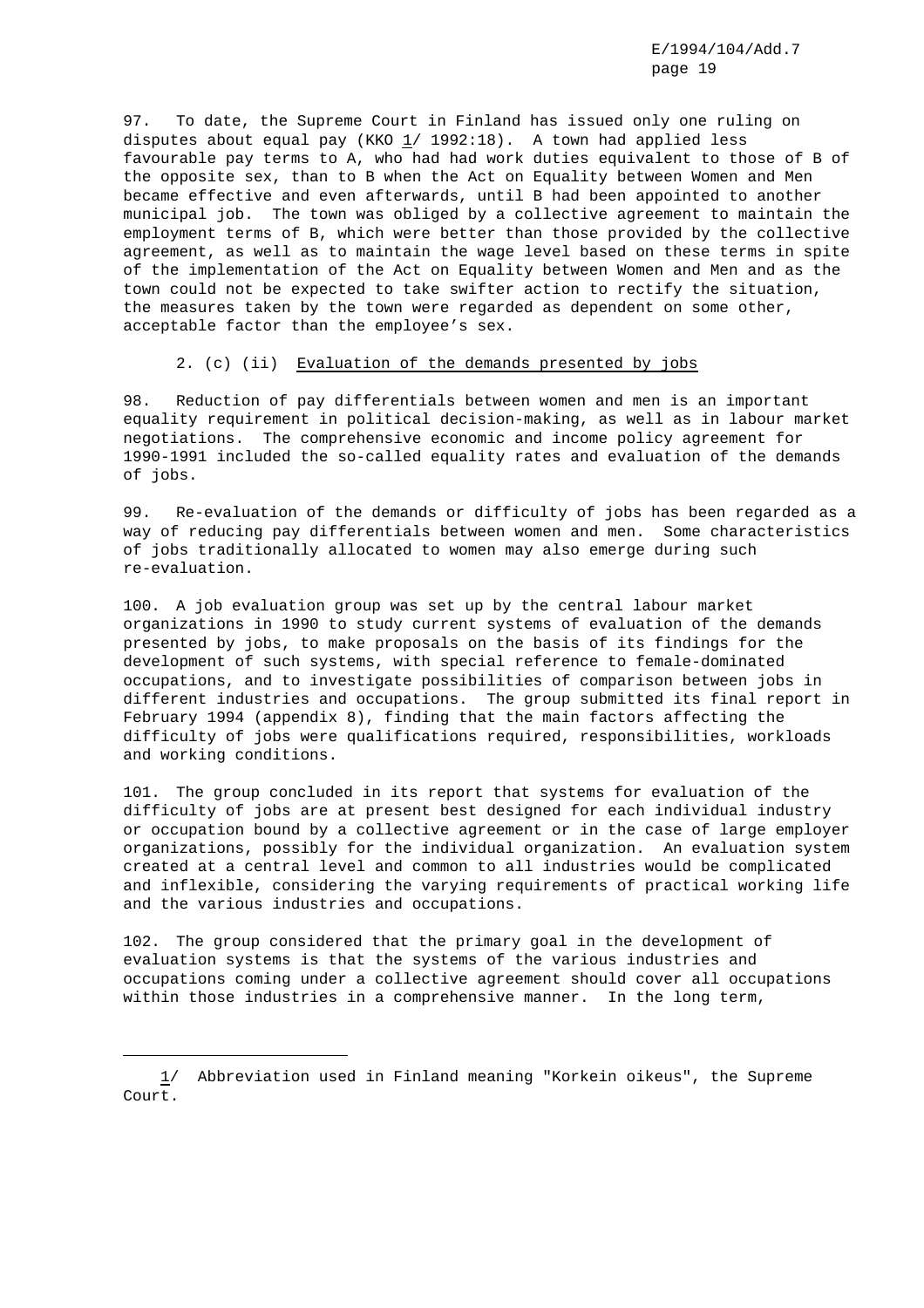individual evaluation systems should be developed so that all jobs provided by an individual employer could be evaluated comprehensively using a single evaluation system.

103. The report of the group recommended that the labour market should be developed and analytical evaluation of job demands should be implemented extensively. The group considered the systematic application of these principles to be the only practical way of minimizing possible wage discrimination.

# 2. (d) Distribution of earnings between public sector and private sector employees

104. See statistics in appendix 9.

# 3. Juridical, administrative and other regulations relating to occupational health and safety

105. Amendments to legislation relating to occupational health and safety have been listed and their contents described to ILO in reports on compliance with Convention No. 155 on Occupational Safety and Health submitted in 1989 (appendix 10, p. 3) and 1993 (appendix 11, p. 3). Reference is also made to the follow-up report, "Target 25", submitted by Finland to WHO (February 1994) (Finnish Ministry of Labour, Work Group Memorandum 1994:9) and the statistical section of the report (appendix 12, art. 12).

106. According to the report of the Financial Working Group of the Occupational Health Care System (Finnish Ministry of Labour 1993:29), about 80 to 90 per cent of the active Finnish wage-earning and salaried population come under the occupational health-care system. The country also has sophisticated labour protection and occupational safety systems. As a result, the incidence of work-related illness, occupational disease and accidents has decreased. In 1992, about 1.6 million wage-earners and salaried employees came under an occupational health-care system provided by their employers. Furthermore, preventive occupational health care has been available to entrepreneurs and self-employed persons.

107. On the basis of the ILO Occupational Safety and Health Convention and recommendations, the Committee for Occupational Safety and Health of the Ministry of Labour produced a document entitled "National projections in occupational health care", which was approved in principle by the Council of State (the Government) in 1989. The document contains the main proposals for the development of a national occupational health-care policy. Its main goal is to achieve more effective occupational health care in occupations which are known to cause problems and to expose workers to health risks.

108. The content of the occupational health-care system has been influenced by national working environment programmes and the reform of occupational safety legislation (1988). The Occupational Safety Act, particularly, increases the effectiveness of what is known as preventive labour protection. Factors affecting safety and health, also mental health, should already be considered at the early stages of work project planning. Regulations requiring attention to psychological factors and those concerning the protection of genetic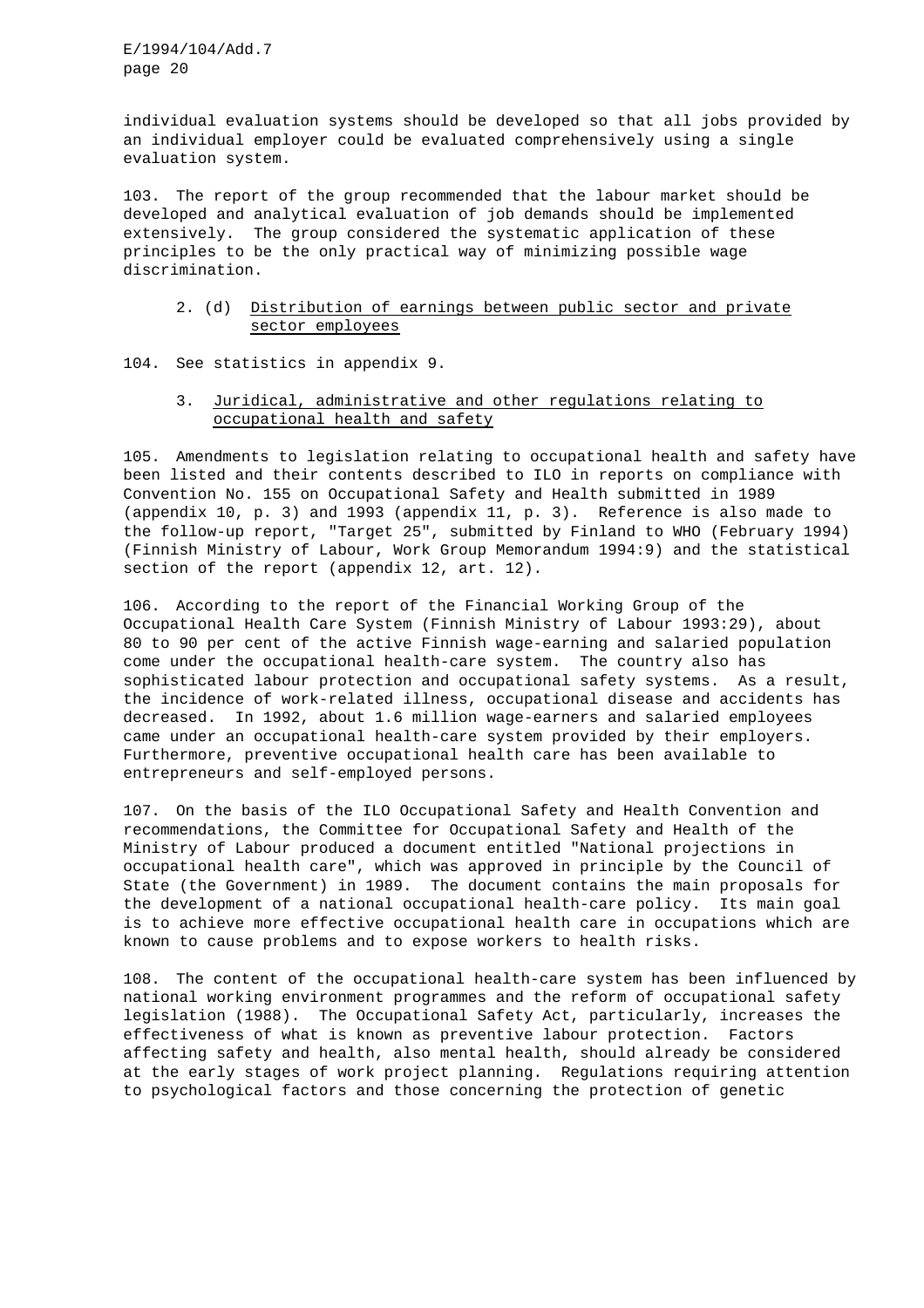inheritance and the foetus have presented additional challenges to health-care professionals working in the occupational health-care system, as far as their knowledge and skills are concerned.

109. Since the implementation of the Occupational Health Care Act, the activities of the occupational health-care system have been steered by national social welfare and health-care plans, health-care directives, recommendations and basic programmes. Through training, occupational health-care workers have increased their professional knowledge and skills. Further, various administrative branches and bodies have cooperated with the occupational health-care authorities to launch new development projects.

# 3. (a) Employee groups remaining outside the scope of occupational health and safety regulations

110. The Occupational Safety Act primarily applies to all work carried out by employees. In addition, it applies with certain limitations to work carried out by employees with a civil service or other public service relationship to their employers, to training projects in schools and on-the-job training and to work done by persons detained or undergoing treatment in various institutions.

111. Application of the Occupational Safety Act to shipboard or household work is limited in certain respects. There is, however specific legislation on such work.

112. The Occupational Safety Act also applies with certain limitations to work done by an employee at home. The regulations of the Occupational Safety Act, such as those on the general obligations of the employer and the employee, as well as on the working environment and the planning of the working environment, also apply to such work. The employer must ensure that the employee is not allowed to use any machinery, apparatus or substances that might cause a risk of accident or loss of health. The employee should be provided with appropriate personal protective equipment and clothing.

113. The Occupational Safety Act applies with limitations to work done by a near relative living in the household of the employer where there are no other employees. In this case, the employer also has to ensure that the employee is taught and trained as prescribed in the Act.

114. According to a report of the Financial Working Group of the Occupational Health Care Service, studies of the implementation of occupational health care, particularly in the construction industry and in small firms, have shown that throughout the 1980s half of the employees in the construction industry and more than a third of employees in small firms were not covered by the occupational health-care system.

115. The implementation of the obligations of occupational health care in workplaces of employers with fewer than 20 employees has been slower than in other workplaces regarding both coverage and practical measures.

116. The Committee on Working Conditions (1991:37) considered that increased coverage of occupational health care was one of the main development targets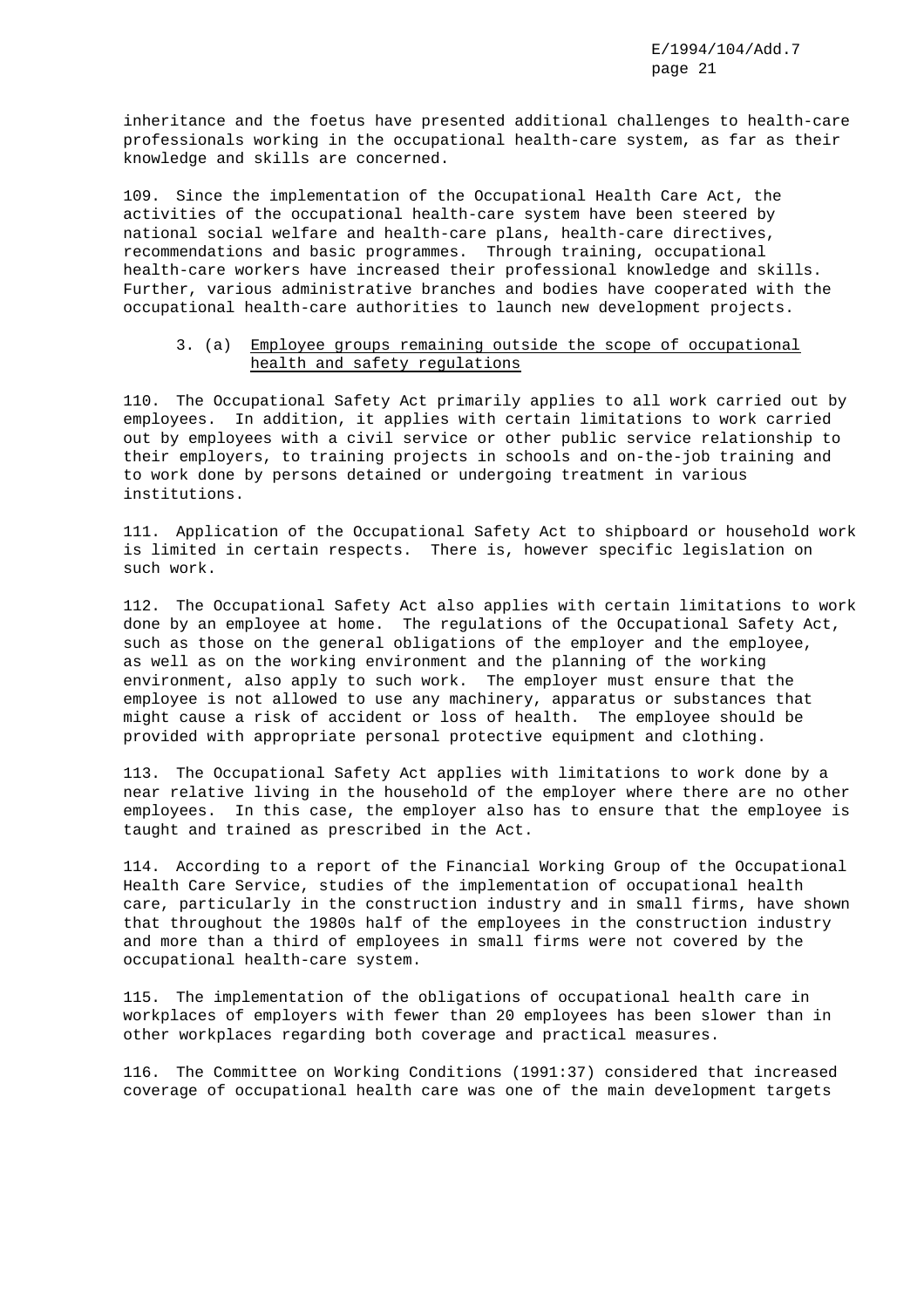in the 1990s in high-risk industries such as construction, transport, agriculture and small firms. The Committee concluded that the occupational health-care system could be improved by channelling public financial support into it and by developing the existing compensation system so that the poor economic status or small size of a firm would not be an impediment to providing occupational health care.

117. Many experimental and research projects launched in the late 1980s and early 1990s have attempted to find functional models of occupational health-care systems with special reference to services and activities for the needs of problem areas such as self-employed persons, small firms and industries such as the construction industry. The most common models proposed for an occupational health-care system have consisted of units specializing in occupational health care in a certain industry or occupation and given a certain responsibility for providing occupational health care in their special field. To date, only one model has been applied in practice, i.e. a model of occupational health care for agricultural entrepreneurs based on experiment and research, covering about 45 per cent of full-time agricultural entrepreneurs.

### 3. (b) Statistics on occupational accidents

118. Statistics on occupational accidents (in 1980-1991) are attached in appendix 13.

119. Reference is also made to the country report "Target 25" submitted to WHO and the corresponding indicators in the statistical section, as well as to indicators in "Target 11" (appendix 12, art. 12).

### 4. Equal opportunities for career advancement

120. Reference is also made to reports submitted to ILO on the implementation of Convention No. 111 (appendices 1 and 2).

121. An employer should treat all employees equally without discriminating against any employee. The principle of equal treatment should also be observed in the civil service relationships of the public sector.

#### 4. (a) Women's opportunities for occupational progress

122. The participation of women in the management of business enterprises has been studied in all Nordic countries on the initiative of the Nordic Council of Ministers. At year end 1992, a working group of Statistics Finland published a report on leadership in the 200 largest business enterprises in Finland. The group found that women accounted for 11 per cent of executives and 2 per cent of senior executives in large business companies. The proportions of women in the administrative organs of large enterprises have been increasing recently. Women are best represented in large retail and hotel and catering companies. Large financial institutions and insurance companies usually have at least one woman among their executives.

123. The Finnish labour market also features the so-called glass ceiling phenomenon, i.e. the hierarchical structures of working life have a level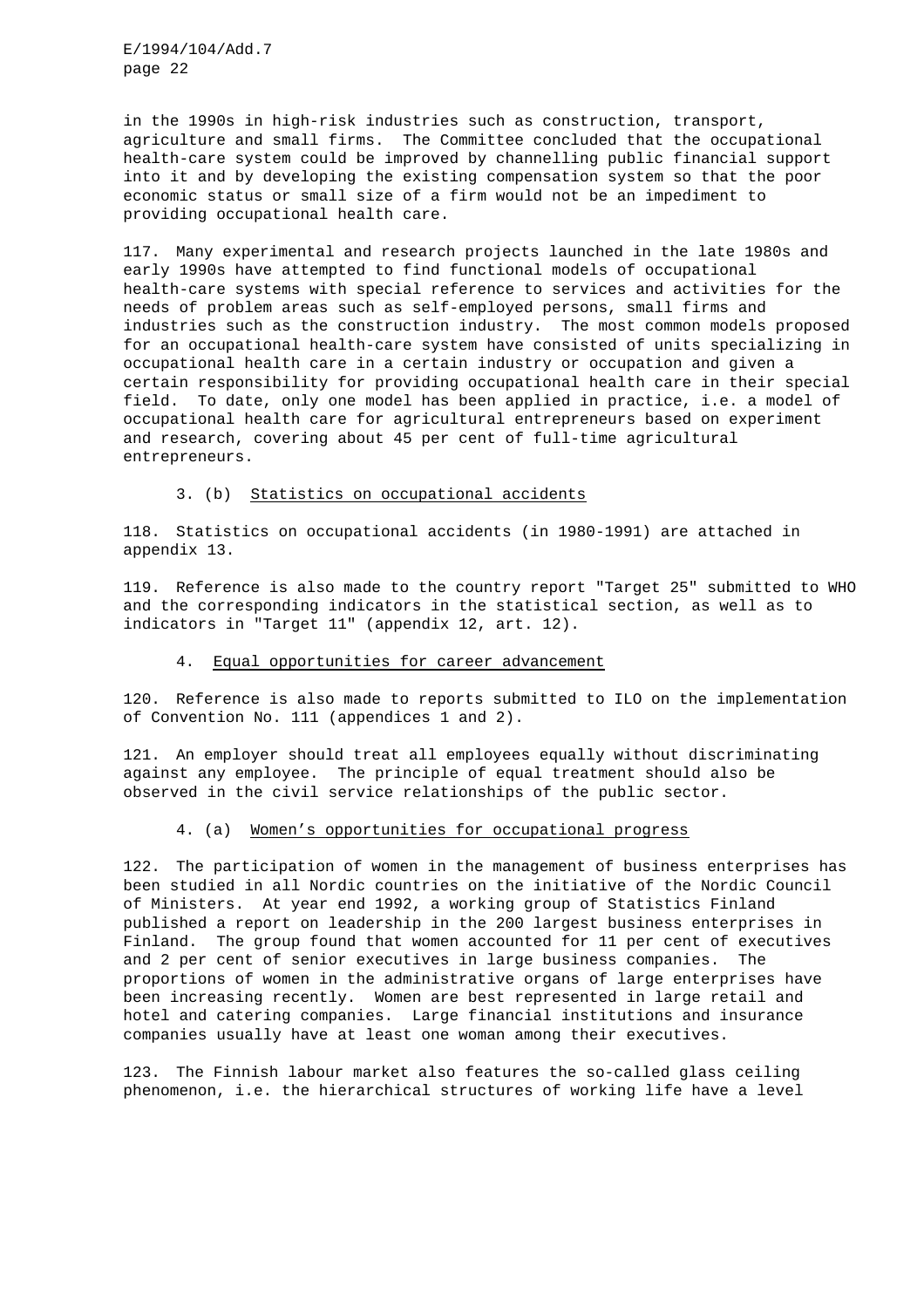above which women find it difficult to rise. As a result, only a few women ever become top executives of business companies. The glass ceiling effect also occurs in the public sector. At the end of 1994 a woman was appointed Permanent Secretary of a government office for the first time. The effect can be used to explain the contradiction between statistics on education and executive status. In the population group of those aged less than 50 years, women are better trained than men. Education and training, however, do not have the same significance for women as for men. The latter benefit more from their educational background in their career advancement.

#### 4. (b) Anti-discrimination measures

124. The Act on Equality between Women and Men was enacted in an attempt to improve women's position on the labour market by obliging authorities and employers to promote equality between women and men. In the amendment of the Act that entered into force on 1 March 1995, even more emphasis has been placed on the obligation of the authorities and employers to promote equality.

#### The obligation of authorities to promote equality

125. Section 4 of the Equality Act places authorities under an obligation to promote equality between women and men in a goal-oriented and planned way, particularly by changing conditions that prevent implementation of equality.

126. In the 1990s, various government agencies have been preparing plans for the practical implementation of the obligation that authorities have to promote equality. Such plans are urgently needed in the various agencies and fields of administration.

### The obligation of employers to promote equality

127. By virtue of the Equality Act, the employer is also under an obligation to promote equality in a goal-oriented and planned way. This applies both to private and public sector employers. The provision obliges the employer to act in such a way that both women and men apply for any vacant posts, to promote equitable recruitment of women and men for the various tasks and to create equal opportunities for promotion for both women and men. The employer is furthermore obliged to develop working conditions so that they are appropriate for both women and men and facilitate the reconciliation of working life and family life for women and men. The employer is also obliged to ensure, as far as possible, that employees are not exposed to sexual harassment.

128. The obligation of an employer to promote equality is not imperative but it must be implemented as far as possible, using the available resources. The implementation is affected, for example, by the supply of labour, the professional skills of the applicants, the size, location and financial resources of the enterprise, etc. It is, however, of the essence that the employer may not, through prejudiced attitudes, neglect his obligation to promote equality, by appealing, for example, to customers' expectations as to the sex of the employees, or his own employees' resistance. In recruitment and selection of employees for training, employees of one sex must not be favoured in such a way that promotion opportunities are meant only for them.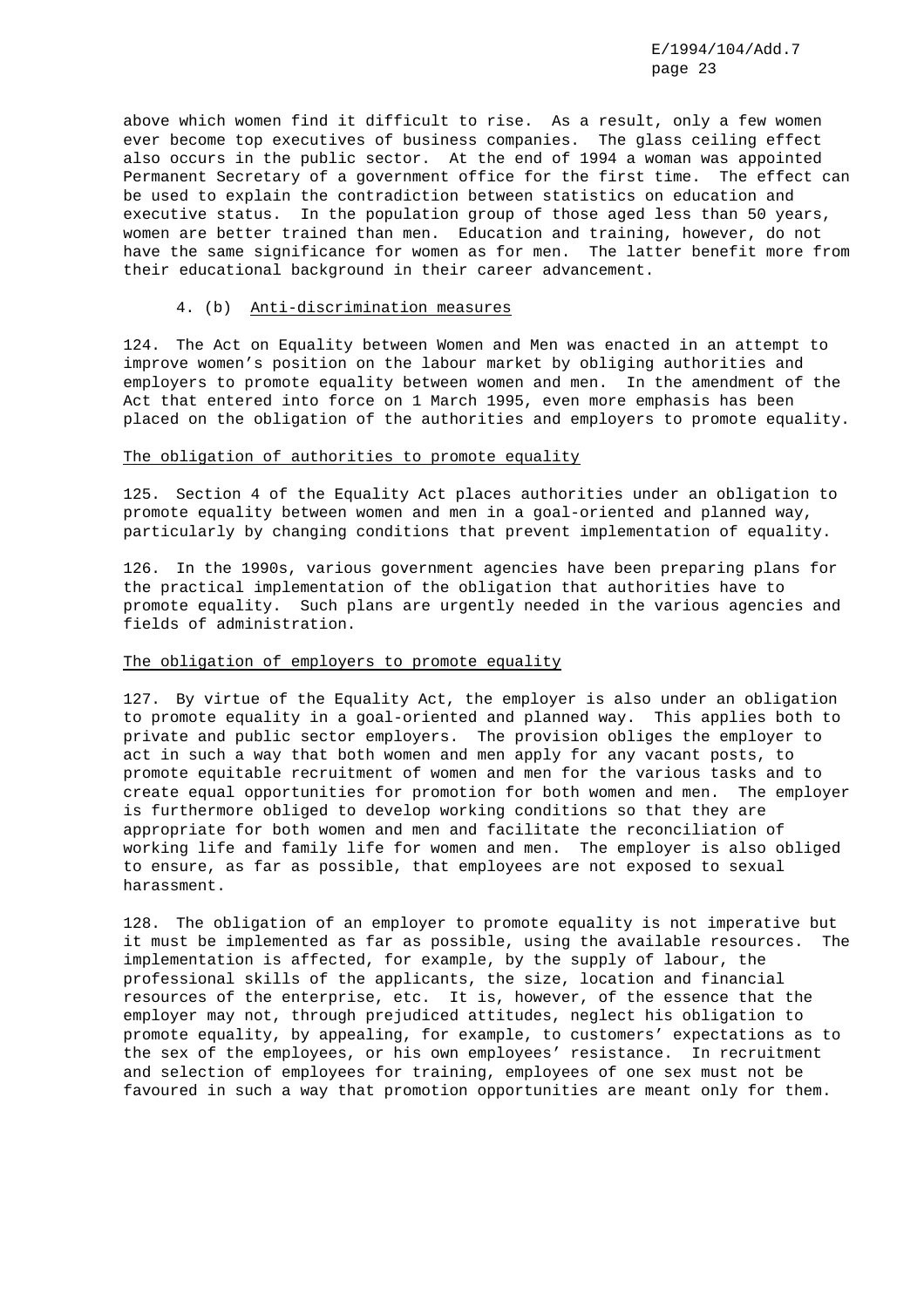129. According to section 6 (a), which was included in the Act on Equality between Women and Men on 1 March 1995, employers are also obligated to include measures promoting the implementation of equality between women and men in annual staff and training programmes or labour protection programmes. This provision is applied to employers in both the public sector and the private sector.

130. In January 1990, the Ministry of Finance issued a directive (P 1/90) on preparation of plans for a policy of equality among employees and on other measures to be taken to promote equality between women and men in government agencies and departments. Such plans should ensure women and men equal opportunities for various duties and for career advancement.

# 5. Regulation of working hours; annual holidays and public holidays with pay

131. In 1988, the scope of the provisions of the Hours of Work Act (604/46) pertaining to periodic work was extended to children's 24-hour day care homes, summer camps, places providing institutional care and other institutions, as well as household work. An amendment to the Hours of Work Act passed in the same year changed the definition of night work. Night work is work done between 10 p.m. and 6 a.m. Night work is permissible only in cases specified in the Act.

132. In 1987, the Act on Hours of Work in Commercial Establishments and in Offices (400/78) was amended by defining rest hours in more detail so that if the working hours in a working day total more than seven, the period laid down by collective agreement may not be less than half an hour and no exception can be made to the collective agreement as referred to in the norm. The regulation on night work was amended in 1988 so that night work now means work done between 10 p.m. and 6 a.m. Night work is permissible only in cases defined in the Act.

133. In 1988, the Act respecting Hours of Work in Commercial Establishments and in Offices and the Hours of Work Act were amended by the addition of a regulation about flexible working hours. In the flexible working hour system, the regular daily working hours can be extended or shortened by a flexible period, which may not be longer than two hours.

134. The new Act on Hours of Work in Agriculture (407/89) was implemented in 1989. This meant reduction of daily working hours to not more than 8 hours a day and 40 hours a week. The Act on Hours of Work in Agriculture has specific provisions for issues such as exceeding regular working hours, night and shift work and rest periods.

135. In 1994, the new Act on the Protection of Young Workers entered into force. With respect to questions about children and young people, reference is made to the report submitted by the Finnish Government to the Committee on the Rights of the Child on the implementation of the Convention on the Rights of the Child, with regard to article 32.

136. The new Seamen's Annual Holiday Act (433/84) was enacted in 1984. The Act provides employees with the right to a two and one-sixth working days'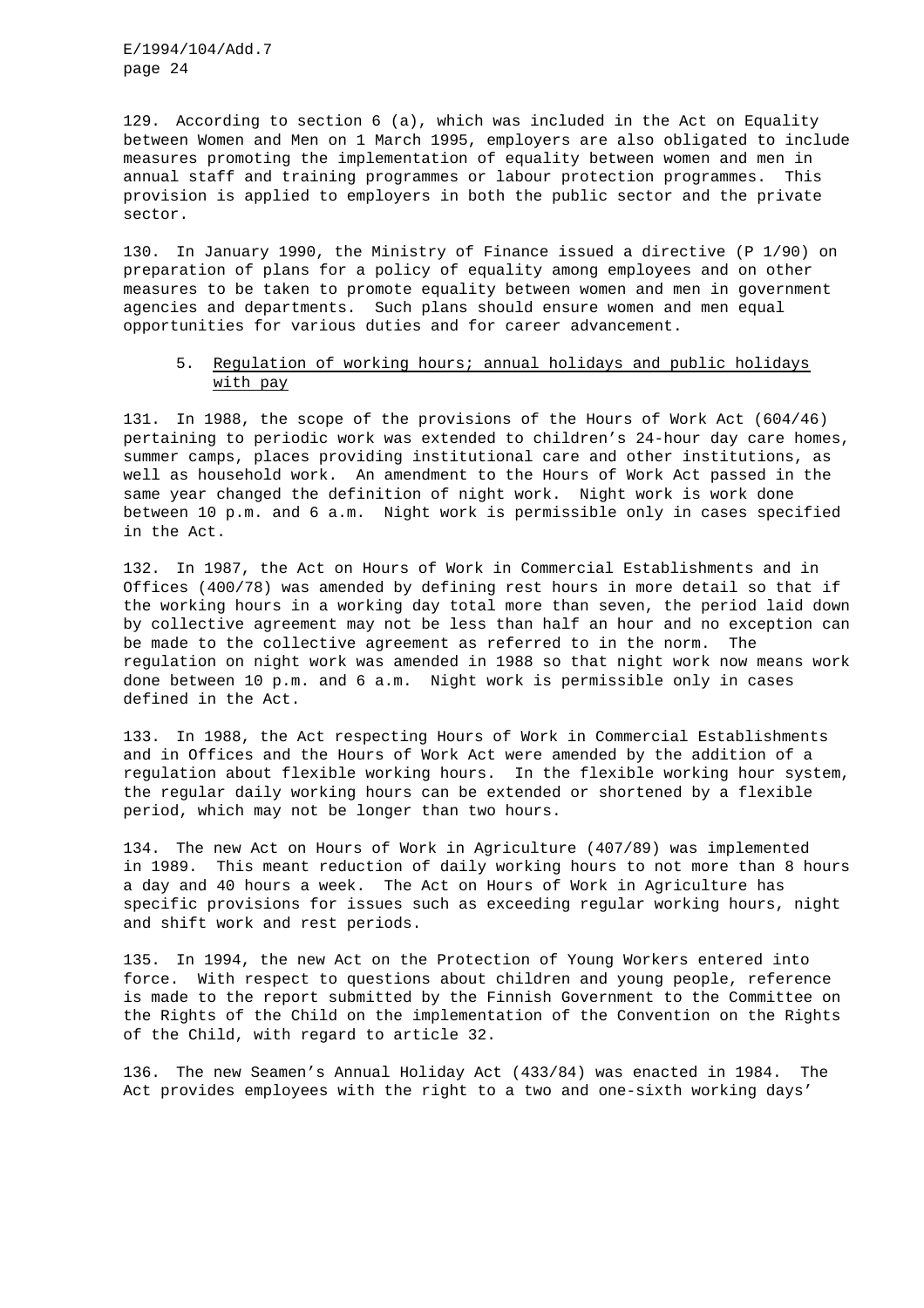holiday for each full holiday credit month. After this, an employee who has been continuously employed by an employer for more than a year is entitled to two and a half working days' holiday for each full holiday credit month. A calendar month during which the employee has been employed by the employer for at least 14 days is regarded as a full holiday credit month.

137. The Seamen's Annual Holiday Act entitles the employee to an annual holiday after a period of six full holiday credit months has elapsed since the beginning of employment and after this every six months after the previous annual holiday requirement has been met. The Act includes separate provisions for issues such as days that can be credited as equivalent to working days in the determination of the annual holiday, arrangement of the annual holiday, annual holiday pay and holiday bonuses.

138. In 1991, the Decree on an Annual Holiday for Persons Exposed to Radiation in Hospitals or Health Centres (1514/91) was implemented. Such workers are, with statutory limitations, entitled to one additional day off for each holiday credit month.

139. The legislation on annual holidays has been described in greater detail in the report of 1992 submitted to the ILO on compliance with Convention No. 132 (appendix 14).

140. The Act on Celebrating Finnish Independence Day as a Public Festival and Holiday (338/37) stipulates that when Independence Day falls on a working day, all work in offices, courts and schools, as well as in state, municipal and private establishments, enterprises and sites, must be interrupted for that day, as for a Sunday. An employee, who in accordance with the conditions of his contract of employment has not committed himself to working on Sundays, may not be obliged to work on Independence Day without his consent, unless he is employed in work which, due to its nature, is regularly carried out every day of the week, or in emergency work. The Annual Holiday Act includes a provision for remuneration payable for work done on Independence Day and increased remuneration payable for work done on an Independence Day falling on a working day. The Act on Arranging for May Day to Be a Holiday for Employees on Certain Occasions (272/44) prescribes that the employer shall allow employees to have May Day as a holiday and pay extra remuneration for work done on a May Day falling on a working day.

141. The Hours of Work Act, the Act respecting Hours of Work in Commercial Establishments and in Offices and the Act on Hours of Work in Agriculture prescribe that double wages or salary be payable for work done on a Sunday or other Church holidays. The Hours of Work Act for Caretakers also includes separate provisions for work done on a Sunday or other Church holidays.

142. The determination of pay for work done on public holidays other than Independence Day is included in collective agreements covering about 90 per cent of the labour force.

### 5. (a) Problems found in the observance of the above rights

143. The immediate implementation of the above rights may in some cases be affected by the employer's prerogative of interpretation. This means that in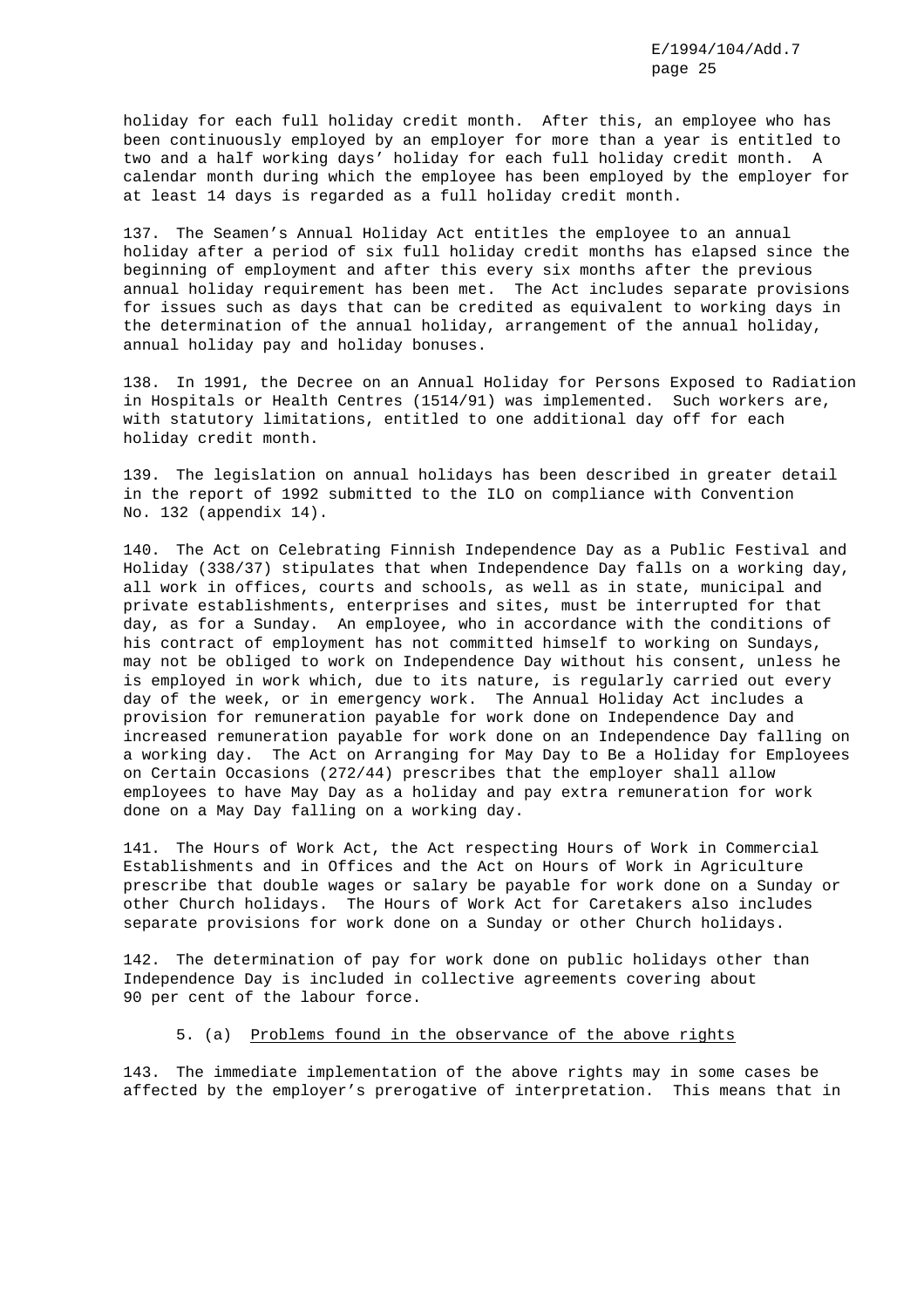cases of dispute, the employer has the prerogative to interpret the content and meaning of a clause of the contract of employment. The employee must comply with the employer's interpretation until the dispute has been settled.

### 5. (b) Employees falling outside the scope of the above rights

144. According to the amendment made in 1988 to the Hours of Work Act, the Act does not apply to family day care as referred to in the Child Day Care Act (36/73). In 1989, the Hours of Work Act was amended so that it no longer applies to the work of the managing director of an undertaking or to a person who is directly subordinate to him nor to a person in a leading position participating in the management of the business or institution.

145. Even those unaffected by the regulations concerning working hours are still affected by the regulation that work has to be organized so that the employee will have sufficient time for rest, recreation, self-improvement and fulfilment of his or her duties as a citizen.

146. The Annual Holiday Act does not apply to family members of the employer in a business without other permanent employees or in agriculture to the employer's family members. Neither does the Act apply to an employee whose remuneration is solely paid as a share of profits. In short-term employment, when the employment relationship of an employee who comes under the Employment Pensions Act is coming to an end, the employee can be paid a holiday compensation instead of annual holidays.

### 6. Legislative amendments

147. The legislative amendments concerning labour protection, administration and occupational safety have been described in reports (appendices 15 and 16) submitted in 1991 and 1993 to the ILO on compliance with Convention No. 81 and reports submitted in 1991 and 1993 on compliance with Convention No. 129 (appendices 17 and 18).

148. The government proposal for an amendment to the Act on Equality between Women and Men was submitted to the Finnish Parliament during the spring session of 1994. The Government proposed that more emphasis should be laid on the obligation to promote equality, under which the authorities and employers are placed by sections 4 and 6 of the Act. Both authorities and employers should promote equality between women and men in a target-oriented planned manner.

149. The Finnish Parliament recently passed the proposed amendment to section 4 of the Act specifying that government committees, advisory bodies and other similar organs and municipal organs should have equal representation of women and men. The same section will also include the provision that the requirement of equality also applies to various governmental decision-making bodies, as well as companies in which the State or municipalities have a majority shareholding.

150. According to the legislative proposal, the employer must develop working conditions so that they are suitable for both women and men and improve the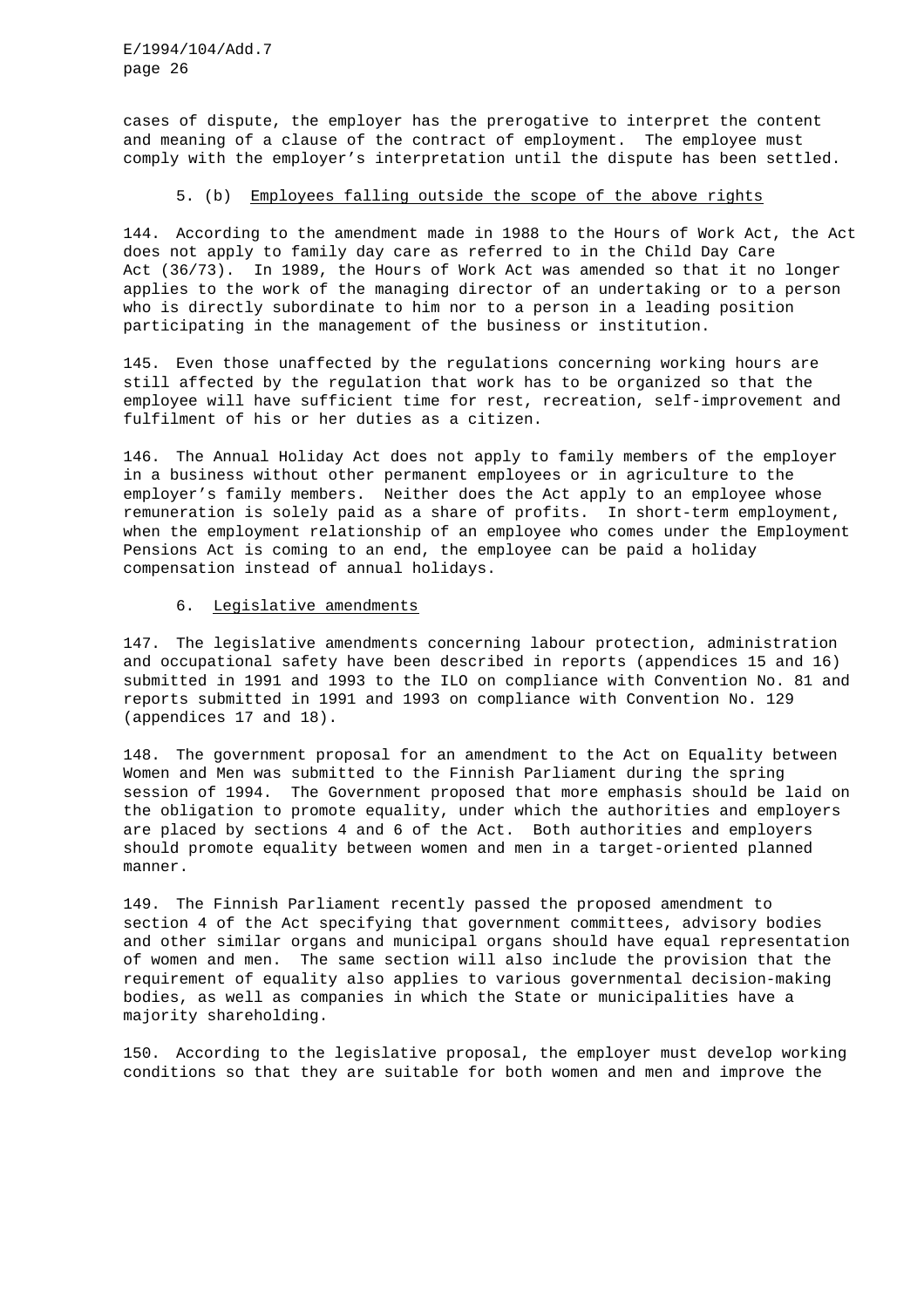compatibility of working and family life for women and men. In increasing this compatibility, attention can be paid to matters such as organization of work and working hours.

151. The proposal also places the employer under an obligation to ensure by all possible means that employees are not exposed to sexual harassment in the workplace. Sexual harassment has so far been under the general provision of section 8, subsection 2, point 3 of the Act on Equality between Women and Men according to which working conditions must be arranged so that no employee will be placed in a clearly worse position that an employee of the opposite sex. According to section 8 of the proposal, an employer's action is discriminatory if the legal obligations for elimination of sexual harassment are not met.

152. According to the proposal, measures facilitating the promotion of equality between women and men in the workplace are to be included in the annual personnel and training programme or occupational safety programme of an employer who regularly has a payroll of at least 30 employees. The intention of this provision is that the equality perspective should be considered in all activities and development measures at the workplace.

153. On the basis of the existing Equality Act, it is not possible to compare employee groups for remuneration and employment terms. The law reform would make it possible to use comparisons between groups as evidence. According to the proposal, an employer's action is discriminatory when less favourable remuneration and other employment terms are applied to an employee or groups of employees on the grounds of sex than to another employee or other groups of employees doing the same work or work of equal value.

154. According to the proposal, the obligation of the employer to account for his manner of proceeding would be extended so that he would in circumstances involving suspected pay discrimination be obliged to give an account of his actions to any person suspecting such discrimination. The employer would have to explain to the employee the basis for determination of the employee's wage. Further, shop stewards and other representatives of workers would have an independent right to obtain information on the fixing of wages and employment terms regarding individual employees or employee groups; however, in the case of an individual employee, the employee's consent would be required before such information would be disclosed.

155. According to the proposal, in addition to the Equality Ombudsman, the central organization of employer associations or the central organization of trade unions would be entitled to bring a matter concerning an infringement of the prohibition of discrimination before the Equality Board.

# 7. The significance of international support for the implementation of rights included in article 7

156. In 1986, Finland ratified Occupational Health Services Convention No. 161 adopted by the ILO and recommendation No. 171 of 1985 supplementary to that Convention concerning the practical implementation of occupational health care. During the ratification process, it was found that the Finnish occupational health care system met the conditions of the above agreement and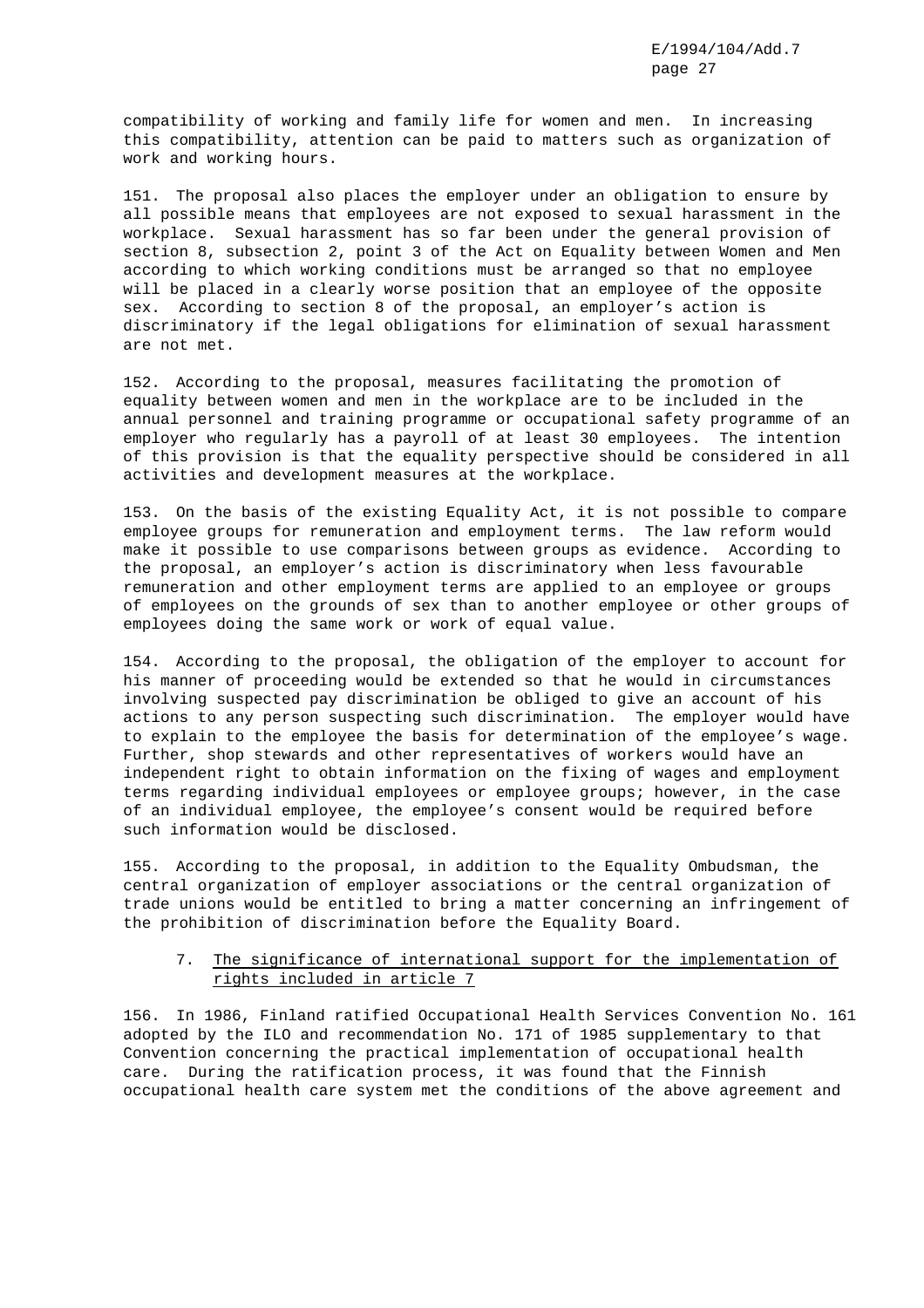recommendation in almost all respects. It was, however, found necessary to develop the occupational health care service in order to fulfil such aims as health promotion and maintenance of the working and functional capacity of the population. The policies advocated in the "Health for All by the Year 2000" programme of WHO are in harmony with occupational health care policies in Finland.

### Article 8

### 1. International Conventions

157. Finland has ratified the following conventions.

International Covenant on Civil and Political Rights;

ILO Freedom of Association and Protection of the Right to Organise Convention, 1948 (No. 87);

ILO Right to Organise and Collective Bargaining Convention, 1949 (No. 98);

ILO Labour Relations (Public Service) Convention, 1978 (No. 151).

# 2. (a) Formal conditions for the establishment and membership of associations

158. Reference is made to the report of 1992 submitted to ILO on compliance with Convention No. 87 (appendix 19).

159. According to the Government Proposal for the reform of the fundamental rights of the Constitution, freedom of association in trade or professional associations should be specifically mentioned in the Constitution. The proposed provision (sect. 10a, sub-sect. 2) would thus read:

"Everyone has freedom of association. It includes the right to form associations without specific permission, to belong, or not to belong, to an association and to participate in its activities. Accordingly, freedom of association in trade associations and the right to organize in order to protect the interests of others, are also guaranteed."

In addition to Finish citizens, the proposal would extend the constitutional provision on freedom of association to cover also other persons under the jurisdiction of the Government of Finland.

160. Freedom of association is more precisely guaranteed in the Associations Act (503/89), which also applies to trade associations. According to the Act, an association can be formed for the joint realization of an ideological purpose. This purpose may not be contrary to law or good practice. If the association is registered, it can obtain rights, make commitments and function as a party in court and in dealings with other authorities. An association must be accepted for registration, if it fulfils the requirements prescribed by law. When an association is established, a memorandum of association has to be filed together with the rules and regulations of the association. The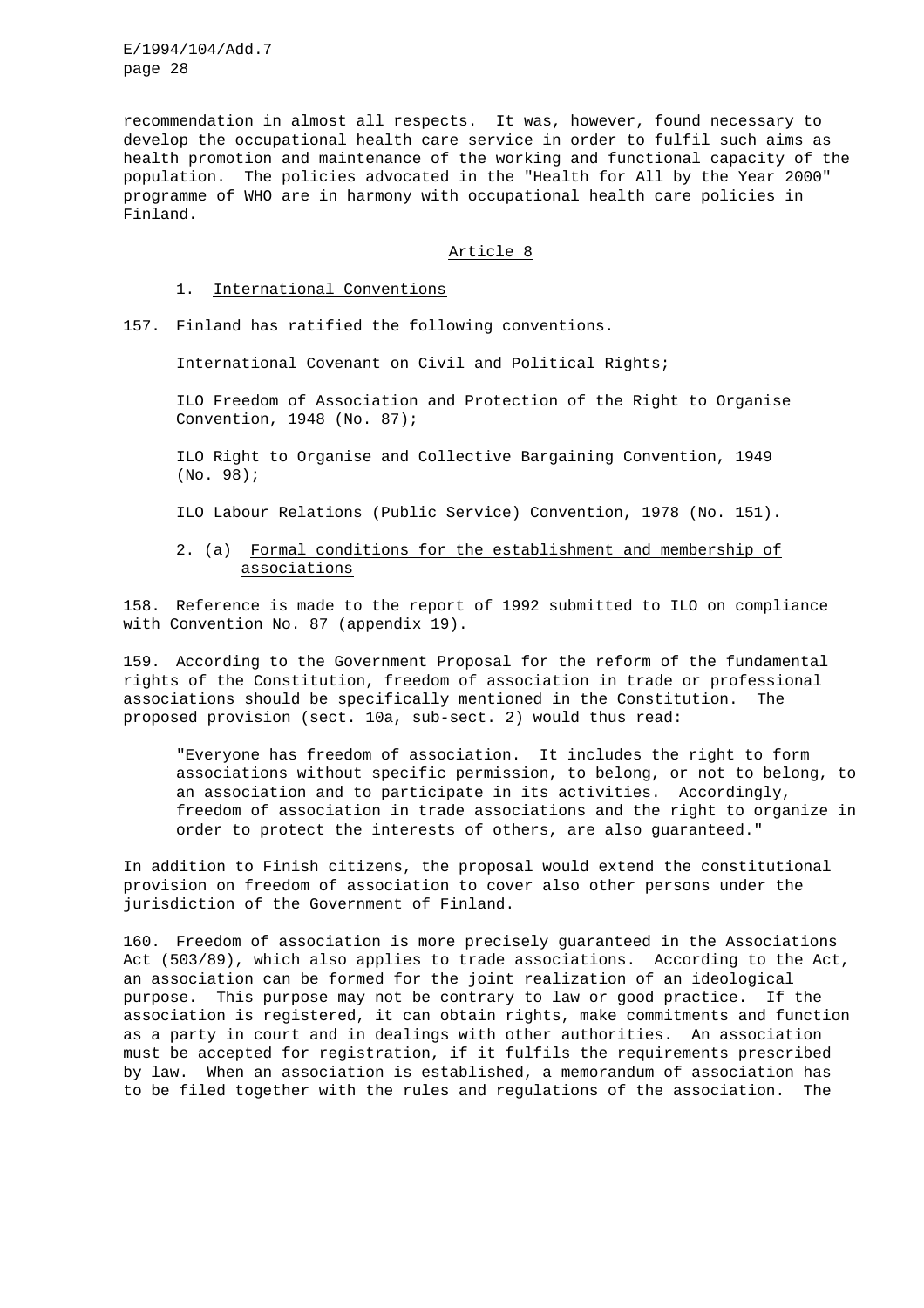memorandum of association has to be signed by at least three members joining the association. A natural person acting as a founder has to be at least 15 years of age. According to the Act, a private person, a public body or a foundation can be a member of an association. The law does not include any specific requirements for those wanting to become members of an association.

161. In the second phase of the overall reform of criminal law (Government Proposal 94/1993 vp), the Government has proposed a new provision on infringement of employees' right to organize, to be included in the Criminal Code. The provision (Criminal Code chap. 47, sect. 5) would have the following wording:

"Infringement of employees' right to organize. An employer or a representative of an employer who prevents

(1) An employee from establishing a trade association or a political association or exercising the employee's right to join or to be a member of such an organization or

(2) Employees or their trade unions from appointing or electing a shop steward, a labour protection representative or a representative of the personnel of the workplace in group cooperation is punishable by a fine for infringement of the right of employees to organize.

Anyone who compels an employee to join a trade association or a political association is also indicted for violation of employees' right to organize.

Any attempt to do so is also punishable."

162. The provision would apply to employees in both the private and public sectors.

163. The legislator's intention is to include in the Criminal Code a specific paragraph (chap. 47, sect. 3) on discrimination at work which would correspond to penalty provisions already included in current legislation. According to the proposal, an employer or a representative of an employer who, when advertising a vacant job, selecting an employee or during the period of employment, places an applicant for a job or an employee in an unfavourable position on the basis of such factors as trade union activities is punishable by a fine or imprisonment for a maximum period of six months on account of discrimination at work.

- 2. (b) Limitations to the freedom of association
- 2. (c) Limitations to the right of trade unions to join international trade union organizations

164. The associations of employers and employees are free to form national confederations. Neither does Finnish legislation prevent employer or employee associations from joining similar international organizations.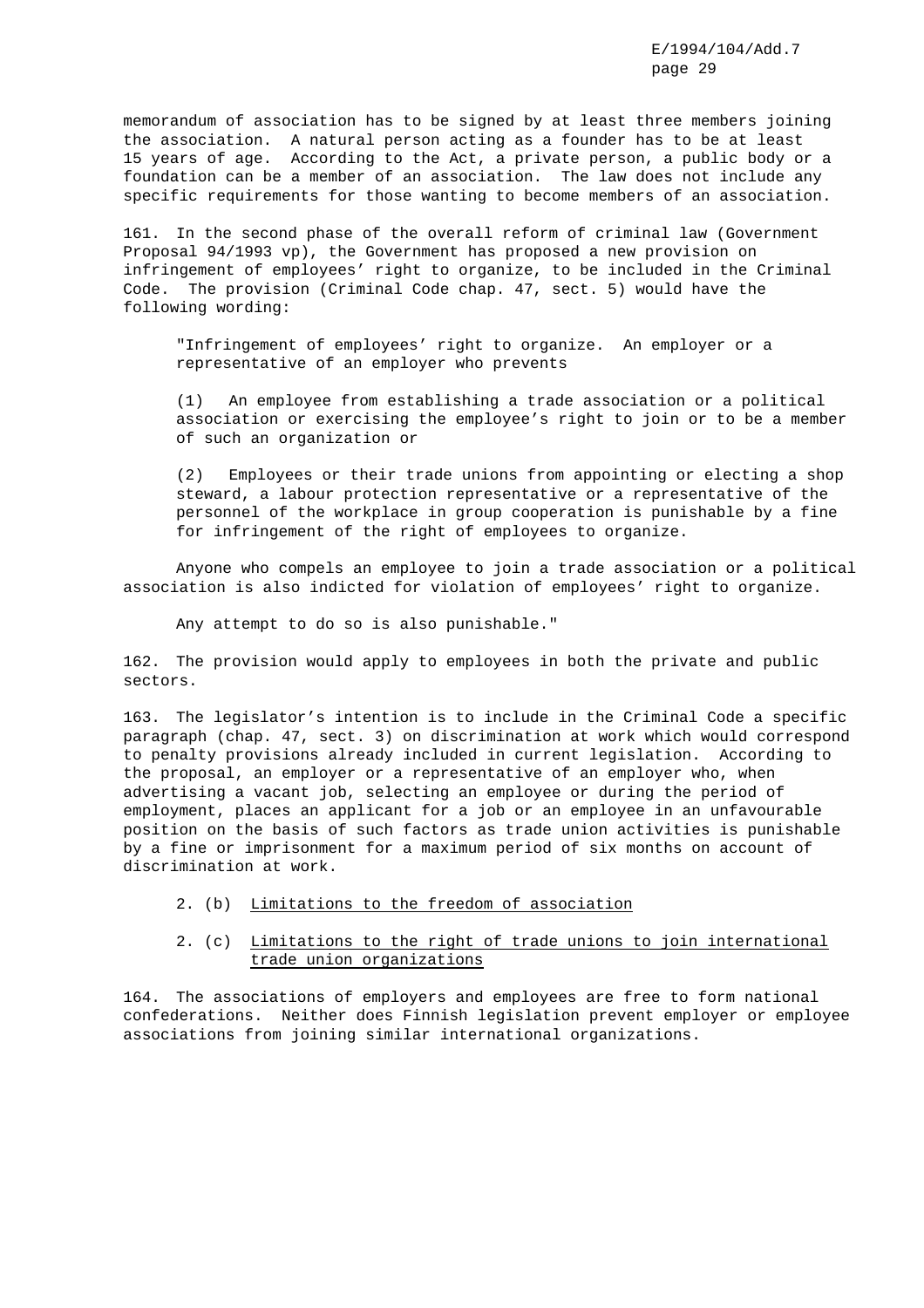# 2. (d) Limitations on the activities of trade unions and promotion of collective bargaining procedures

165. The Finnish Constitution Act includes a provision on the freedom of association. According to the Finnish Constitution, Finnish citizens have freedom of speech and the right to print written texts and visual materials without censorship, and the right to assemble without securing advance permission to discuss general matters or for any other legitimate purpose and to establish associations to carry out intentions which are not inconsistent with law or good conduct.

166. The right to organize is a specific form of the freedom of association. The Contracts of Employment Act contains a separate provision on employees' freedom of association. According to the law, an employer and an employee may not prevent each other, nor an employee prevent another employee, from belonging to or joining a legitimate association or from being active in it. Any agreement to refrain from joining or being active in an association is null and void. The Contracts of Employment Act includes a provision on assembly at the workplace.

167. The freedom of action enjoyed by labour market organizations includes the right to negotiate and enter into agreements.

168. In other respects, reference is made to the report submitted to the ILO by the Finnish Government on Convention No. 87, 1 July 1990 to 30 June 1992 (appendix 19) and the report on Convention No. 151 from 1 July 1989 to 30 June 1991 (appendix 20).

### 2. (e) Statistics and membership figures of trade unions

169. The largest central trade union in Finland, the Central Organization of Finnish Trade Unions, comprises 24 trade unions and has a total of more than 1,100,000 members. The Finnish Confederation of Salaried Employees has about 600,000 members and the Confederation of Unions for Academic Professionals in Finland has about 310,000 members. There are 27 trade unions outside the above central organizations. The trade unions are usually based on trades and industries but sometimes also on occupations or professions.

170. At the beginning of 1994 Finland had a total of 126 trade unions with a total membership of 2,200,400.

3. The right to strike

171. The freedom of industrial action ruling in Finland includes the right to strike. According to the Contracts of Employment Act, an employee's participation in a strike or other industrial action cannot be regarded as dependent on the employee, particularly weighty grounds entitling the employer to give notice to the employee.

# 3. (a) Limitations to the right to strike

172. The Collective Agreements Act includes provisions on the duty to maintain industrial peace. According to the Act, employers and employees bound by a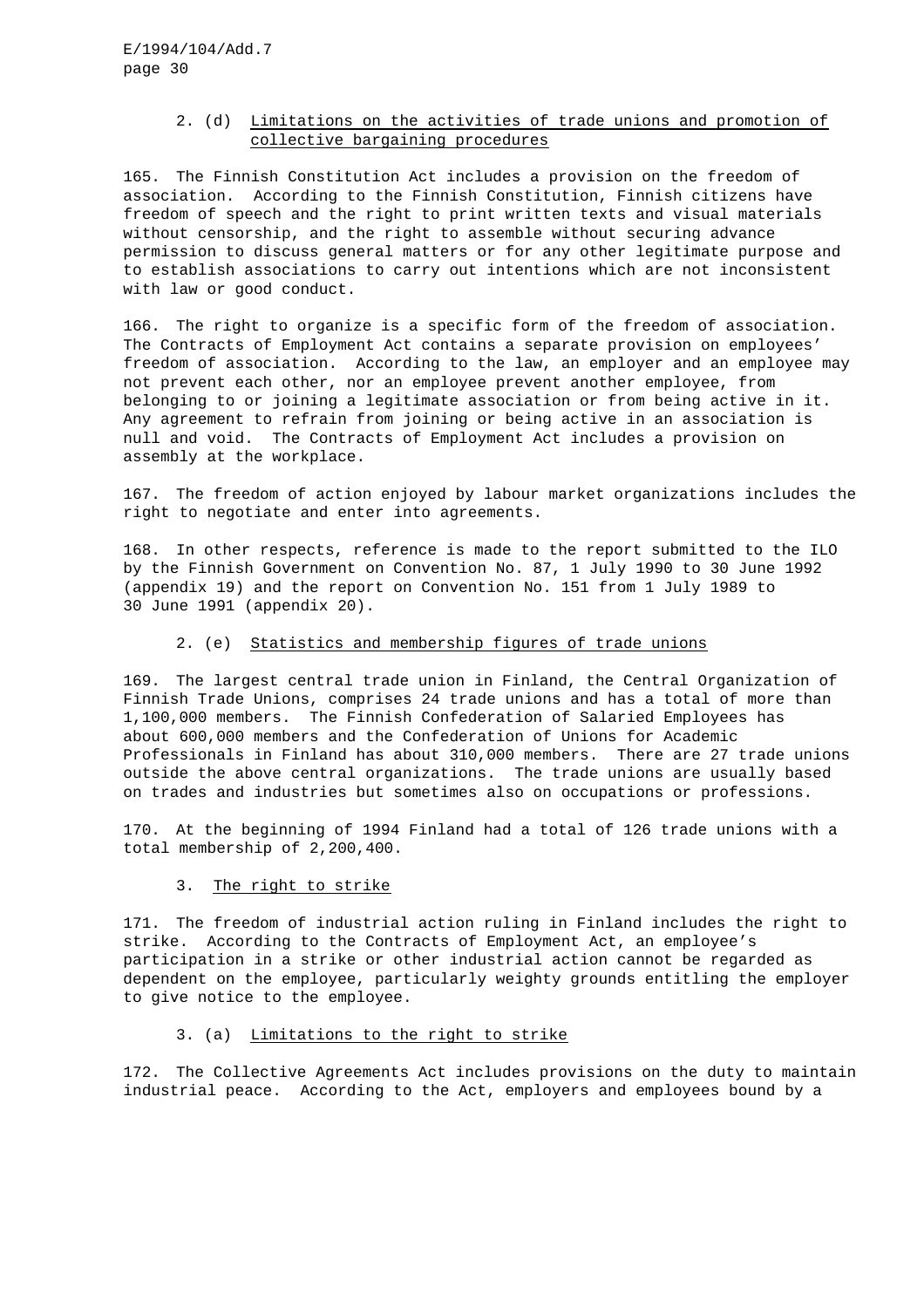collective agreement cannot take collective action directed against the entire collective agreement or any of its provisions during the validity of the collective agreement. In addition to this, associations bound by a collective agreement must ensure that their individual members do not take collective action that would violate their obligations concerning industrial peace. However, the provision does not obligate employers in the private sector.

173. In other respects, reference is made to the report submitted by the Finnish Government on Convention No. 87 from 1 July 1990 to 30 June 1992 (appendix 19) and the report on Convention No. 151 from 1 July 1990 to 30 June 1991 (appendix 20).

### 3. (b) Special limitations concerning certain employees

174. Reference is made to the report submitted to the ILO by the Finnish Government on Convention No. 87, for the period from 1 July 1990 to 30 June 1992 (appendix 19) and the report on Convention No. 151 for the period from 1 July 1989 to 30 June 1991 (appendix 21).

# 4. Limitations concerning army or police personnel and government employees

175. According to the Collective Agreements for State Civil Servants Act (664/70), a strike is prohibited when it is used to influence matters other than those included in the Employment Agreements for State Civil Servants Act and negotiable under the agreement or if the act contains a specific prohibition regarding strikes. The prohibition may also apply to matters other than those negotiable under the agreement when a main agreement or a general agreement can be concluded. A civil servant may not participate in a strike for reasons other than a decision by an association of civil servants planning to go on strike.

176. There is a decree on civil servants whose responsibilities include representing the Government in bargaining on civil servant collective agreements or during a collective action or representing their employer under other circumstances. These civil servants are not permitted to take part in collective action.

177. According to the Collective Agreements for State Civil Servants Act, those bound by an agreement are not permitted to take part in collective action during the period of validity of the agreement in order to settle a dispute about the validity, correct content or any demand based on the agreement, to change a valid agreement or to negotiate a new agreement. The scope of this obligation to maintain industrial peace may be extended in a collective agreement for state civil servants.

178. If a stoppage at a workplace is considered to be directed against the vitally important functions of society or to cause serious harm to the public good, the Ministry of Labour can, on the basis of the Act on Mediation in Labour Disputes, forbid the planned stoppage, upon the conciliator's proposal, for up to two weeks. If the dispute concerns the civil servants' terms of service, the Ministry can forbid the collective action for a further week.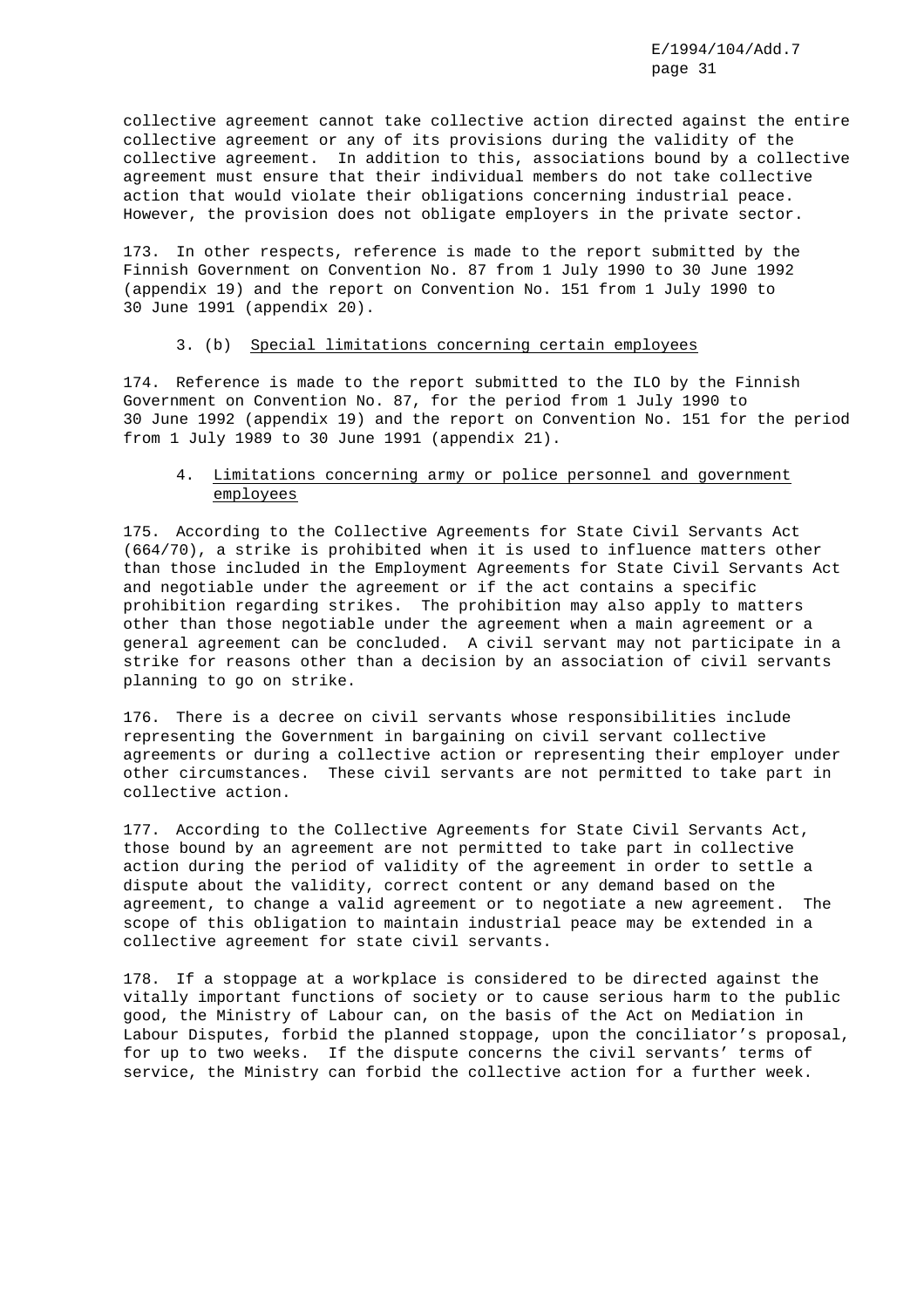179. If the collective action could disrupt the vitally important functions of society, and the negotiators have not come to agreement on abandoning or restricting the collective action, the negotiating authority of the State or the civil servants' association may within five days after they have received a notice referred to in the Act on Mediation in Labour Disputes, inform the state conciliator's office in writing about bringing the matter to the State Board for Investigating Disputes arising within official service.

180. The State Board for Investigating Disputes must give a ruling within 14 days on risks caused to society by collective action. If the Board considers that an intended or existing collective action or any intensification of such action may cause a serious disturbance in the vital functions of society, the Board is to urge the relevant parties to desist from collective action partly or totally. In no case can a collective action which has been submitted to the Board for examination be started earlier than two weeks from the date that was originally announced as the date when the action was to be started or extended.

181. The defence administration (Defence Forces) and the police administration can be regarded as areas where a strike could cause a severe disturbance to the vital functions of society.

182. Reference is also made to the report submitted by the Finnish Government on ILO Convention No. 87 from 1 July 1990 to 30 June 1992 (appendix 20, pp. 3-4 and the report on Convention No. 151 from 1 July 1990 to 30 June 1991 (appendix 21, pp. 1-2) (art. 1).

### 5. Legislative amendments

183. Reference is made to statements made in section 4.

#### Article 9

184. Finland submitted periodic reports on Conventions No. 130 (Medical Care and Sickness Benefits Convention, 1969 and No. 168 (Employment Promotion and Protection against Unemployment Convention, 1988) to the ILO in 1994. These reports are referred to later. (Appendices 21-22).

### 2. Social security sectors

185. The Ministry of Social Affairs and Health publication Social Security in Finland 1992 (appendix 23) is appended to the report.

# Health care

186. In Finland, the municipality of residence is responsible for ensuring that the individual receives the primary health care services and hospital treatment that he or she needs. According to the Act on Municipality of Residence (201/94), the municipality of residence is the municipality in which an individual lives. Individuals immigrating to Finland are granted the right of domicile in a municipality if they intend to remain in Finland permanently and they have a residence permit valid for at least one year if such a permit is required.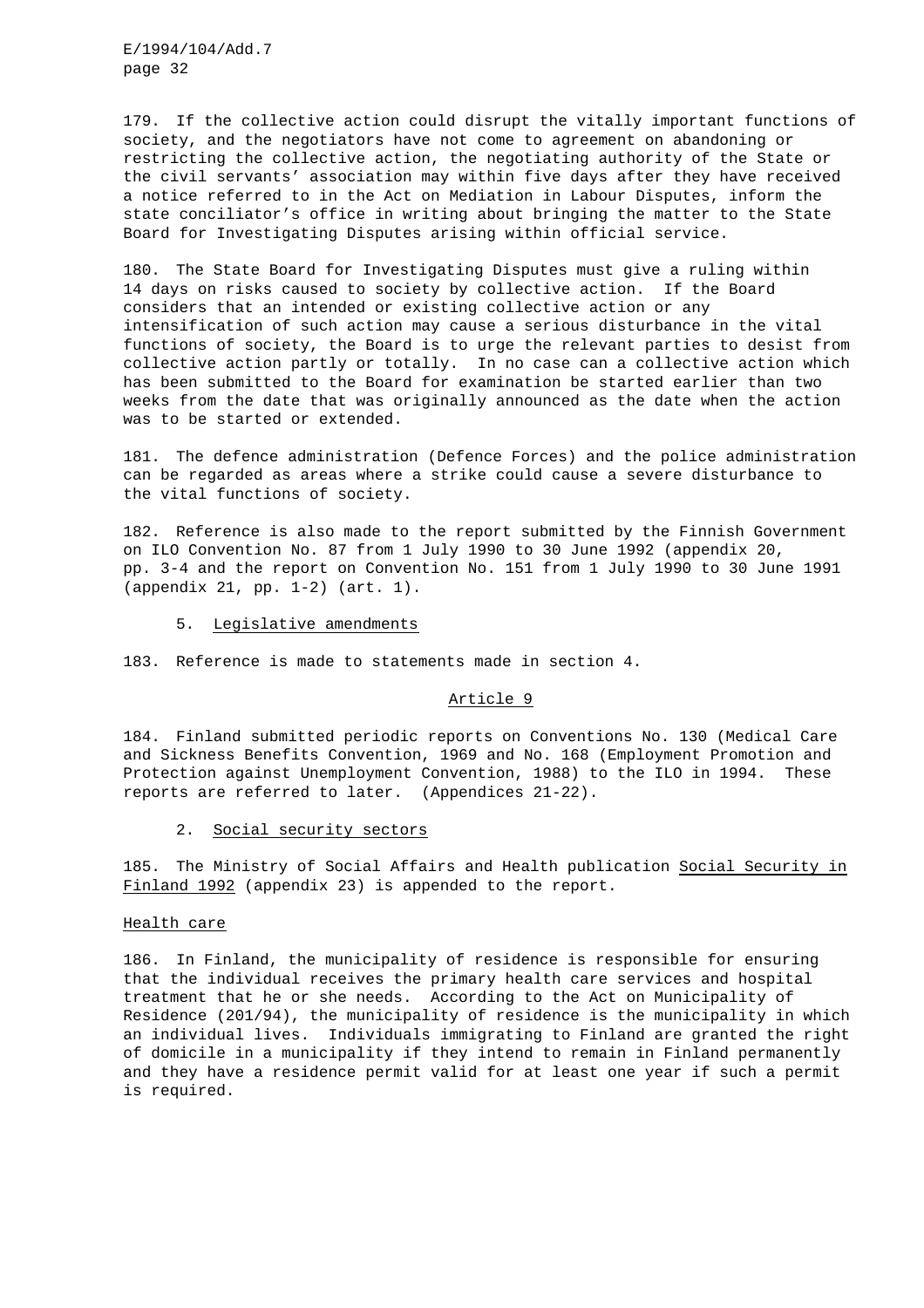187. Tax revenue is the main source of financing health care. The average share of the total health expenditure in GDP was between 6.5 and 7.5 per cent in the 1980s (in 1980 6.5 per cent, in 1985 7.3 per cent and in 1989 7.4 per cent). Due to the strong economic recession, which started at the beginning of the 1990s, this share rose very rapidly and in 1992 was 9.4 per cent, which internationally was among the highest. In 1993 the share of the total health expenditure in GDP fell to 8.9 per cent because of positive economic development. It is estimated that this favourable development continues. According to estimates, the total health expenditure is 44 thousand million markka in 1994.

188. Primary health care is provided by municipal health centres. Patients may be charged either an annual fee of Fmk 100, which is valid for 12 months from the date of payment, or a fee of Fmk 50, which may only be charged for the first three visits made during a calendar year. Persons under the age of 15 are exempt from these fees. Persons resident abroad who do not come within the scope of an agreement on social security or similar instrument may be charged in full for the expenses arising from the provision of health services.

189. Dental care is also provided by the health centres according to the resources available. Persons under the age of 19 are not charged for dental care.

190. The municipality is also responsible for providing rehabilitation in collaboration with the Social Insurance Institution (KELA). Patients are provided with various aids utilized in rehabilitation free of charge.

191. Employers are obliged to organize employee health care services, which may also include the services of a physician.

192. Hospitals in Finland are owned by the municipalities, and specialist treatment is provided by the five university hospitals. Patients are charged Fmk 100 for each visit to an outpatient clinic and Fmk 125 per day for a treatment period of less than three months. Patients under the age of 18 may be charged only for the first seven treatment days in a year. Patients receiving long-term care (over three months) are charged a fee in accordance with their means. Such a fee, however, may not be more than 80 per cent of the patient's net monthly income. A hospital bed-day charge includes full board, medication and any necessary aids.

### Sickness benefits

193. Every person residing in Finland has the right to sickness insurance benefits from birth onwards. The sickness insurance scheme covers part of the cost of treatment or examination by a private physician or use of any other private medical service. Refunds are not paid for treatment fees charged by the public health care system or for hospital bed/day charges, whereas costs of medication and travelling expenses to visit a physician are refunded by the sickness insurance irrespective of whether treatment has been provided by a private physician or the public health care system.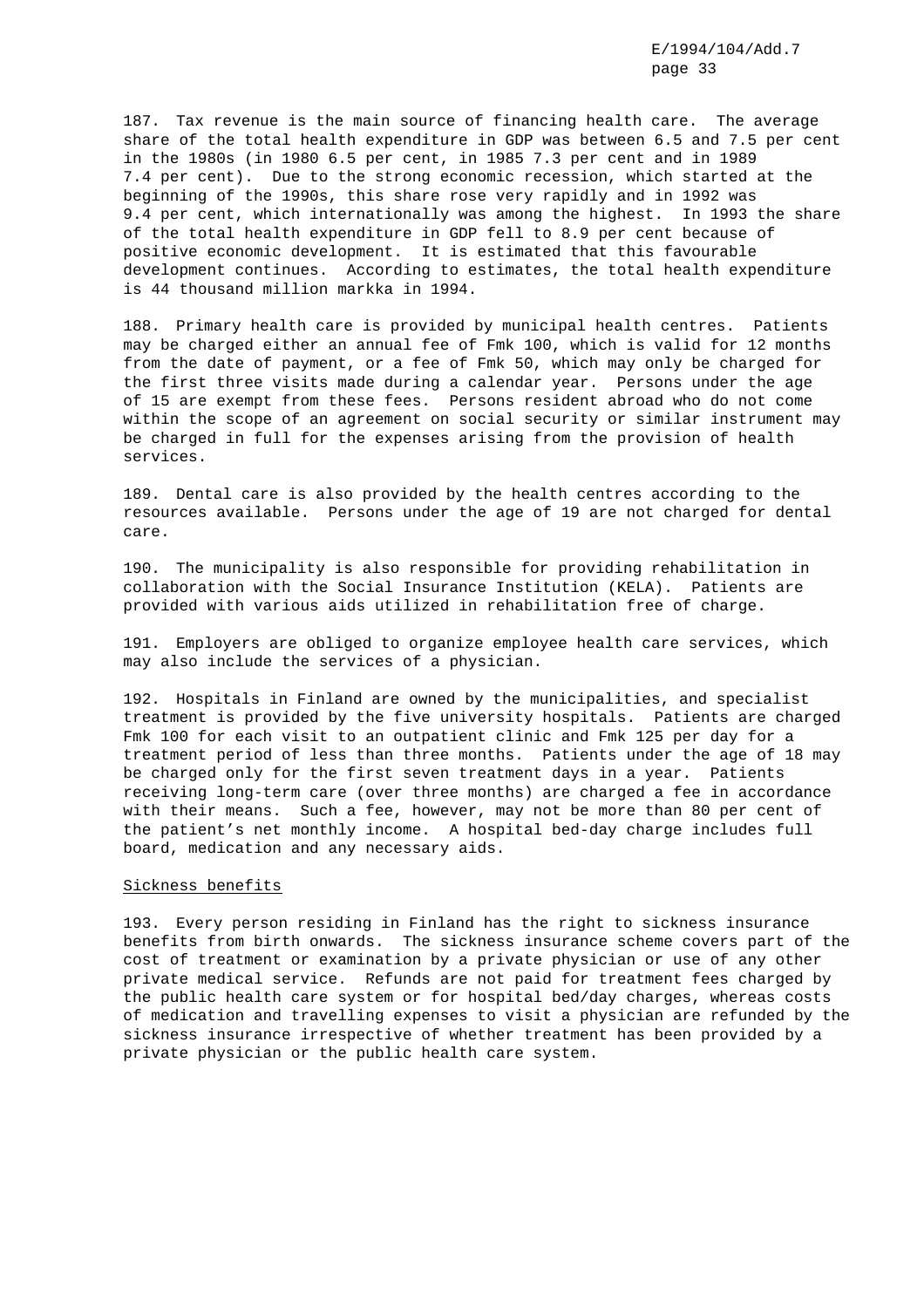194. If a person is incapable of doing ordinary work or carrying out comparable activities, they are paid a daily allowance under the sickness insurance scheme. The daily allowance is paid to employed and self-employed persons aged 16 to 64. A report on the daily allowance amounts paid in 1991 and 1994 is presented in the appendix to the periodic report on the implementation of ILO Convention No. 130 (appendix 19).

195. Refunds paid for medical expenses are tax-free. Daily allowances, however, are considered as taxable income.

#### Maternity benefits

196. See reply to question 5 given under article 10.

#### Old-age benefits

197. The old-age pension in Finland is paid in the form of a national old-age pension or an employment pension. At the end of 1994 the total number of those receiving pensions in Finland was 1,068,000, that is 21 per cent of the whole population. The aim of the employment pension is to secure the level of consumption attained by a previously employed or self-employed person during their working life. The rate of employment pension is determined on the basis of working years, earned income and the pension accumulation percentage. The level of employment pension aimed at is 60 per cent of the earnings on which the pension is based. To reach this rate, the duration of a person's employment must be about 40 years, as the accrual percentage of the pension is generally 1.5 per year. The employment pension is supplemented by the old-age pension, the object of which is to guarantee a minimum income. The income of pension recipients is also supplemented by the statutory housing allowance for pensioners.

198. Under certain conditions, the old-age pension can be awarded earlier, before the standard pensionable age is reached. The early old-age pension is paid at a permanently reduced rate. The start of payment of the old-age pension may be deferred until after the standard pension age, in which case the pension rate is increased by one per cent for each month of pension deferral. Pension deferral is not recognized in the public sectors.

199. The universal pensionable age in the private sector is 65. Early old-age pension is available from age 60 at the earliest. The pensionable age can be lowered by means of voluntary additional benefits. The universal pensionable age in the public sector was 63 until 31 December 1992 when the pensionable age was raised to 65 for employment relationships starting after that date.

200. The private and public sectors in Finland are subject to different pension laws, which, however, are similar in many respects. Certain fields in which short-term employment relationships are typical have their own pension laws, and employees from both the private and public sectors alike come within their scope. The same individual can come within the scope of several pension laws.

201. On 31 December 1993, the number of persons receiving private sector old-age pensions was 530,000. During the same period, 123,000 persons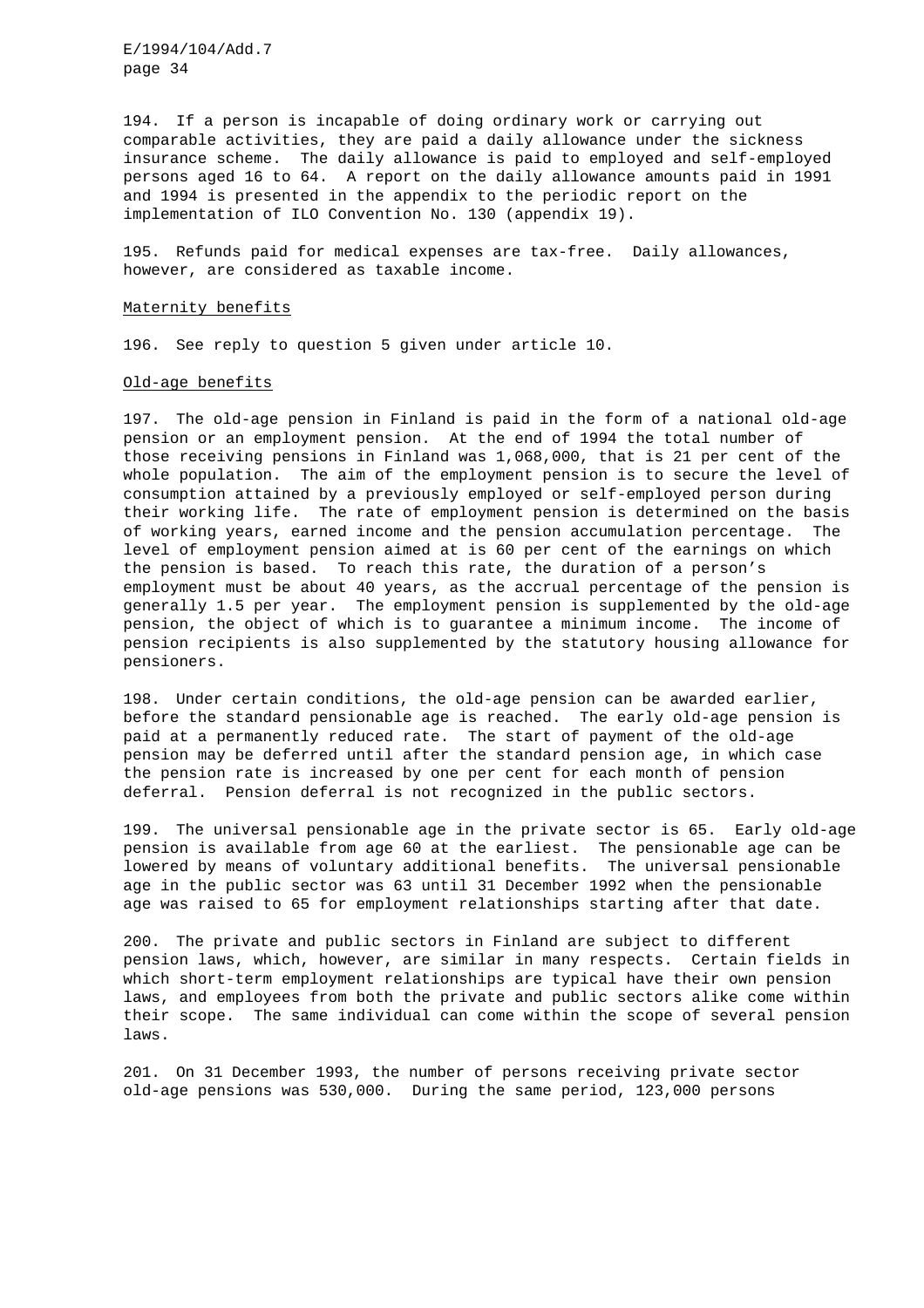received the State old-age pension and 89,000 persons received the municipal sector old-age pension. The average old-age pension rate was Fmk 2,848 (the Employees Pension Act, TEL), Fmk 1,587 (the Temporary Employees Pensions Act, LEL), Fmk 2,793 (the Self-Employed Persons Pension Act, YEL), Fmk 859 (the Farmers Pensions Act, MYEL), Fmk 5,096 (the Central Government Employees Pensions Act, VEL) and Fmk 3,989 (the Local Government Employees Pensions Act, KVTEL).

202. The term "national pension" also covers the old-age pension. National pension is a universal pension. All residents of Finland who have completed a specified period of residence are entitled to national pension. Finnish citizenship is not required. In order to become entitled to a national pension a Finnish citizen must have been resident in Finland for at least three years after the age of 16. For non-citizens the qualifying period is five years immediately before the pension commences. Refugees and stateless persons are here comparable to Finnish citizens. Prior to 1 January 1994 there were no qualifying periods for Finnish citizens. Old-age pension is payable to insured persons over 65. There is also provision for early and late retirement with adjusted pension. Retirement on a reduced pension is possible at the age of 60.

#### Invalidity benefits

203. Income security during a period of disability is based on the employment pension, national pension and housing allowance for pensioners.

204. Invalidity pension is payable to insured persons aged 16 to 64 who, on account of disease, defect or injury, are unable to maintain themselves by their regular work or any other kind of work which, considering their age, occupation, education or place of residence, would be suitable for them. The pension is also payable to a person aged 56 to 64 whose capacity for work has been permanently reduced. The determining factors here are type of disease, ageing, length of service, deterioration of health and working conditions. This individual early retirement pension is granted on different criteria than the ordinary invalidity pension: the emphasis is on the occupational coping of the employee.

#### Survivor's pension benefits

205. Following the death of the family provider, the widow and children are generally entitled to two statutory pensions: the survivor's pension under the Employment Pension Scheme and the national survivor's pension under the National Pensions Scheme.

206. Under employment pension legislation, the survivor's pension may be awarded to both widowers and widows and to children under the age of 18. If there are at least three beneficiaries, the survivor's pension is equal to the full invalidity pension. The rate of the spouse's pension is adjusted to the widow's/widower's income, however. A widow/widower is eligible for survivor's pension if he/she has or has had a child with the deceased. If there is no common child, the widow or widower is eligible for survivor's pension if the marriage had been contracted before the widow/widower's 50th birthday and had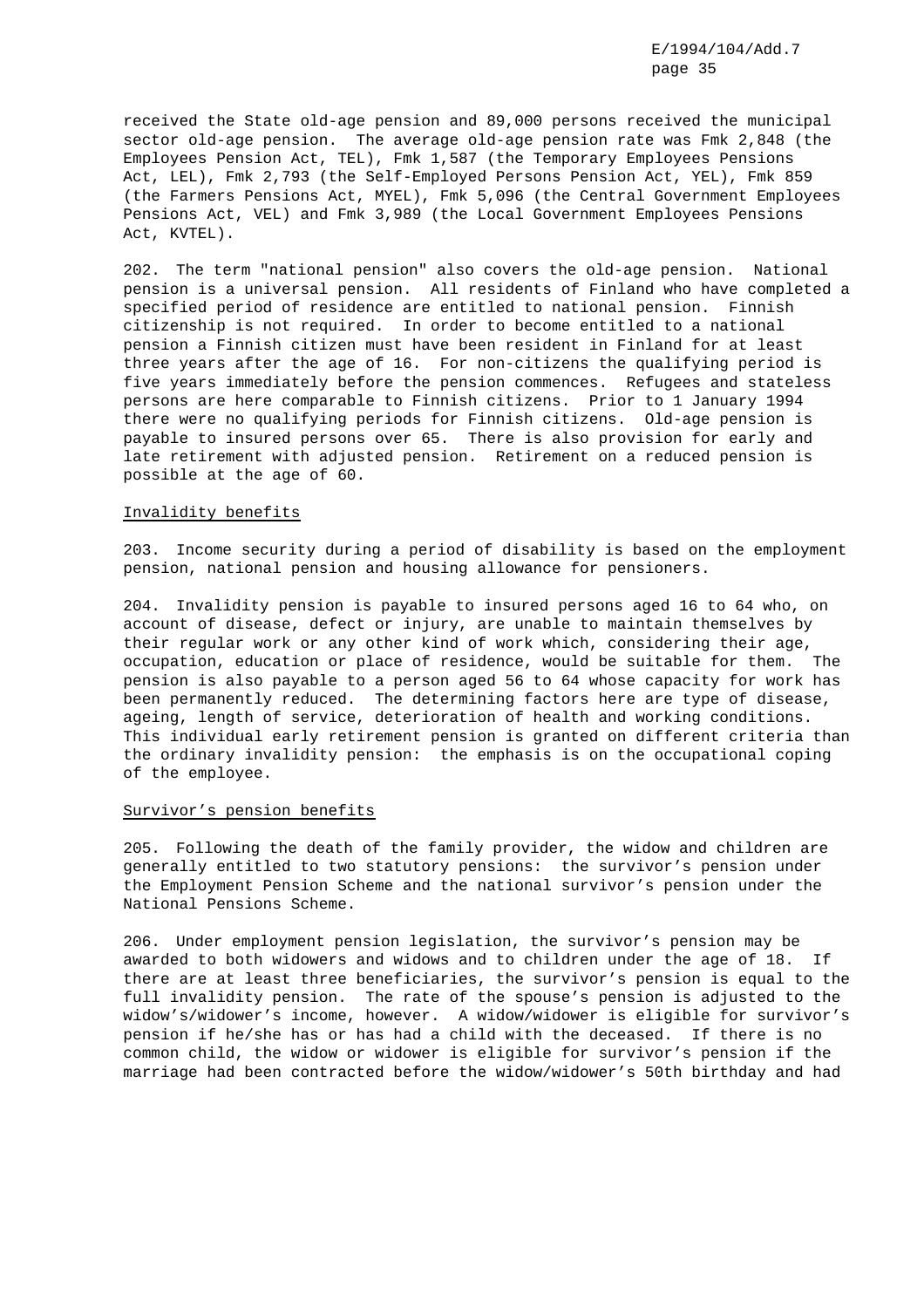lasted at least five years, and the widow/widower had been at least 50 years old at the time the spouse died or had been the recipient of an invalidity pension under the National Pensions Act for a period of at least three years.

207. The average rate of the survivor's pension in 1993 was Fmk 2,042 (TEL), Fmk 937 (LEL), Fmk 1,694 (YEL), Fmk 574 (MYEL), Fmk 2,388 (VEL) and Fmk 2,359 (KVTEL).

208. Under the National Pensions Scheme the term "survivor's pension" covers the surviving spouse's pension and the orphan's pension. The orphan's pension is payable to all half and full orphans under 18, as well as those aged 18 to 21 who on account of studies or vocational training cannot maintain themselves. Entitlement can be derived through a parent, an adoptive parent or any other person who has assumed responsibility for the child. Full orphans are entitled to two separate pensions, one through each parent.

### Employment injury benefits

209. The statutory employment accident insurance covers employment accidents, certain injuries developing slowly in the course of work and occupational diseases. Employers are obligated to take out insurance and expenses of medical treatment for their employees. The insurance covers loss of earnings.

210. Once disability has continued for at least three days as of the day an accident occurred or an occupational disease broke out, a daily allowance is paid. The daily allowance is paid for a period of one year at the most. For the first four weeks the allowance is the same as the sick pay paid by the employer. Thereafter the allowance is a 360th part of the employee's annual earnings.

211. Medical treatment expenses are covered up to their full amount. Medical care includes treatment by a physician, hospital fees, medication, prostheses and other aids and travelling costs.

212. If an injury due to an accident or an occupational disease results in permanent general handicap the insured is entitled to inconvenience allowance to provide compensation for other inconvenience caused by injury or illness than weakened working ability.

213. An employee is also entitled to rehabilitation indemnity. The rehabilitation is partly medical and partly occupational.

214. A survivor's pension is paid to the dependants of a person who was injured and died on account of an employment accident or occupational disease. A funeral grant is also paid.

215. Employment accident insurance premiums are paid by the employer. The insurance premium is determined according to two basic systems, general rates and special rates. General rates are applied to small employers. The premium depends on the hazardousness of the work and the amount of the premium is a fixed share of the wages paid, irrespective of an individual employer's own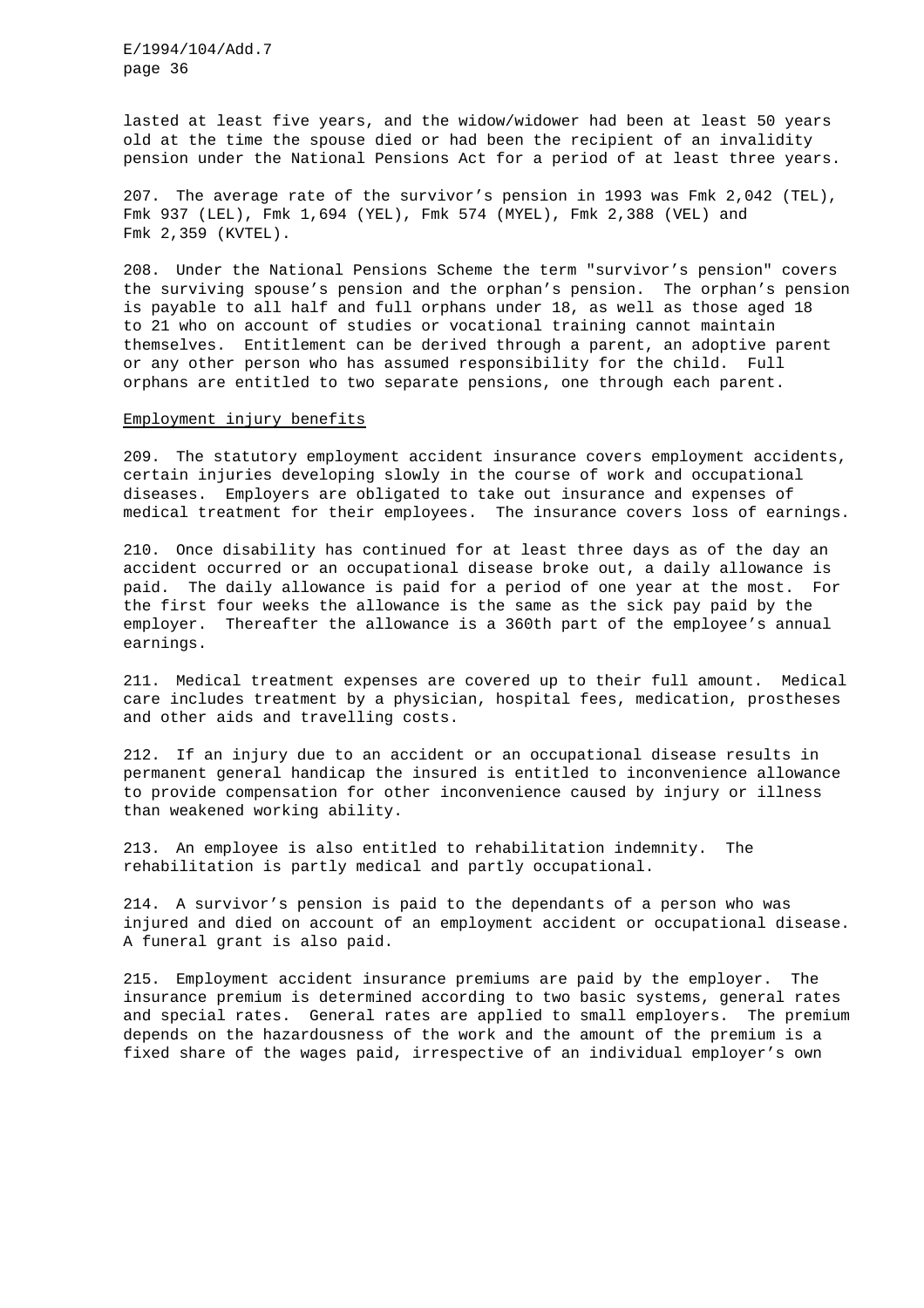accident statistics. The amount of the premium is affected by the trend of accidents within the occupational class and it is revised annually on the basis of the overall national trend.

216. Special rates are applied to medium-sized and large employers. The premium follows each employer's actual trend of accidents. The objective is that the employer's premium and compensation costs match each other in the long run. The larger the employer, the more closely the premium follows the employer's own accident trend. A so-called semi-individual system is applied to middle sized employers. The share of permanent compensations is determined to be fixed for a certain number of years ahead. Large employers have the possibility of opting for a limited excess system, which means that the employer is liable for each accident up to a certain limit and the amount excess of this is covered solely by the insurance.

### Unemployment benefits

217. A report on unemployment benefits and recent developments in the associated legislation has been given in conjunction with the report to the ILO on Convention No. 168 in autumn 1994. (Appendix 23).

### 3. Social security financing

218. Social security in Finland is generally financed by employers, employees and the State. The contribution of each party with regard to payments and rates of payments varies according to the benefit.

219. Benefits paid by the Social Security Institution on the basis of residence are financed by employers, through social security contributions from the persons insured and also through contributions from the State and municipalities. The basic unemployment benefit paid by the Social Security Institution is entirely State financed. Earnings-related unemployment allowance is financed by the members of unemployment funds, employers and the State.

220. Employment pension insurance and statutory accident insurance are benefits based on an employment relationship. The employment pension insurance of employees working in the private sector is financed by wage-related insurance contributions paid by employers. Since 1993 employees have also contributed to the financing of employment pension insurance by paying an employment pension contribution. Statutory accident insurance is financed through contributions from employers, which are charged in proportion to the risk of accident.

221. The social security contribution rates in 1994 are as follows. The sickness insurance contribution for the person insured is 1.90 penni per each markka of taxable income to Fmk 80,000 and 3.80 penni per each markka in taxable income exceeding this amount. The national pension insurance contribution for the person insured is 1.55 penni per each markka of taxable income. The sickness insurance contribution for pension recipients is 4.90 penni per each markka of taxable income to Fmk 80,000 and 6.80 penni per each markka of taxable income exceeding this amount. The national pension insurance contribution is 2.55 penni per each markka of taxable income in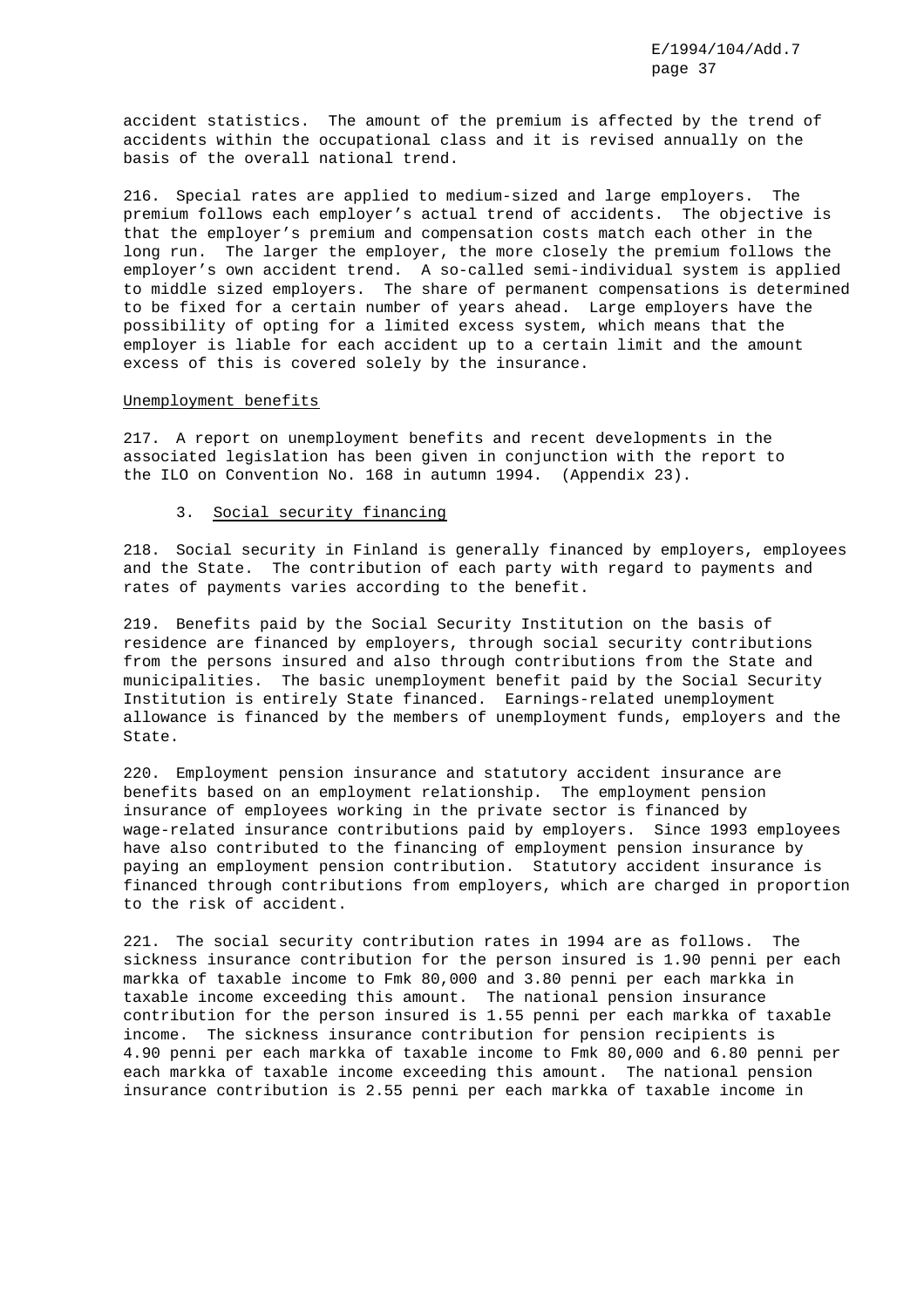municipal taxation. The total sickness and national pension insurance contributions for pension recipients may be at most 9.35 penni per each markka of taxable income. Any increase in the insurance contributions of pensioners may not exceed 4 per cent of pension income. Contributions are deducted from any earned income at the same rates as for other insured persons. The sickness insurance contribution for employers in the private sector is 1.45 per cent of salaries paid and the national pension insurance contribution is 2.40, 4.00 or 4.90 per cent of salaries paid. The social security contribution is 2.40, 4.00 or 4.90 per cent of salaries paid. The social security contribution (sickness and pension insurance contribution) for employers in the private sector in 1994 is thus 3.85, 5.45 or 6.35 per cent of salaries paid. Child benefit contributions are not charged. The sickness insurance contribution for the State and its institutions, the municipalities, federations of municipalities and public utilities is 2.70 per cent of salaries paid. The contribution for other employers in the public sector is 7.70 per cent of salaries paid. The national pension insurance contribution for all public sector employers is 3.95 per cent of salaries paid.

### 4. The share of social expenditure in GDP

| Year | Social security<br>expenditure at<br>1993 prices<br>Fmk million | Change % | GDP at<br>1993<br>prices Fmk<br>million | Change % | Social<br>security<br>expenditure<br>$GDP$ % |
|------|-----------------------------------------------------------------|----------|-----------------------------------------|----------|----------------------------------------------|
| 1980 | 86 138                                                          |          | 402 832                                 |          | 21.5                                         |
| 1985 | 118 622                                                         | 8.2      | 463 331                                 | 3.4      | 25.8                                         |
| 1990 | 152 689                                                         | 6.6      | 547 416                                 | 0.0      | 27.2                                         |
| 1991 | 166 882                                                         | 9.3      | 508 737                                 | $-7.1$   | 32.4                                         |
| 1992 | 179 304                                                         | 7.4      | 490 186                                 | $-3.6$   | 36.8                                         |
| 1993 | 181 400                                                         | 1.2      | 480 470                                 | $-2.0$   | 37.8                                         |

Table 1. The ratio of social security expenditure to gross domestic product from 1980 to 1993

222. The increase in the share of social expenditure of GDP was caused by a deep economic depression, which started in 1991. Due to the depression, GDP declined in 1991 by about 7 per cent and further in 1992 by nearly 4 per cent. Also, unemployment gradually rose from nearly 4 per cent in 1990 to 18 per cent in 1994. As a consequence, unemployment expenditure multiplied and contributed to the rise of the share of social expenditure in GDP.

# 5. The proportion of private health care supplementary to the public health-care system

223. See reply made by the Government of Finland with respect to the question put by the ILO specialist committee regarding the implementation of article 17 of ILO Convention No. 130 (appendix 21).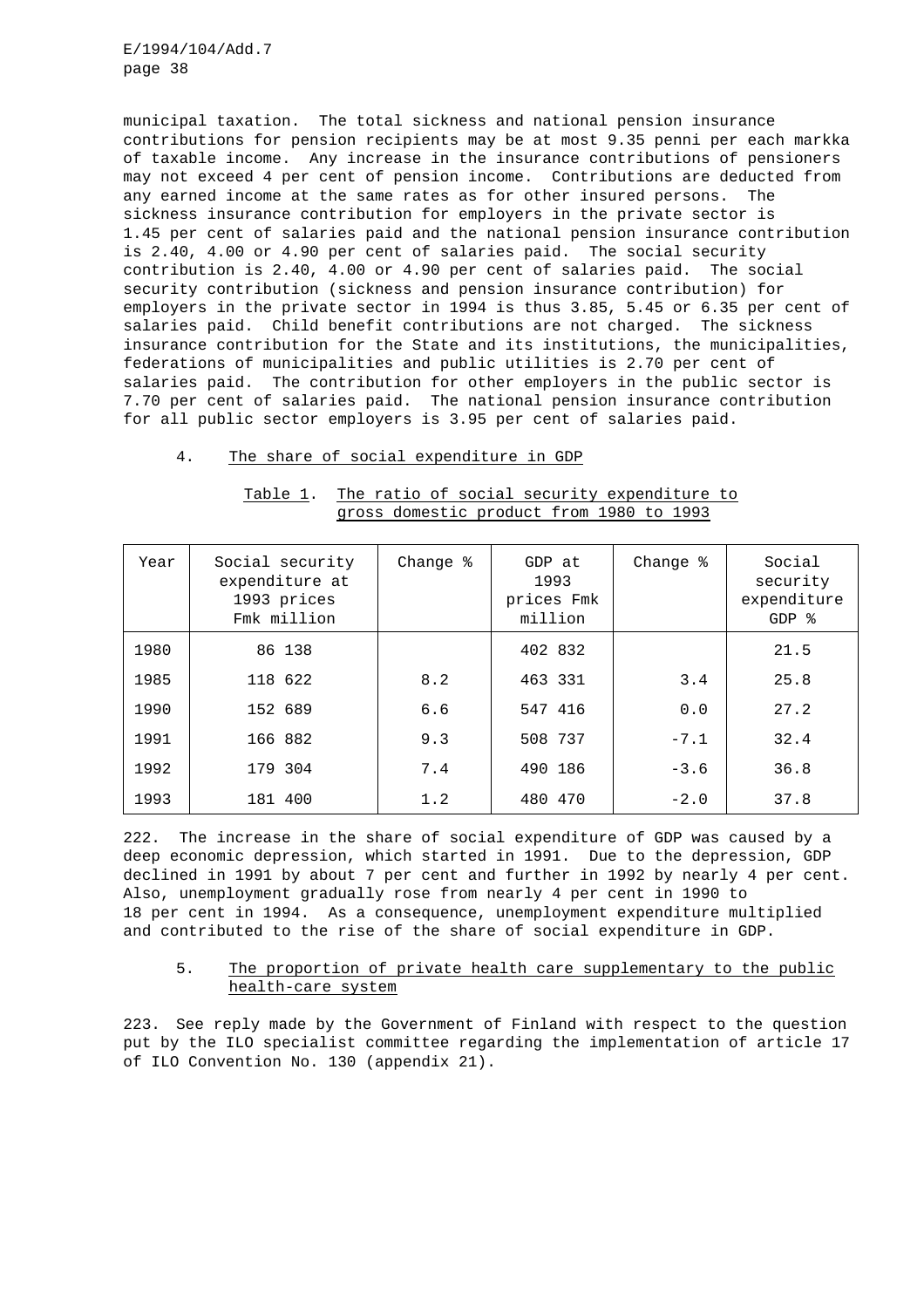### 6. Groups which do not enjoy social security

224. In the Nordic countries, the right to social security and services, particularly to basic security, is based on residence and not on labour market status. Consequently, all persons come within the scope of at least the basic security system. The service systems are very comprehensive, i.e. the entire population is covered in principle, irrespective of income level or labour market status.

225. The entitlement of the residents of a municipality to services is determined on the basis of how the obligation to provide services is prescribed under the law. The principal methods are a general obligation imposed on the municipalities to provide services and the enactment of subjective rights for special groups.

226. Subjective rights confer the absolute right to obtain services. If an individual has a subjective right to a service based on legislation, the municipality has an absolute obligation to provide such a service, irrespective of the municipality's economic status. The availability of services is guaranteed through subjective rights to one large category, i.e. children under three, who are entitled to day care, and to several smaller groups, who are entitled to services for the disabled and child welfare.

227. Provisions may exist in laws or in provisions at a lower level which guide the targeting of services, for example according to section 2 of the Decree on Children's Day Care, priority must be given to children requiring day care for social and educational reasons when allocating children's daycare places.

228. In other respects, the right of a resident of a municipality to services is mainly determined on the basis of how wide a range of services the municipality has decided to provide. This means that each resident of a municipality has, as a rule, the right to receive services on the same basis as other residents of the same municipality who are in a comparable position (the principle of equality).

229. A typical feature in laws relating to the social welfare sector is the fact that, with regard to content and extent, services are required to be provided in accordance with the needs of the municipality. This is the case for provisions under the Child Day Care Act, the Child Welfare Act, the Intoxicant Abusers Act and the Services for the Disabled Act. The actual scope of services in recent years has been particularly affected by cuts, due to the economic recession. The effects of the recession have led to a deterioration in the position of special groups, a widening of differences in services between municipalities, increased client charges and service cut-backs.

230. The position of the so-called overindebted has been particularly aggravated during the recession. The majority of overindebted persons have been individuals with normal housing loans, who have fallen into debt due to unemployment, radical changes in the housing market, and the rise in the real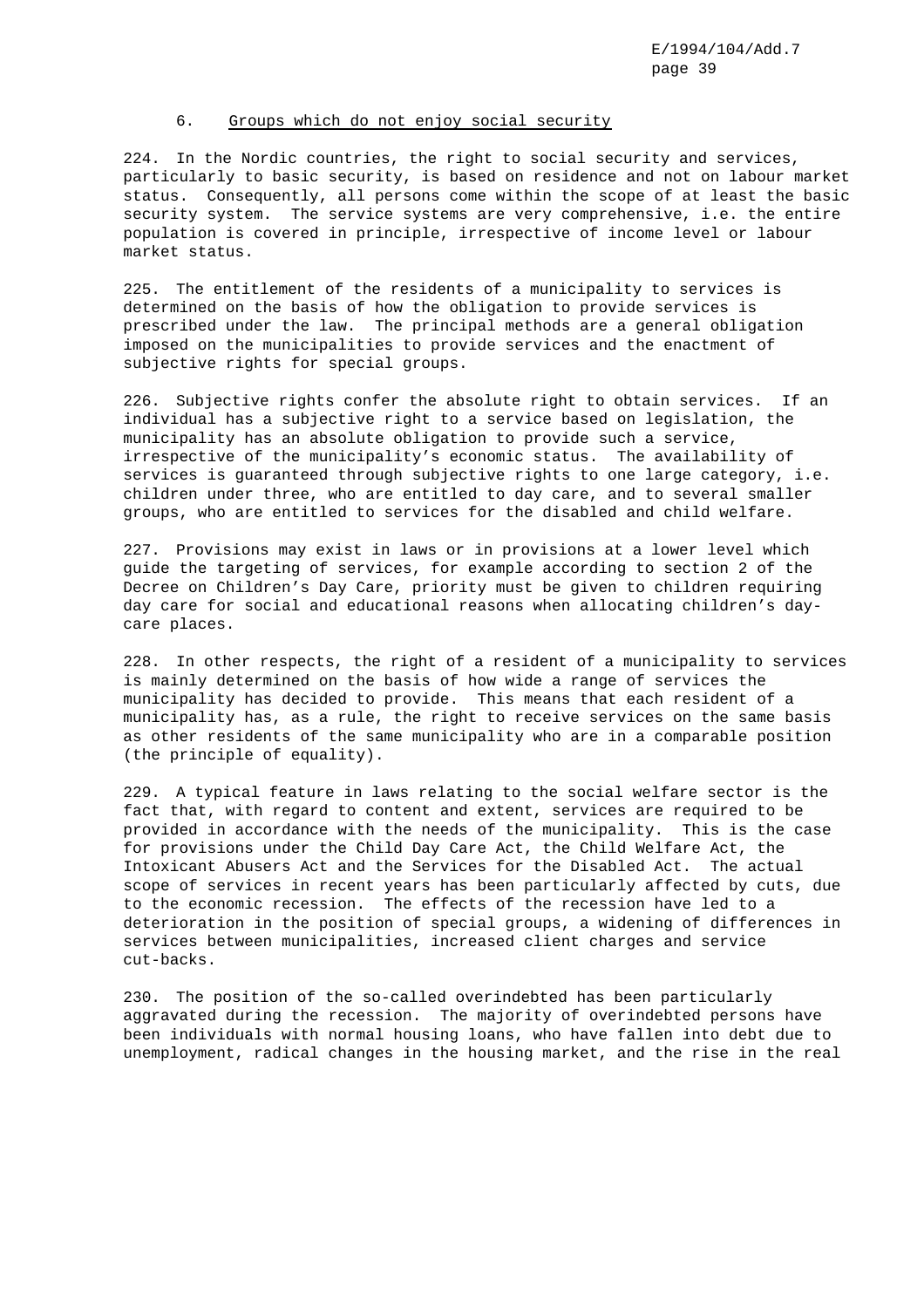interest rate. Difficulties with respect to basic income arise because loan instalments are not taken into account in supplementary benefit, and so a family which attempts to pay its loans may, in practice, be almost without funds. Endeavours have been made to deal with this situation through debt counselling and debt restructuring.

### 7. Changes in social security

231. In the 1990s there has been a depression in Finland. Due to this, changes have been made in the social security benefits. These changes particularly concern sickness and maternity benefits, compensation paid for the cost of medical treatment and unemployment security.

232. As to unemployment security, the qualifying period for those entering the labour market for the first time was extended from six weeks to three months as from 1 January 1993. At the same time, the criteria for receiving a means-tested daily allowance were tightened.

233. From the beginning of 1994, unemployment security was changed to establish a fixed period for payment of the daily unemployment allowance. After this period an unemployed person can be paid a labour market benefit, the amount of which is the same as that of the daily unemployment allowance. The labour market benefit is also paid to those entering the labour market for the first time and those unemployed to whom earnings-related unemployment benefit is no longer paid.

234. The object of the Government in the period 1991-1993 was to maintain the Finnish social security system run by the Social Insurance Institution at its previous level. Because of the severe economic depression, economy measures affecting social security have been taken and it has not been possible to develop the system. Instead, it has been necessary to change the system by applying new, more stringent criteria for receiving benefits in many cases.

235. Only some slight changes were made in the national pension scheme in the period 1991-1993. The rates of benefits have been raised by increasing the supplementary amount of the national pension of a pensioned couple and by improving the housing allowance as from 1 September 1991 (higher maximum housing cost limits, scaled according to the location of the dwelling, and higher maximum income limits).

236. An improvement in the sickness insurance scheme is the system of special maternity allowance which came into force on 1 July 1991. A pregnant insured woman receives a special maternity allowance if a chemical substance, radiation or infectious disease at her workplace might pose a risk for the foetus or the course of the pregnancy. The allowance is paid on condition that it is not possible to transfer the insured person to other duties and as a result she is prevented from working. The amount of special maternity allowance per day is determined in the same manner as the amount of maternity, paternity and parent's allowance.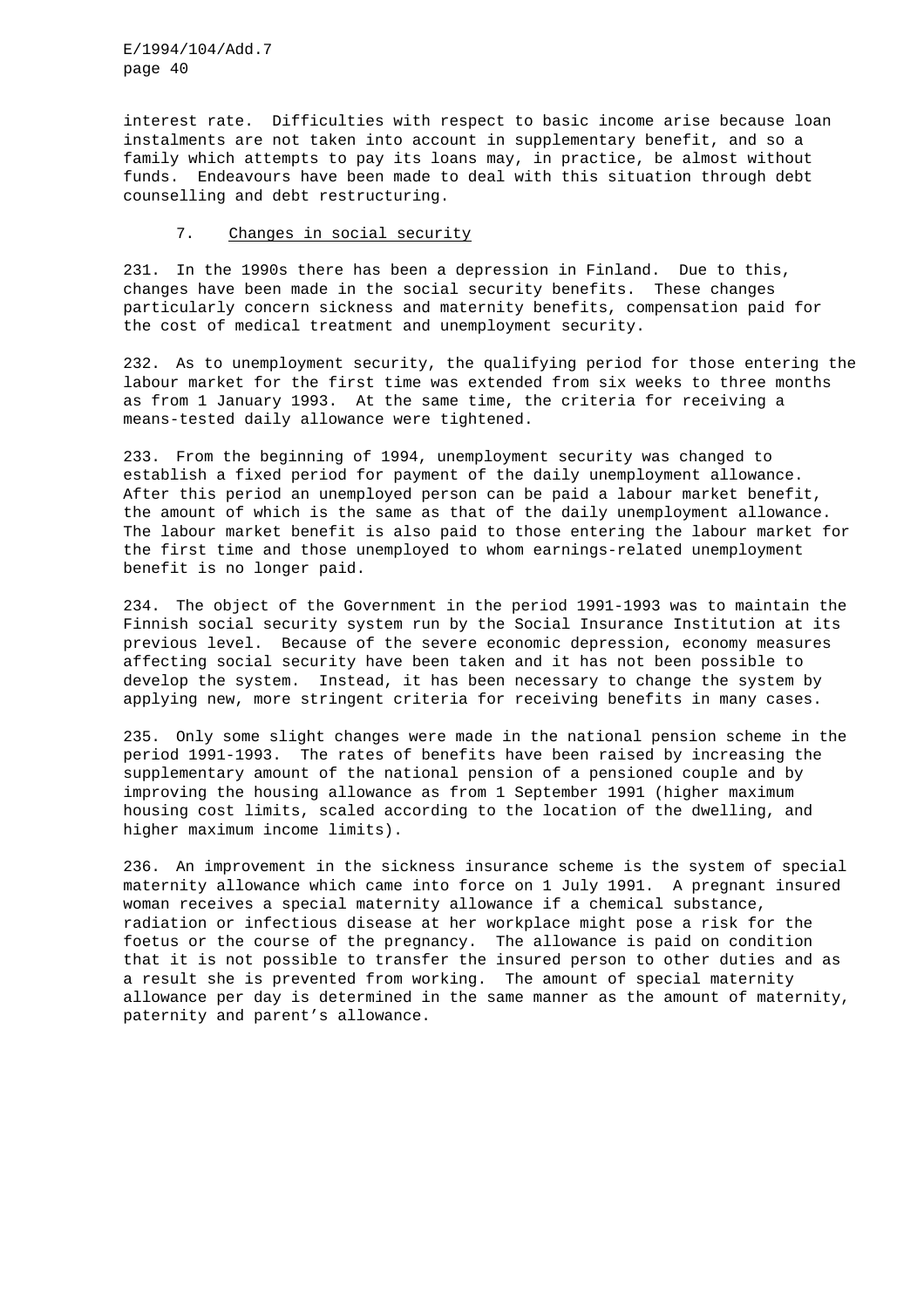#### 237. Otherwise the system has had to be tightened:

The criteria for awarding earnings-related daily allowances have been changed by reducing the compensation rates in different income categories (80, 50, 30 per cent) to 66, 40 and 25 per cent;

The qualifying period has been extended from seven to nine days;

The period of the parent's allowance has been shortened from 275 days to 263 days; paternity leave taken at the time of childbirth no longer, however, shortens the parents' allowance period;

The drug reimbursement system has been adjusted by introducing personal liability and by changing the reimbursement percentage so that it gives better compensation for serious illnesses;

No index increases have been made.

238. The legislation on rehabilitation was reformed as from 1 October 1991. As a result, the Social Insurance Institution is obliged to arrange vocational rehabilitation for the disabled and vocational medical rehabilitation for the severely disabled. In addition, the Social Insurance Institution may arrange other kinds of vocational and medical rehabilitation, depending on the sum of money allocated for this purpose every year. The Act on Rehabilitation Allowance, which came into force at the same time, prescribes on income security during the time of rehabilitation. The Act improves income security, especially of those who receive rehabilitation services from an institution other than the Social Insurance Institution.

239. The differences between municipalities with respect to social and health services are increasing. In one municipality certain functions may be managed well, while in another municipality others may be. Differences between municipalities with regard to certain services can, to some extent, be explained by municipality size. For example, waiting lists are generally longer in large towns than in small municipalities. On the basis of research carried out by the Ministry of Social Affairs and Health, differences have been found between municipalities with respect to non-institutional services, such as mental health services, and with respect to supplementary benefit. Preventive care activities have not been cut back extensively, however, and cooperation across municipal administrative boundaries has clearly increased.

### Article 10

### 1. International Conventions

240. Finland has ratified the following international Conventions mentioned in section 1:

The International Covenant on Civil and Political Rights;

The Convention on the Rights of the Child;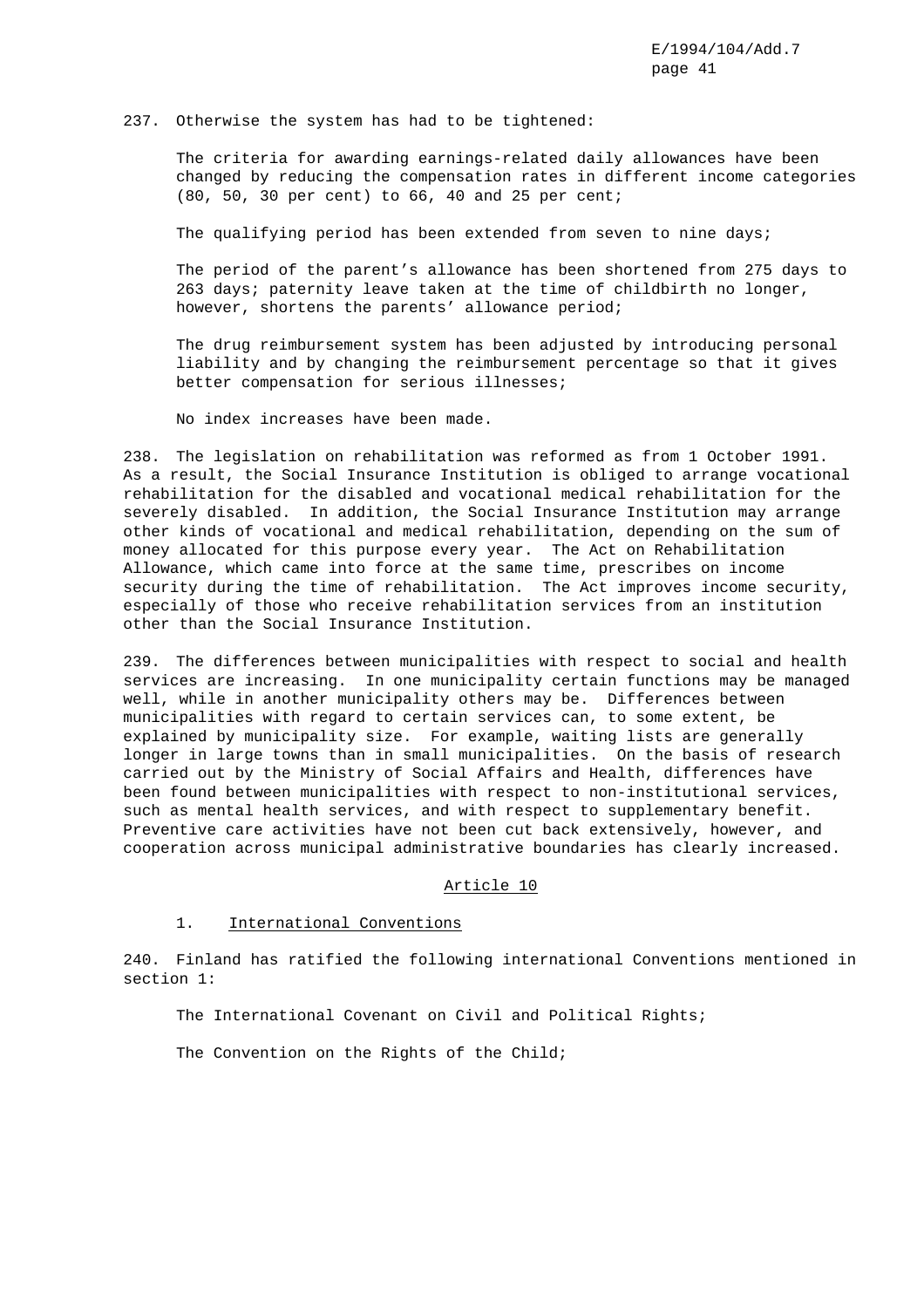> The Convention on the Elimination of All Forms of Discrimination gainst Women;

The ILO Minimum Age Convention, 1973 (No. 138).

### 2. Definition of the term "family"

241. There is no single definition of the concept of "family". According to the definition used in family statistics in Finland, a family consists of a number of persons living together who are (i) legally married or cohabiting parents and their unmarried children who may be either the common children of the parents or the natural or adopted children of either spouse; (ii) either parent and his/her unmarried children or adopted children irrespective of age and (iii) legally married couples and cohabiting couples without children.

242. The definitions used in the statistics do not cover all close family-like relationships. In discussions regarding this issue, it has been emphasized that the family has become a more diverse and difficult-to define phenomenon than before. With the breakdown of marital relationships becoming more common, new relationships are formed. The ties with a former family are not necessarily broken, however, particularly in those circumstances where the divorced spouses have common children, the care of whom, in spite of the divorce, has been awarded to both parents. Moreover, in addition to emotional ties, material considerations bind divorced spouses to former families.

243. From the point of view of private law, the concept of family does not, in principle, rest on individuals living in the same household. The legislation is defined so that, on the one hand, it concerns the relationship between the spouses and, on the other, the children's status and the parents' obligations and rights with respect to their children. It has not been necessary to define a "family" because the relation between parents and children has been regulated to conform to a single concept, irrespective of whether the children's parents form a mutual family or children are brought up in that particular family.

244. In social welfare law and taxation, a common household is considered as the point of departure, and so in addition to or instead of family relationships based on private law, family relationships that are formed through cohabitation are also recognized. Social welfare legislation contains several provisions in which family commitments are taken into consideration, either as criterion on which payment of a benefit is based or as a factor affecting the amount of a benefit or the rate of a fee charged for a social welfare service. As far as possible, legal marriage and cohabitation are equated with each other and thus the concept of family is broader than under private law.

245. Neither Finnish legislation nor the statistics recognize same sex couples, nor are such relationships bound by any legal consequences. Moreover, family statistics only recognize a family comprised of two consecutive generations.

246. The working group which submitted its report to the Ministry of Social Affairs and Health in 1992 has proposed the enactment of a separate family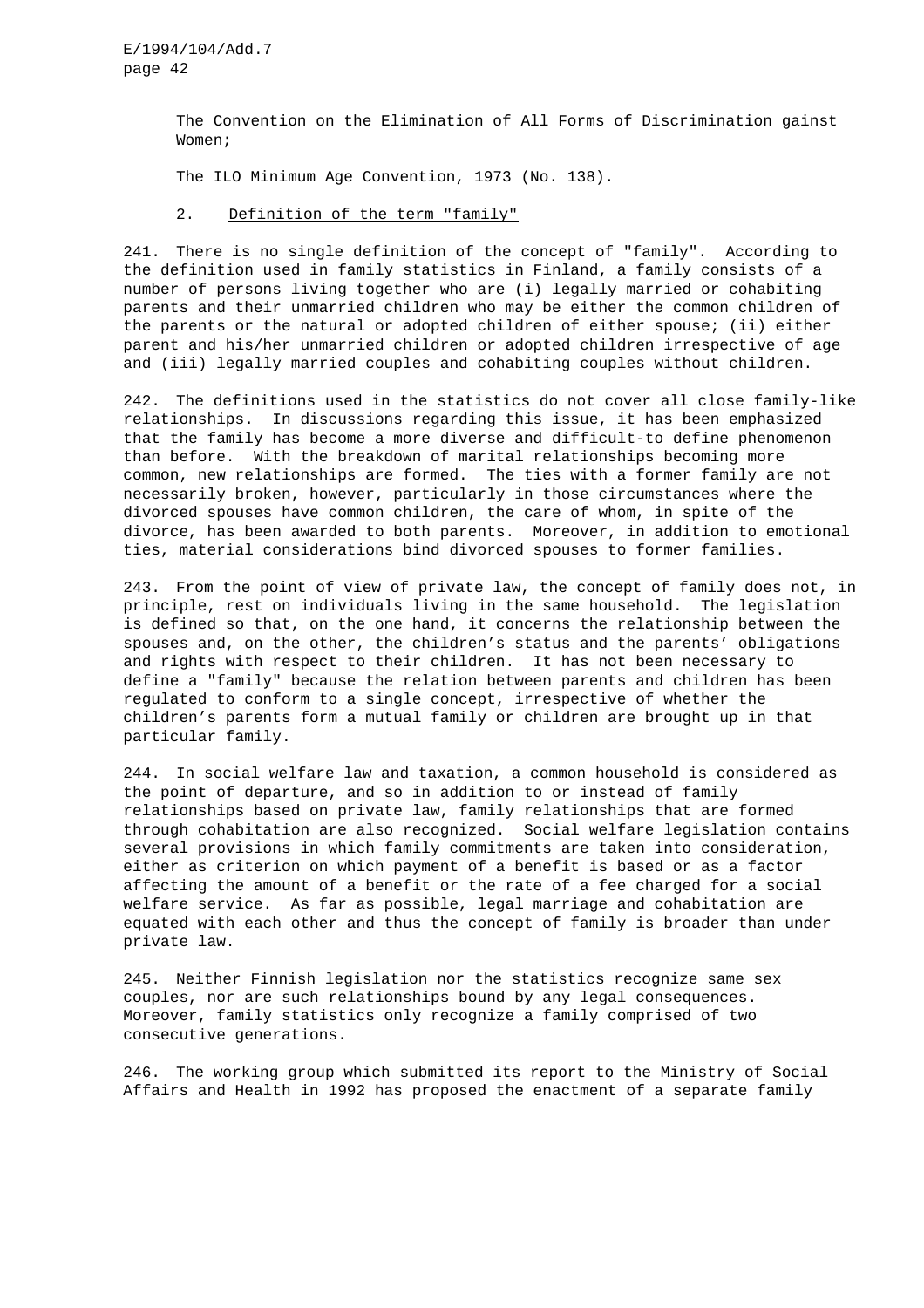act, which would be a so-called skeleton law, according to which the concept of "family" would be defined separately if it has not already been defined in other legislation concerning social welfare and health care. According to the proposed law, legally married or cohabiting persons living in a common household and each of their children under the age of 18, for whose care and maintenance at least one spouse is responsible, should be considered as belonging to a family. A young person under 21 living in the same household as a married or cohabiting couple and who, due to disability or other comparable reason is dependent on the family, should be considered a member of that family. Temporary residence apart from a family due to study or work or other comparable reason would not affect membership of that family. According to the law, other persons of 18 or over could be considered as belonging to a family, if separately provided by law. This provision thus permits the definition of the concept of family to differ from that of the proposed law, should such a deviation be appropriate from the point of view of any given law or area of legislation.

### 3. Age of majority

247. See the section on article 1 in the first report submitted by the Finnish Government on the Convention on the Rights of the Child.

#### 4. (a) Contracting of marriage

248. The provisions of the Marriage Act concerning the contracting of marriage were amended in 1987. According to the Marriage Act, persons under the age of 18 may not contract a marriage unless, for special reasons, permission is granted by the Ministry of Justice. Mental illness or mental disability no longer constitutes an impediment to marriage. The person officiating at a marriage ceremony is, however, obliged to ensure that the party to be married is capable of understanding the implications of marriage, and is thus competent to consent to marriage. (As far as is known, no practices currently exist in Finland which could result in a marriage being contracted against the will of the parties concerned.)

### 4. (b) Protection of the family

#### Child allowance

249. Child allowance is a sum paid from State funds towards the support of a child. Child allowance has been paid since 1948 for children under 16 and since 1986 for children who have reached the age of 16. The child allowance amount is graduated according to the child's order of birth.

250. Since the beginning of 1994, the child allowance system has undergone a reform. Almost all tax deductions relating to family policy have been abolished and the greater part of funds saved are paid to families as child allowance. In the same context, support for large families is being emphasized more than before.

251. Since the beginning of 1994, child allowance amounts were as follows: Fmk 570 per month for the first child, Fmk 720 for the second, Fmk 910 for the third, Fmk 1,030 for the fourth, and Fmk 1,220 per month for the fifth and any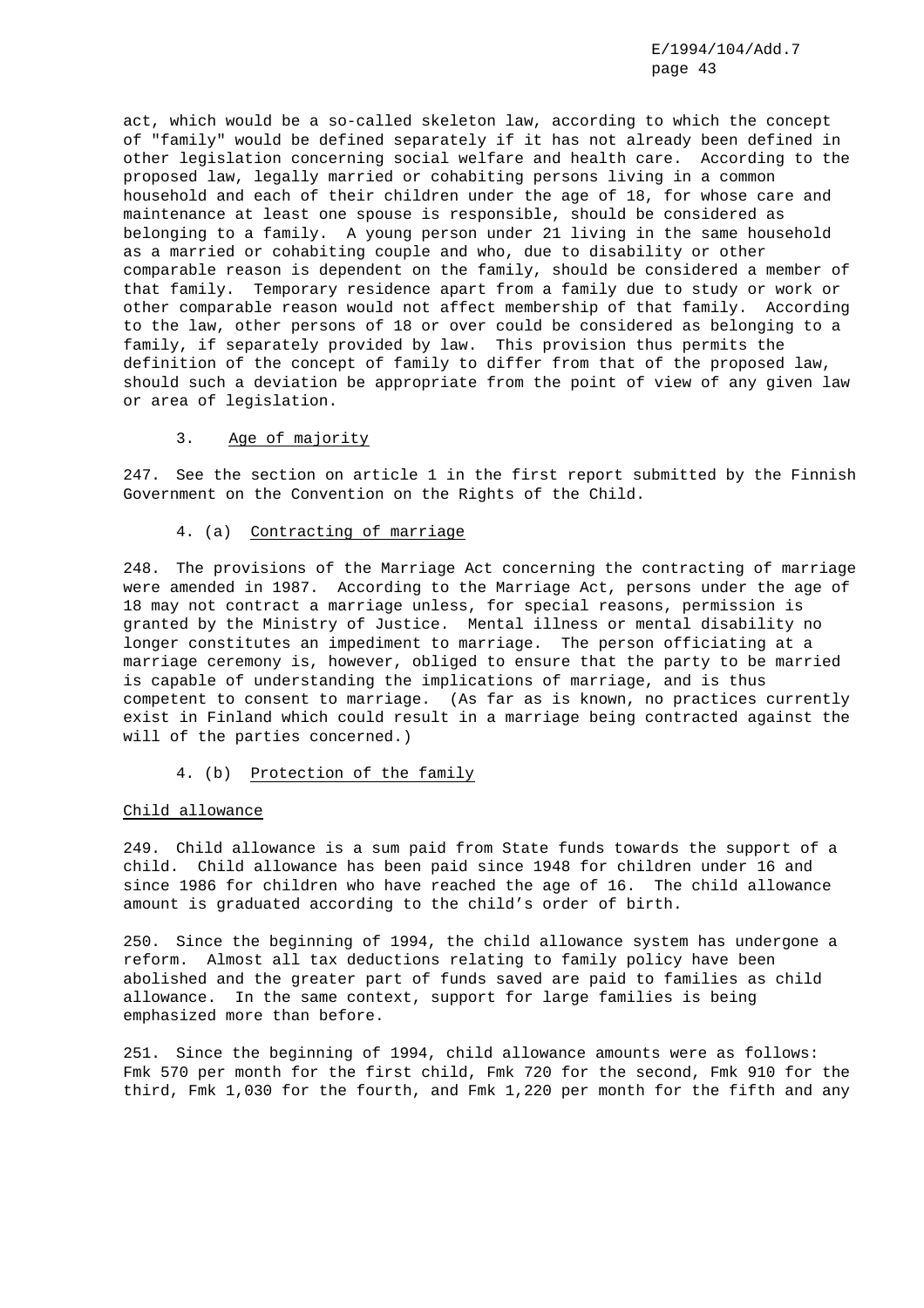additional child. In addition, a child allowance increment of Fmk 200 per month is paid to single parents for each child. At the same time, the child allowance increment for children under 3 has been abolished, although children under 16 are now included in the graduated system.

### Maintenance allowance

252. Under the Act on Securing Child Maintenance, it is the responsibility of the municipality to assist in the financial support of children by paying maintenance allowance if the payment of agreed or ordered maintenance support has been neglected, or if paternity has not been established. An allowance to compensate for the difference between maintenance allowance and maintenance support confirmed by a court can also be paid. In 1993, the amount of maintenance paid to single parents was Fmk 606 per month. The amount of maintenance paid to persons who had remarried or were cohabiting was Fmk 493 per month.

# Support systems for the care of small children

253. The municipalities are responsible for providing day care for children. The support system for the care of small children is based on two primary systems. The Child Day Care Act, which has been effective since 1973, requires that the municipalities provide day-care services according to the needs of residents. Since 1985, the Child Home Care Allowances Act, which became effective by degrees, gives parents of children under three the right to choose between day care and financially assisted home care. The principle of the Act is to ensure that parents have a choice in the arrangements for caring for children under three through support provided by society.

254. Since the beginning of 1990, the right to day care has been extended. All children under three have a subjective right to a place in municipal day care. A municipal day-care place consists of day-care centres, and family day care. Family day-care workers are employed by the municipalities.

### Day care

255. The number of municipal day-care places available has been multiplied by five since the act on day care came into force. In 1973, 43,000 municipal day-care places were available, of which the majority (97 per cent) were in a day-care centre. The number of municipal day-care places rose steadily until 1990, peaking at 214,000 places. Family day care accounted for the greatest proportional increase in day-care places. In 1990, family day-care places accounted for almost half (43 per cent) of all municipal day-care places. Since 1990, the number of places in day care has decreased to the extent that at the beginning of 1994, 180,000 day-care places remained. The decrease in day-care places was most pronounced in family day care, which provided some 67,000 places at the beginning of 1994. This figure was almost one third less than four years previously.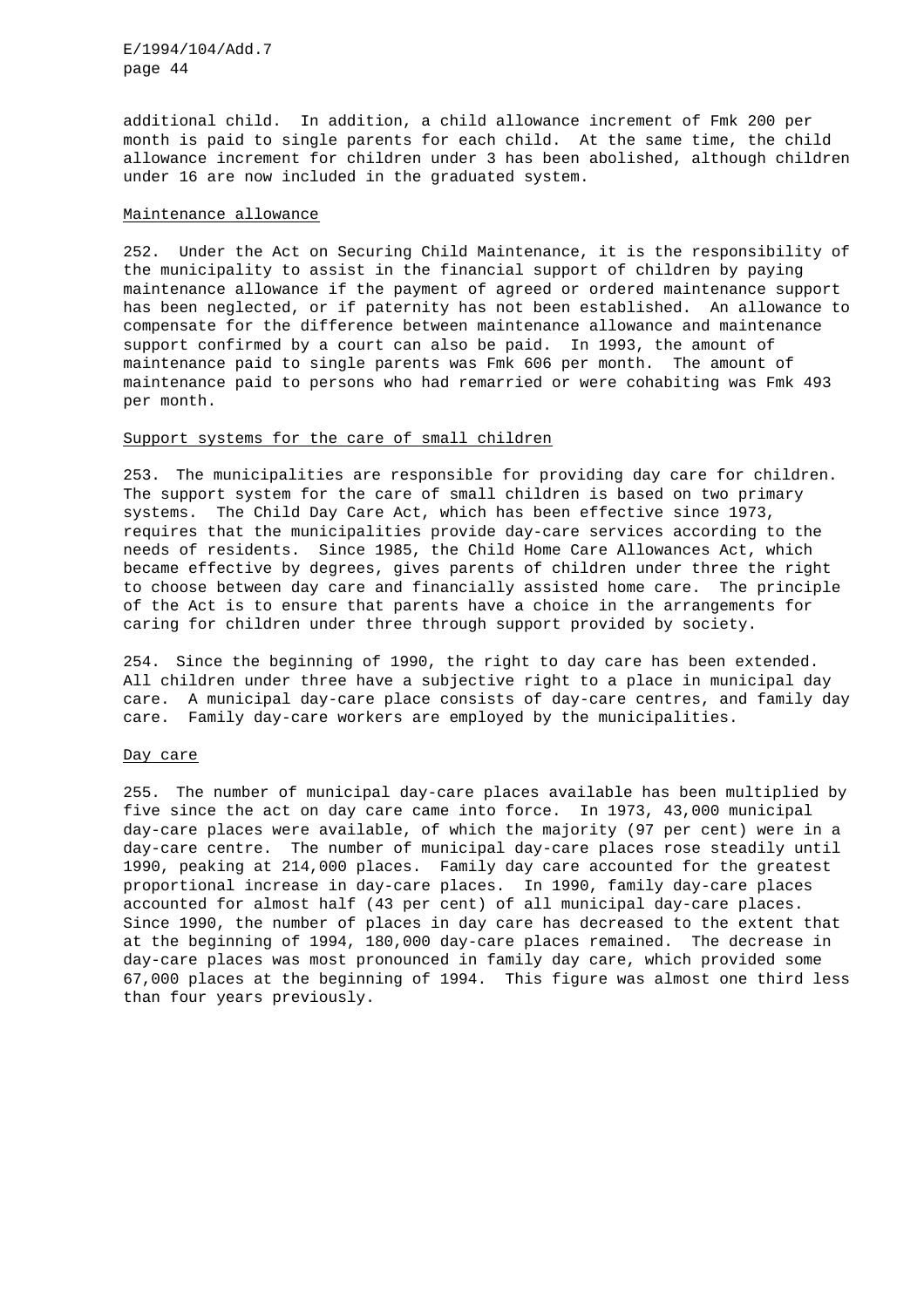#### Children's day-care places and fees

256. The number of day-care places at the beginning of 1993 totalled 193,000, 117,500 of which were in day-care centres and 75,500 were in family day care; 154,100 were all-day and 39,900 were half-day places.

257. The income limit entitling parents to free day care fluctuates according to family size and the cost-of-living category of the municipality. Children's day-care charges are not graduated according to the child's age. Charges are reduced by one category per child if a family has several children in municipal day care or municipally supervised private day care.

#### Child home-care allowance

258. Some 87,000 families came within the scope of the child home-care allowance scheme. Approximately 145,000 children come within the scope of the scheme. The number of recipients has grown steadily since 1985. According to an estimate by the Ministry of Social Affairs and Health, gross expenditure incurred for the care of small children in 1993 amounted to Fmk 9.3 billion. The gross operating costs of day care accounted for two thirds of this expenditure and the child home-care allowance for one third.

#### Maternity benefit

259. Maternity benefit is awarded either in the form of a lump sum or a maternity pack. Most parents choose the maternity pack, which contains the clothes and other items needed for the child's care during the first year. In 1994, maternity benefit paid as a lump sum amounted to Fmk 760. In comparison to the monetary benefit, the value of the maternity pack was almost double. Maternity benefit is financed from State funds.

#### Maternity and child health care and school health services

260. See appended Ministry for Foreign Affairs publication Health Care for Mothers and Children in Finland (appendix 24).

### Maternity care

261. In addition to monitoring the health of the expectant mother, maternity clinics, which operate in conjunction with the health-care centres, take care of the health and development of the foetus and are responsible for the health care of the whole family. Childbirth preparation classes, which many fathers attend, are included in maternity care. Almost all deliveries take place in the university, central or regional hospitals.

262. Almost all expectant mothers attend the maternity clinics. According to the register of births, only 0.3 per cent of women who had given birth had never attended a clinic. The first visit usually takes place by the twelfth week of pregnancy. There are prenatal clinics operating in conjunction with hospitals, to which the maternity clinics can direct the mother should she require further examinations and treatment.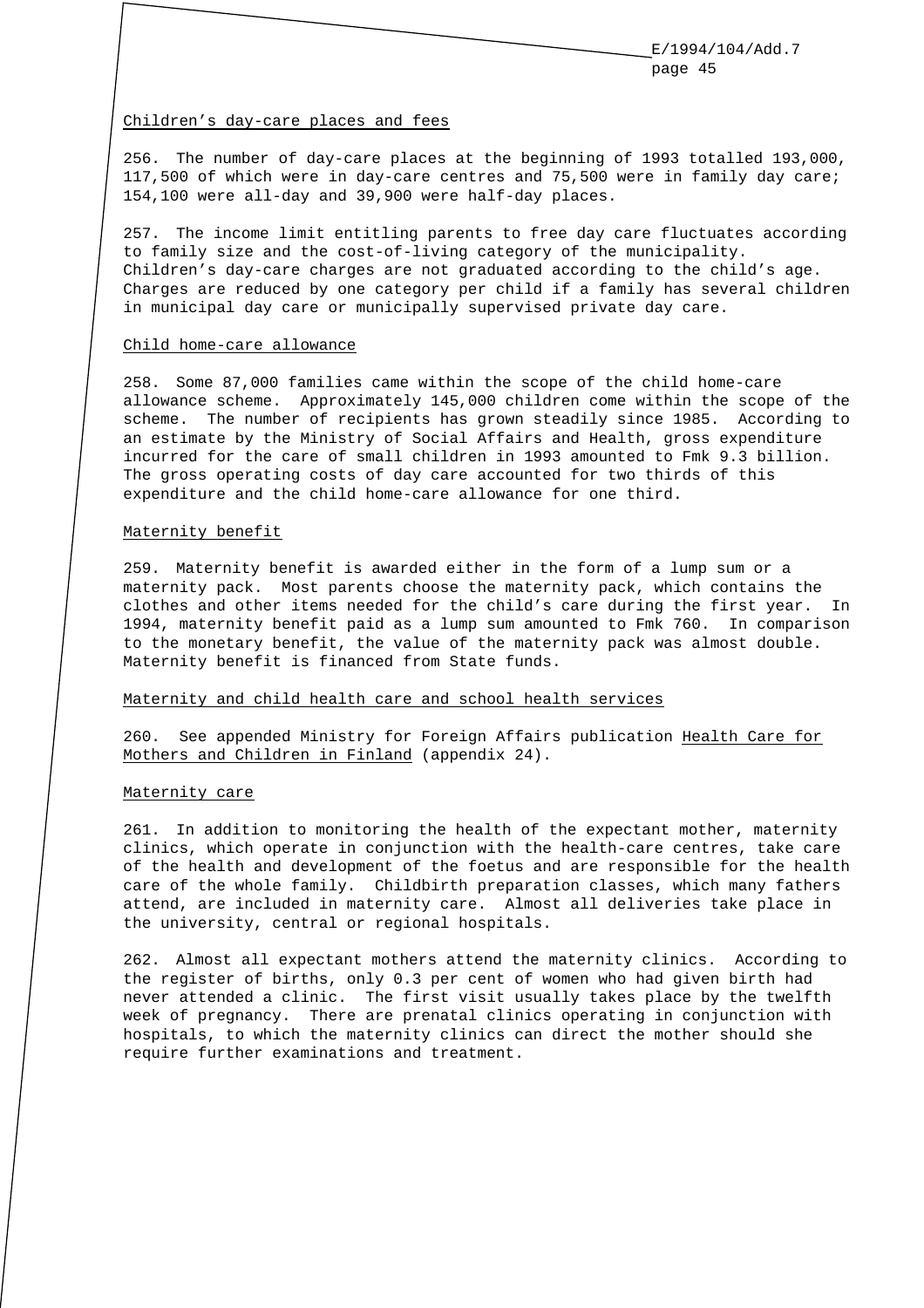### Child health-care clinics

263. The child health-care clinics continue the family preventive health care which was started in the maternity clinics. In addition to health checkups and educational work, the clinics are responsible for the vaccination programmes. During the first year, a child undergoes 3 examinations by the clinic paediatrician and an average of 10 examinations carried out by a nurse. The number of examinations decrease after infancy. In addition to physical health, the child's psycho-motor and psychosocial development are monitored.

#### School health service

264. The school health service continues to promote the health of the child and his/her family. Each school has at its disposal nurses and doctors from the health centres, as well as psychologists, physiotherapists and speech therapists should the need arise. In addition to health checkups, health education is another important service which is provided.

265. All preventive health-care services are currently being evaluated on the basis of economy, efficiency and effectiveness. Since the amendment concerning State contributions came into force in 1993, the municipalities' power of decision has increased. As a result of the recession, severe cut-backs have been made in preventive health care, particularly in school health services.

#### 5. Maternity protection

# 5. (a)(i) Scope of application of maternity protection

266. The provisions of the Contracts of Employment Act concerning maternity, paternity and parental leave, as well as child-care leave, may be applied when a woman has been pregnant for at least 154 days. The total duration of maternity, paternity and parental leave is 263 working days. All employees in both the private and public sectors are entitled to maternity leave.

267. Under the Equality Act, the special protection afforded to women during pregnancy or confinement cannot be construed as discrimination.

268. Under the Act, an employer shall not terminate an employee's contract of employment, either because of pregnancy or when he learns that an employee is pregnant. The employer is not entitled to terminate the employee's employment contract during either maternity, paternity or parental leave, or when the employer has learned that the employee will exercise his/her right to the above-mentioned leaves. When the employer terminates the employment contract of a pregnant employee, the termination is considered to have been due to the pregnancy, if the employer is not able to prove otherwise (see also section 46 of the State Civil Servants Act).

269. Due to unclear points which arose in legal praxis, the Equality Act was amended by adding a provision which came into force on 1 August 1992. Under this provision, pregnancy is clearly based on gender and is prohibited as grounds for discrimination under the Equality Act. Similarly, need arose to define more clearly the Equality Act's prohibition against indirect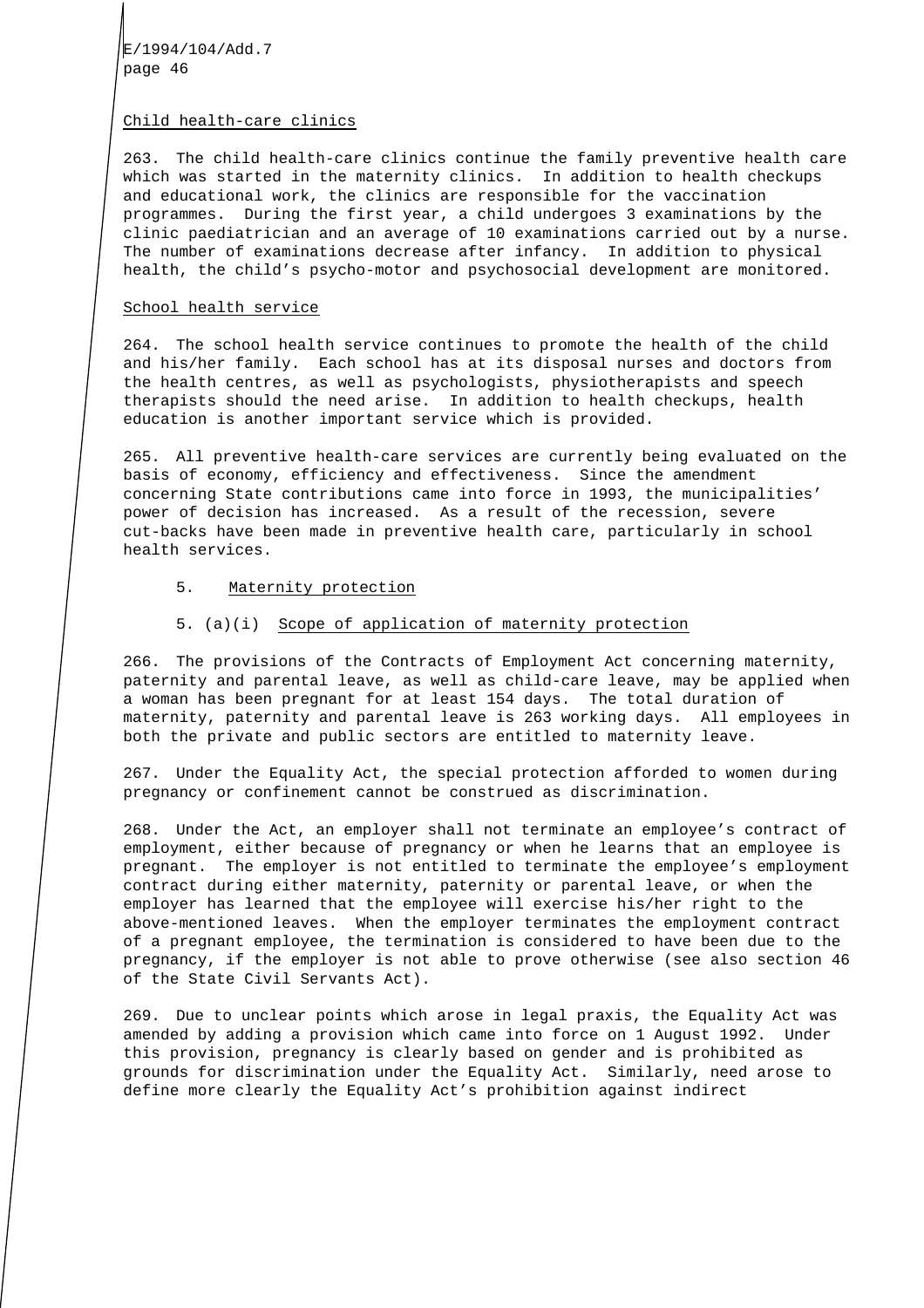discrimination. Under the provisions of the Equality Act, no job applicant or employee may be set in an unequal position with regard to recruitment or pay, during the period of employment or when the period of employment is terminated, or because of pregnancy, parenthood, family responsibilities or any other indirect grounds related to sex. Employers are also prohibited from limiting the duration of a fixed-period employment relationship on the basis of the employee's sex.

270. Moreover, the Equality Act was amended so that discrimination in conjunction with fixed-period employment relationships on the basis of pregnancy or parenthood shall have the same standing as to the consequences as any other discriminatory practice perpetrated by an employer which is prohibited in section 8.

# 5. (a)(ii) Total length of maternity leave and length of compulsory leave after confinement

271. Under section 34 of the Contracts of Employment Act (320/70), the employee has the right to maternity, paternity or parental leave during the period that the maternity, paternity or parental allowance under the Sickness Insurance Act is considered to cover or would be considered to cover if he/she was entitled to such a benefit. During this period the employment relationship is not severed; on the contrary, the employee is entitled to return to his/her previous duties or equivalent work after maternity, paternity or parental leave.

272. Although an employee is entitled to statutory maternity leave, there is no period of compulsory leave after confinement. During maternity leave an employee may, with the consent of her employer, carry out work which does not endanger her health or the health of the foetus. For a period of six weeks after confinement, an employee may, however, only be given very light work, the safety of which must be demonstrated by a medical certificate. An exception to this rule is agricultural and domestic work and other work carried out in the employee's own home.

273. After the period of maternity leave, the child's mother or father is entitled to parental leave for a maximum of 158 working days.

274. Under the Contracts of Employment Act, after the termination of the period of parent's allowance, an employee is entitled to care leave in order to look after a child until that child reaches the age of three. The prerequisite for receiving care leave is that only one parent at a time takes advantage of the entitlement.

275. Care leave as it relates to maternity protection, is explained on pages 6 and 7 of appendix 1 and on page 5 of appendix 2.

276. Fathers are entitled to a paternity leave of 6 to 12 working days in conjunction with the birth of a child. In addition, they are entitled to choose a period of six working days during the period of parent's allowance. Neither of these periods of paternity leave shorten the period of parent's allowance. Fathers have increasingly used their entitlement to paternity and parental leave. Approximately 26 per cent of fathers took advantage of their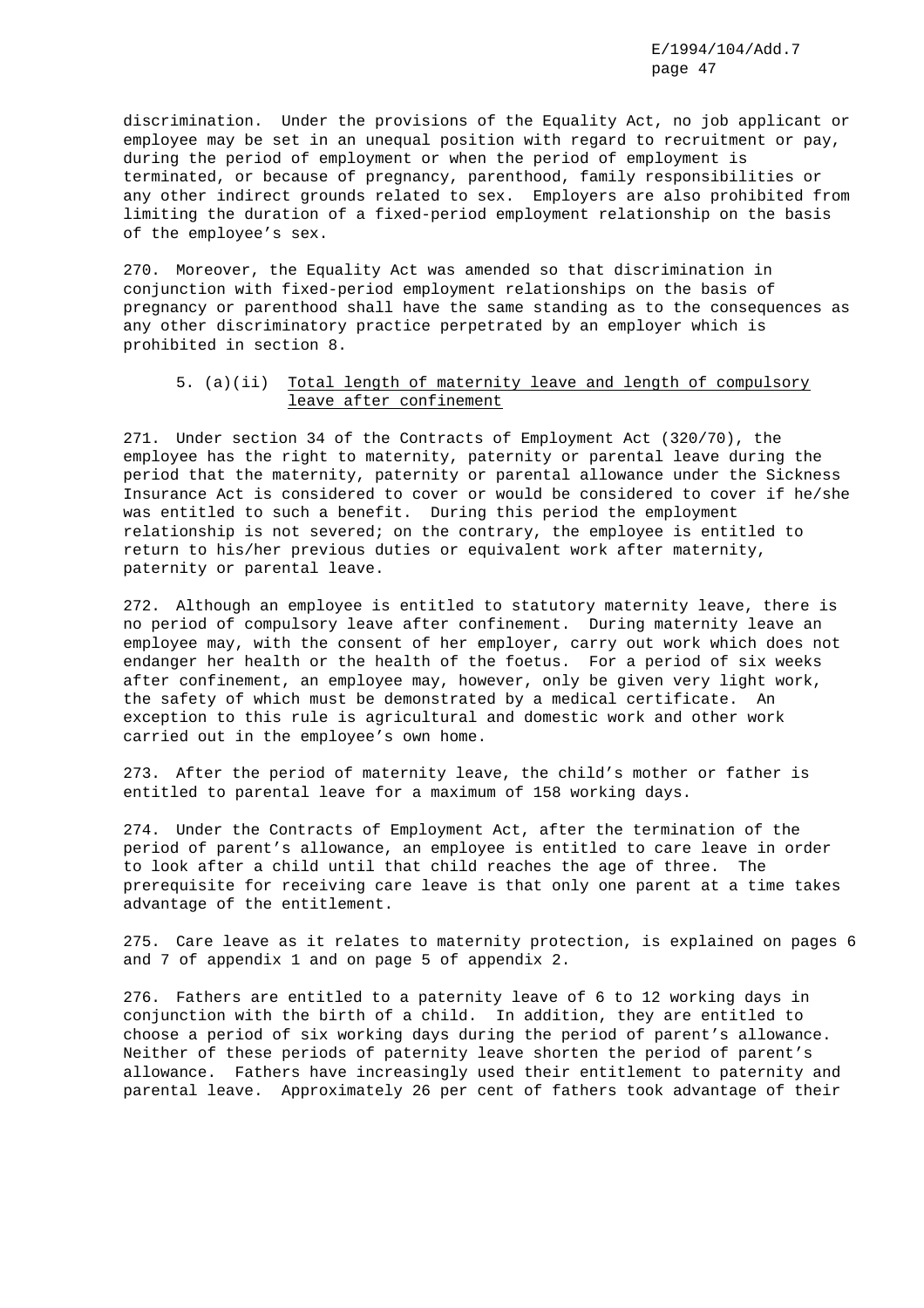right to paternity or parental leave in 1985 and 52 per cent used their right in 1992. Generally, fathers have taken paternity leave for one or two weeks in conjunction with the birth of a child, but only between 3 and 4 per cent of fathers have taken parental leave.

277. The parental leave for adoptive parents is 100 to 234 working days in conjunction with the adoption of a child under 6 (1992: 100 to 246 working days).

#### 5. (a)(iii) Benefits granted during the aforementioned periods

278. Expenses paid for doctors' fees, examinations, treatment, medicine and travel are reimbursed by the sickness insurance scheme in the same way as in cases of illness.

279. Income security is provided by maternity, paternity or parent's allowance based on the Sickness Insurance Act. The rate of these allowances is determined by the earned income of the parent who looks after the child (in 1990, the rate was approximately 80 per cent of earned income and approximately 60 per cent in 1994). Under the Contracts of Employment Act, the employer may pay a full or partial wage or salary for part of the period of maternity, paternity or parental leave. The daily allowance is then paid to the employer for the duration of this period. The employer is not obliged, however, to pay a wage or salary during maternity, paternity or parental leave. Should the person be without earned income, he/she is entitled to the minimum daily allowance paid. The minimum daily maternity, paternity and parent's allowance for a parent caring for a child at home is Fmk 78.30.

280. A woman whose pregnancy has lasted for at least 154 days and who has resided in Finland for a minimum of 180 days immediately before the estimated date of delivery is entitled to maternity allowance. The length of maternity leave is 105 working days and may be started, according to choice, between 50 and 30 working days before the estimated date of delivery.

281. Parents are entitled to receive parent's allowance in order to care for a child immediately after the termination of the maternity allowance period. Parent's allowance is paid to either the mother or the father, in accordance with a mutual agreement between the parents. The prerequisite for payment of the allowance is that the parent should have resided in Finland for a minimum of 180 days before the estimated date of delivery. The father may receive parent's allowance if he participates in the care of the child and is not engaged in gainful employment. Parent's allowance is paid for a maximum period of 158 working days. In the event that two or more children are born to a family at the same time, the duration of the parent's allowance period is extended by 60 working days. The maximum period during which parent's allowance is paid is thus 105 + 158 working days, that is 263 working days, and in the case of the birth of twins 105 + 158 + 60, i.e. 323 working days.

# 5. (a)(iv) Developments relating to the maternity allowance period which have taken place during the reporting period

282. On 1 February 1985, the term "maternity allowances" was replaced by "maternity, paternity and parent's allowance". The duration of the father's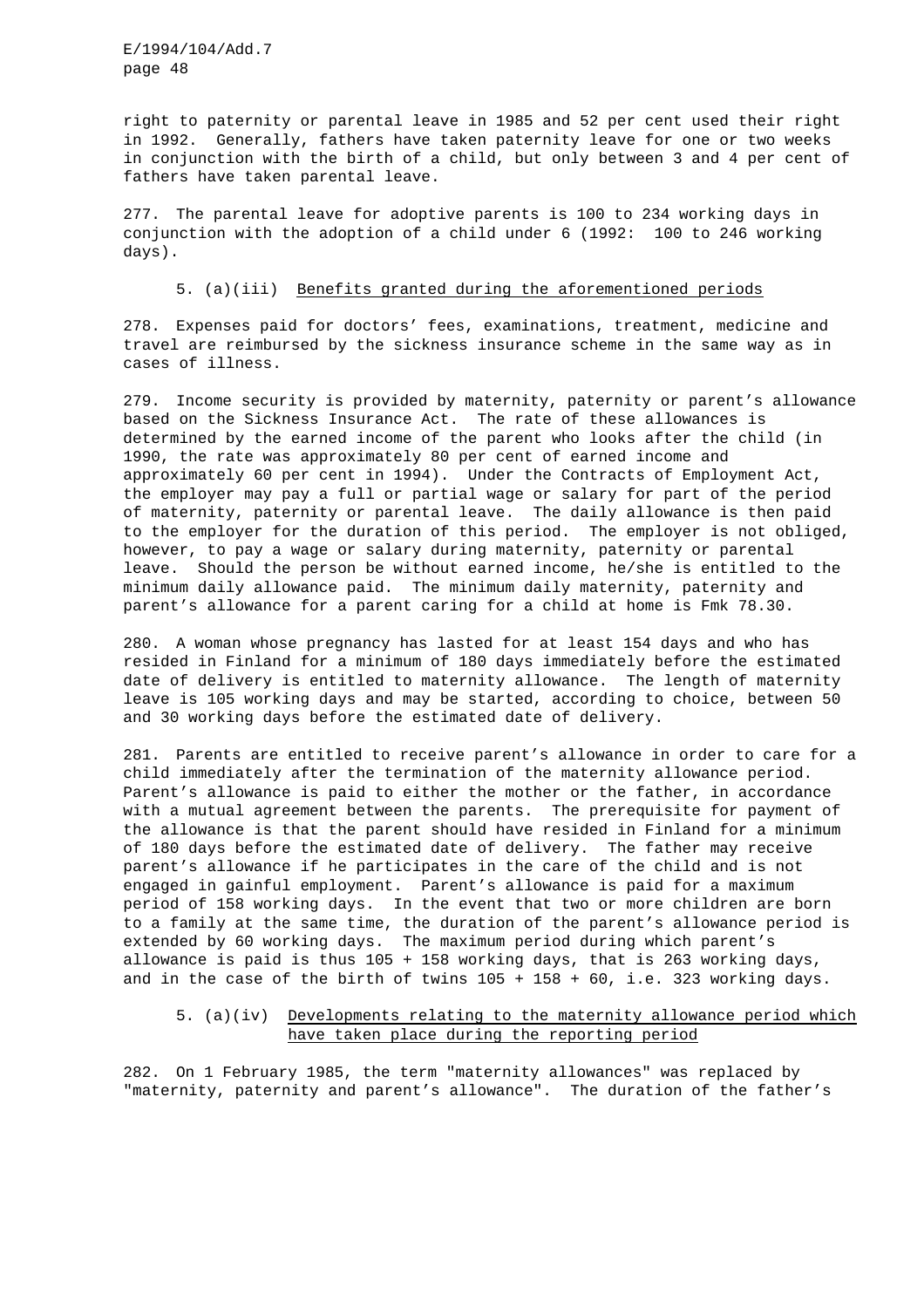entitlement to parent's allowance was extended to 158 working days. On 1 January 1987, the duration of the maternity allowance period was extended from 100 to 105 working days. On 1 January 1988, the parent's allowance period was extended by 60 working days in the event that 2 or more children were born to a family at the same time. On 1 January 1991, the duration of the parent's allowance period was extended from 263 to 275 working days. The right to a daily allowance may start from between 30 and 50 working days before delivery. Fathers were entitled to receive their own paternity allowance for a period of 6 working days, which does not shorten the period of parent's allowance. On 1 July 1991, pregnant women working in an occupation exposing them to a health risk are entitled to receive a special maternity allowance. On 1 January 1993, the parent's allowance period was shortened from 275 to 263 days. Paternity leave taken in conjunction with the birth of a child no longer shortens the period of parent's allowance.

### 6. Protection of children from economic and social exploitation

283. With respect to this section, reference is made to the report of Finland to the Committee on the Rights of the Child concerning the implementation of the Convention on the Rights of the Child, as regards article 32.

6. (a) Minimum age of admission to employment

284. With respect to this section, reference is made to the report of Finland on the implementation of the Convention on the Rights of the Child, as regards article 32.

285. Moreover, a higher minimum age of admission to employment is applied with respect to certain occupations, such as work on vessels, road transportation and blasting work.

### 6. (b) Statistics on the employment of children

286. According to official statistics, the youngest persons in the labour force are children aged 15. The concept of labour force covers both persons in gainful employment and the unemployed.

| 1993         | Total number | In labour force |
|--------------|--------------|-----------------|
| 15 year-olds | 64 000       | 6 000           |
| 16 year-olds | 69 000       | 10 000          |
| 17 year-olds | 64 000       | 14 000          |

6. (c) Children employed in the home

287. Statistics on children who work in their families' households, farms or businesses are not compiled in Finland. All children between the ages of 7 and 15 attend school. The employment of children in their families' households is not common in Finland, although a certain number of children work on their parents' farms, especially during the summer months.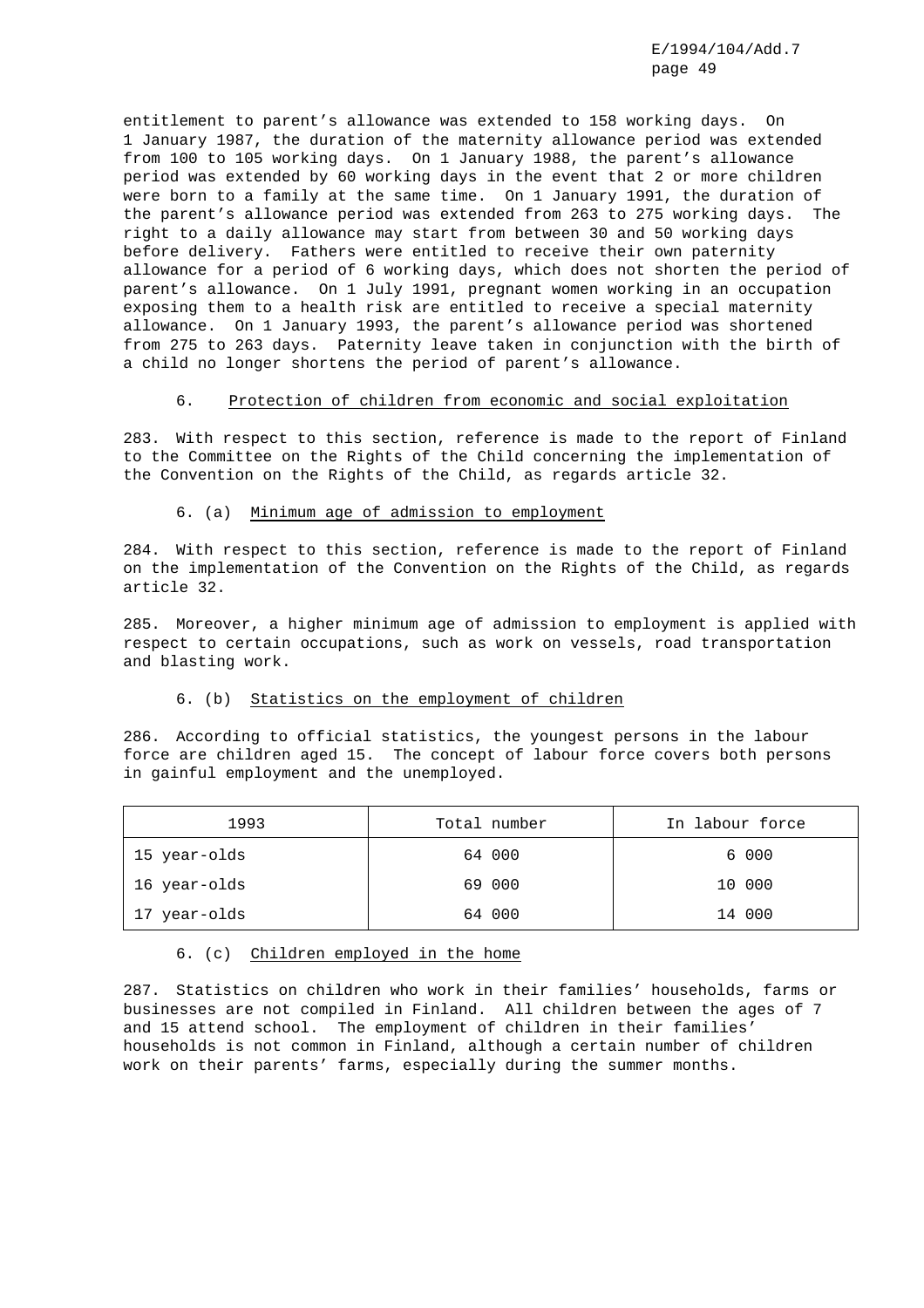### 6. (d) Children excluded from protection

288. The Act on the Protection of Young Workers is applied to all children.

### 6. (e) Provision of information concerning rights

289. The labour protection authorities, who are also responsible for providing information on the content of the regulations, supervise compliance with the Act on the Protection of Young Workers. A leaflet on the rights of young people at work known as "Young people and labour legislation" (Nuoret ja työlainsäädäntö) was published in 1994 by the Ministry of Labour.

# 6. (f) Difficulties and shortcomings

290. Detailed regulations have been introduced in order to increase the effectiveness of the protection of young workers. The Decree on the Protection of Young Workers (508/86), includes provisions on jobs which are prohibited for young people. When a young person is employed in dangerous work, the Decree on Young Workers requires the employer to notify the labour protection authority supervising the place of employment of this, before the job starts.

### 7. Amendments to legislation

291. In 1994, the resolution of the Ministry of Labour concerning light work suitable for young people (1431/93) and the resolution of the Ministry of Labour concerning work dangerous for young people (1432/93) came into force.

292. In other respects, reference is made to the report of Finland on the implementation of the Convention on the Rights of the Child, in which the principal contents of the Act on the Protection of Young Workers (998/93) are explained under article 32.

### Article 11

# 1. (a) Current standard of living of the population and recent changes

293. With respect to this question, reference is made to the report submitted by the Government of Finland at the conference held in July 1994 on the welfare policy trends of the International Council for Social Welfare (appendix 25).

### 1. (c) Poverty line

294. The per capita GNP for the poorest 40 per cent of the population has not been calculated in Finland. By international standards, income is evenly distributed in Finland: in 1992, the four lowest deciles accounted for 26.7 per cent of households' disposable income calculated per consumer unit. No official poverty line has been defined in Finland. Various studies have shown that households' disposable income has decreased during recent years.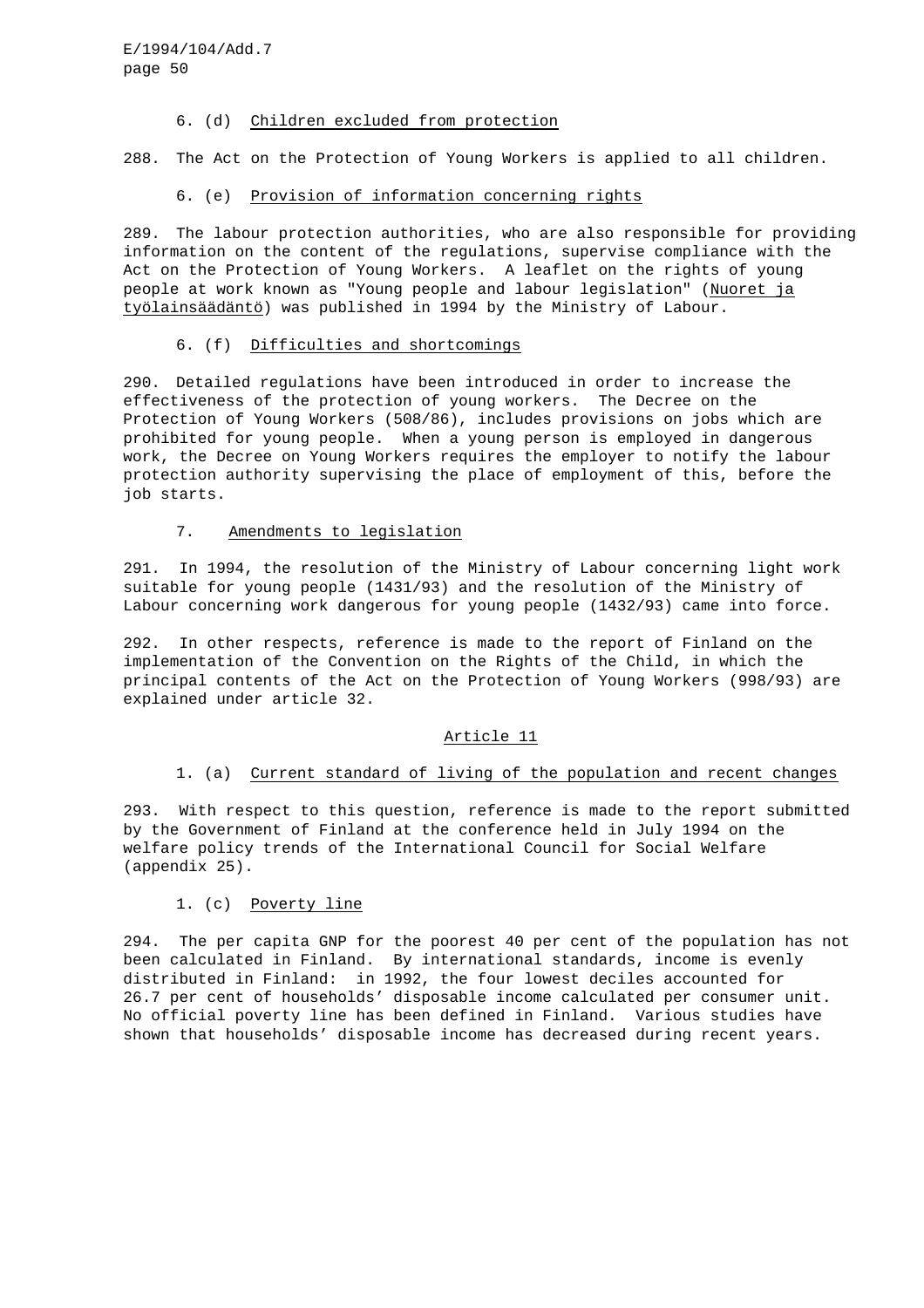### 1. (d) Physical quality of life index

295. The aforementioned index is not used in Finland.

2. The right to adequate nourishment

# 2. (a) General description of the realization of the right

296. The general nutritional situation in Finland is good. From the point of view of public health, a positive trend has been discerned. The proportion of food expenditure in the total expenditure of households has decreased. In 1985, the calculated proportion of food expenditure was 26.6 per cent and in 1990 23.3 per cent. The figure for 1994 is not yet available, but it can be expected to have risen as a result of the decrease in the disposable income of households.

297. As a result of the economic recession, some households have been forced to budget food expenditure more carefully than before. According to an interview survey carried out by the Ministry of Social Affairs and Health in spring 1994, 3.2 per cent of the population, i.e. proportionally to the population aged 18 to 74, more than 100,000 people, reported that they had experienced hunger during the previous year for economic reasons. Thirteen per cent of all respondents reported that they had been compelled during the previous year to be satisfied with less nutritious and more monotonous food more often than previously because they could not afford better food. Children in families and homeless persons, among whom the risk of experiencing hunger is higher than average, were excluded from the study population.

298. In 1994, the extent of the problem remained almost the same as during 1993. However, the average duration of the period during which hunger was experienced was shorter. Enclosed book called "Nutrition Policy in Finland".

- 2. (b) Detailed information on the incidence of hunger and/or malnutrition
- 2.  $(b)(i-iii)$

299. The incidence of insufficient nutrition and hunger is fairly evenly distributed in the various parts of Finland, nor are the differences by province between men and women particularly great or systematic.

300. The incidence of poor nutrition and hunger varies considerably with social group. During the previous year almost 30 per cent of unemployed men and women reported that they had had to be satisfied with monotonous food due to lack of money. The next most disadvantaged group in the spring of 1994 were male students (18 per cent) and female workers (15 per cent). In all other social groups, the proportion of persons experiencing problems associated with nutrition was about one tenth. Among the unemployed, 12 per cent of men and 6 per cent of women reported that they had experienced hunger.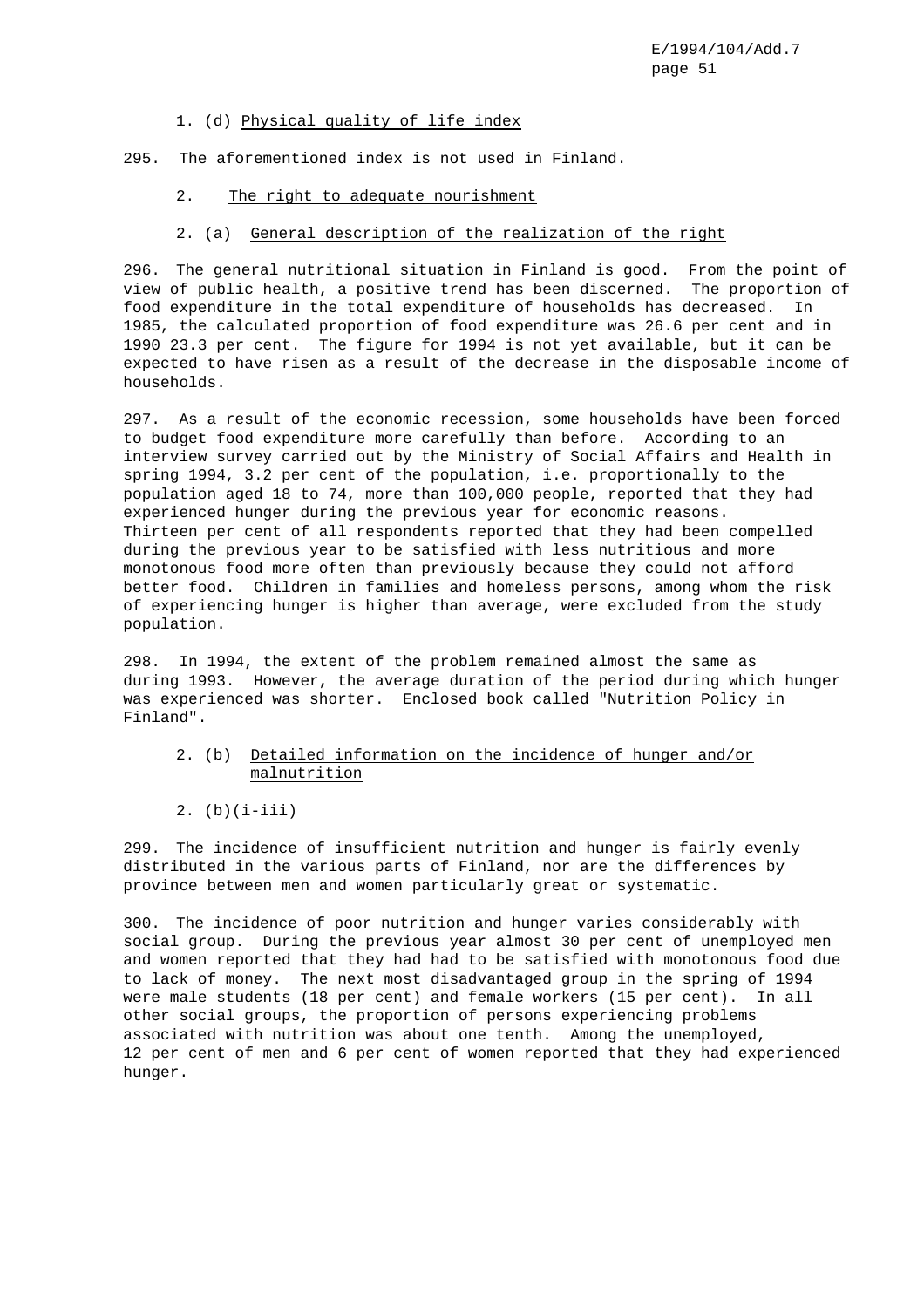|                             | Men  | Women                    |
|-----------------------------|------|--------------------------|
| Farmers                     | 1.6  |                          |
| Senior white-collar workers | 3.4  | 1.2                      |
| Junior white-collar workers |      | 1.2                      |
| Blue-collar workers         | 2.3  | 3.4                      |
| Pensioners                  | 1.2  | 1.4                      |
| Self-employed persons       | 1.8  | $\overline{\phantom{0}}$ |
| Students                    | 4.8  | 6.0                      |
| Unemployed                  | 12.3 | 6.3                      |
| $Total (N = 1798)$          | 3.8  | 2.8                      |

# Table 1. The proportion of persons in different social groups reporting hunger due to economic reasons in spring 1994 (percentage)

301. It was not possible to obtain sufficient information to draw definite conclusions about the situation of the disadvantaged through the method of investigation used. It is clear, however, that the problem centres particularly on young low-income people and recipients of supplementary benefit. Moreover, the lack of a social support network exacerbates the situation. Young men in particular are outside networks of this kind, nor do they generally resort to the food aid provided by various organizations.

- 3. The right to adequate housing
- 3. (a) Detailed statistical information concerning housing in Finland
- 302. See appendix 26.

303. Approximately 20,000 places are available in the social welfare housing services. In the Decree on Social Welfare (sect. 10), the housing services are defined as sheltered and supportive residential accommodation in which a person, through social work and other social services, is supported in his/her endeavour to live independently or move into independent accommodation. These services are given to persons who, for special reasons, are in need of assistance or support in arranging housing or accommodation (sect. 23, Social Welfare Act). The Tenancy Act, which secures residential rights and housing standards, is applied to the majority of social welfare housing service tenancies.

- 3. (b) Detailed information concerning vulnerable and disadvantaged groups
- 3. (b) (i) The number of homeless individuals and families

304. Minor or adult children who live with their parents because they are unable to obtain their own accommodation are not considered as homeless in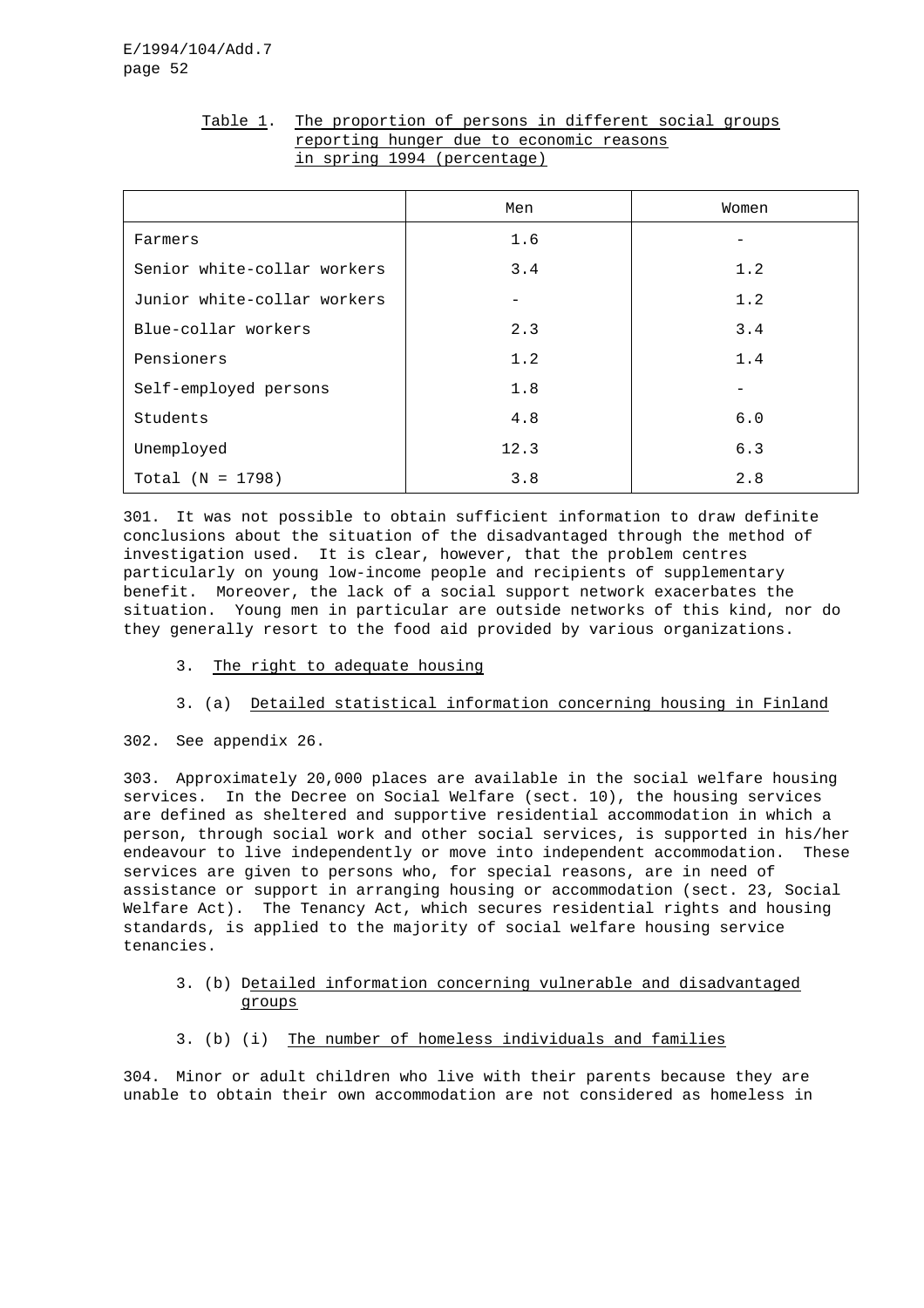Finnish statistics. According to the definitions applied by the social welfare and housing authorities, a homeless person is an individual who, due to lack of accommodation, temporarily lodges with relatives or friends without entering his/her name in the register of occupants.

305. In Finland, persons who have turned to the authorities because they are without accommodation or persons known by the authorities to be without accommodation, as well as persons residing in institutions or like accommodation because of the lack of suitable housing or non-institutional services ("hidden homelessness") have been included in the concept of homelessness.

306. In 1993, approximately 11,700 persons and 300 families were homeless in Finland. Of these, 2,600 lodged out of doors, for example, in temporary shelters, 2,400 resided in institutions and 6,700 lodged temporarily with friends or relatives.

307. Of the homeless persons lodging in homes and hostels, nine tenths are men, the mean age of whom is 48. Approximately 40 per cent of these men are unskilled and about 40 per cent are skilled. Approximately 20 per cent of the men and about half of the women are recipients of an early pension.

308. It is estimated that homeless persons earn a quarter of the average taxable income (Helsinki, 1985). Typically, homeless persons are often unemployed or are employed as temporary or unskilled labourers. Approximately one fifth of the men of working age receive an early pension, and unemployment is prevalent among them. Two thirds of the men are unmarried, approximately one third are divorced or separated. Very few of the homeless are married or widowed.

309. Little information is available about families without accommodation. The number of homeless families is very low in Finland and their homelessness is usually temporary, particularly as regards families with children.

310. The duration of homelessness was less than six months in 56 per cent of cases. Before being compelled to live in a home or hostel one fifth of homeless persons lived in their own apartment. The next largest income bracket group is comprised of persons returning from institutions or similar accommodation.

311. As residents of their municipality, homeless persons receive the same health and medical services as other residents of the municipality. If their domicile is different from their temporary municipality of residence, they are entitled to receive supplementary benefits and similarly restricted health services in the same way as other members of another municipality.

312. The age-adjusted mortality rate for homeless men is estimated as being four time that of the population in general.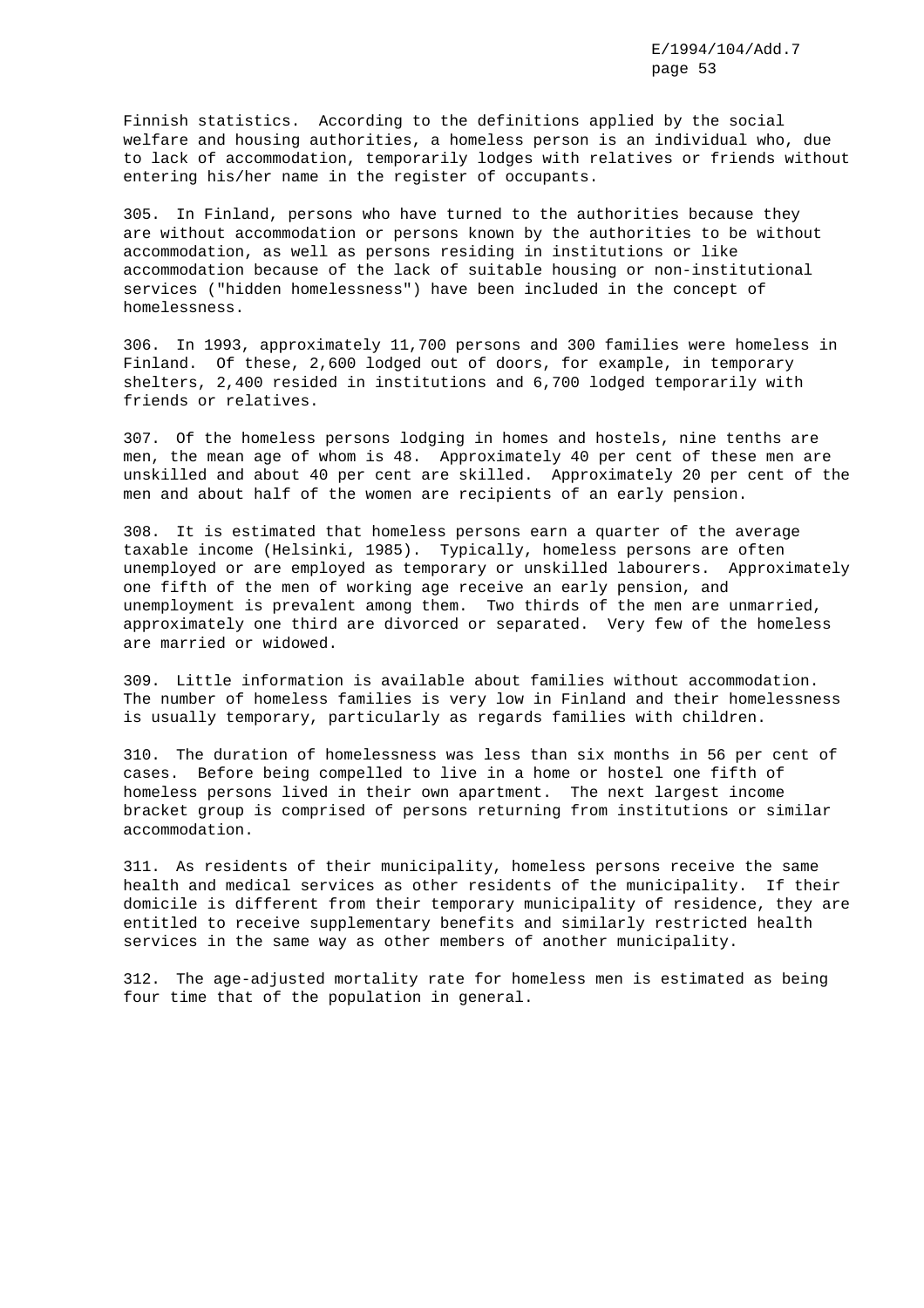#### 3. (b) (ii) Number of families and individuals inadequately housed

313. In 1990, there were 180,000 households living in substandard dwellings (see the statistical information), substandard meaning that the dwelling lacks one of the following amenities: piped water, sewer, hot water or flush toilet.

314. In 1990, 375,000 households and 1.5 million persons lived in overcrowded quarters (see statistical information), overcrowded meaning more than one person per room, with the kitchen excluded from the number of rooms.

3. (b) (iii) "Illegal" housing

315. Such housing does not exist in Finland.

#### 3. (b) (iv) The number of persons evicted within the last five years

316. In all forms of housing, people are legally protected against eviction and acceptable reasons for eviction are listed in legislation. Dispossession notices and the termination of contracts of lease are regulated by the Tenancy Act. The Ministry of Justice compiles statistics on notices of evictions received. In 1992, notices of evictions totalled 5,447, and 6,107 in 1993. For various reasons, not all evictions were actually enforced.

3. (b) (v) Housing expenses

317. There is no official government set limit for affordability. In 1990, there were 336,000 households (16 per cent of all) whose housing expenditure-income ratio was 30 per cent or more.

#### 3. (b) (vi) Persons waiting for accommodation

318. At the end of 1993, there were approximately 57,000 households on waiting lists for social rental dwellings.

3. (b) (vii) Different types of housing

319. In 1990, 1.48 million households and 3.80 million persons lived in owner-occupied dwellings, whereas 0.51 million households and 1.03 million persons lived in rental dwellings - approximately 0.30 million households and approximately 0.60 million persons in social rental dwellings, and approximately 21 million households and approximately 0.43 million persons in private rental dwellings.

# 3. (c) (i) The right to housing

320. The right to housing as an individual entitlement has not been enacted at the legislative level in Finland. According to the Housing Conditions Improvement Act, the general objective of the law is to secure a reasonable standard of housing for everyone permanently resident in Finland. The Act in question is a development law, guiding the actions of the public authorities, which does not confer individual rights as such.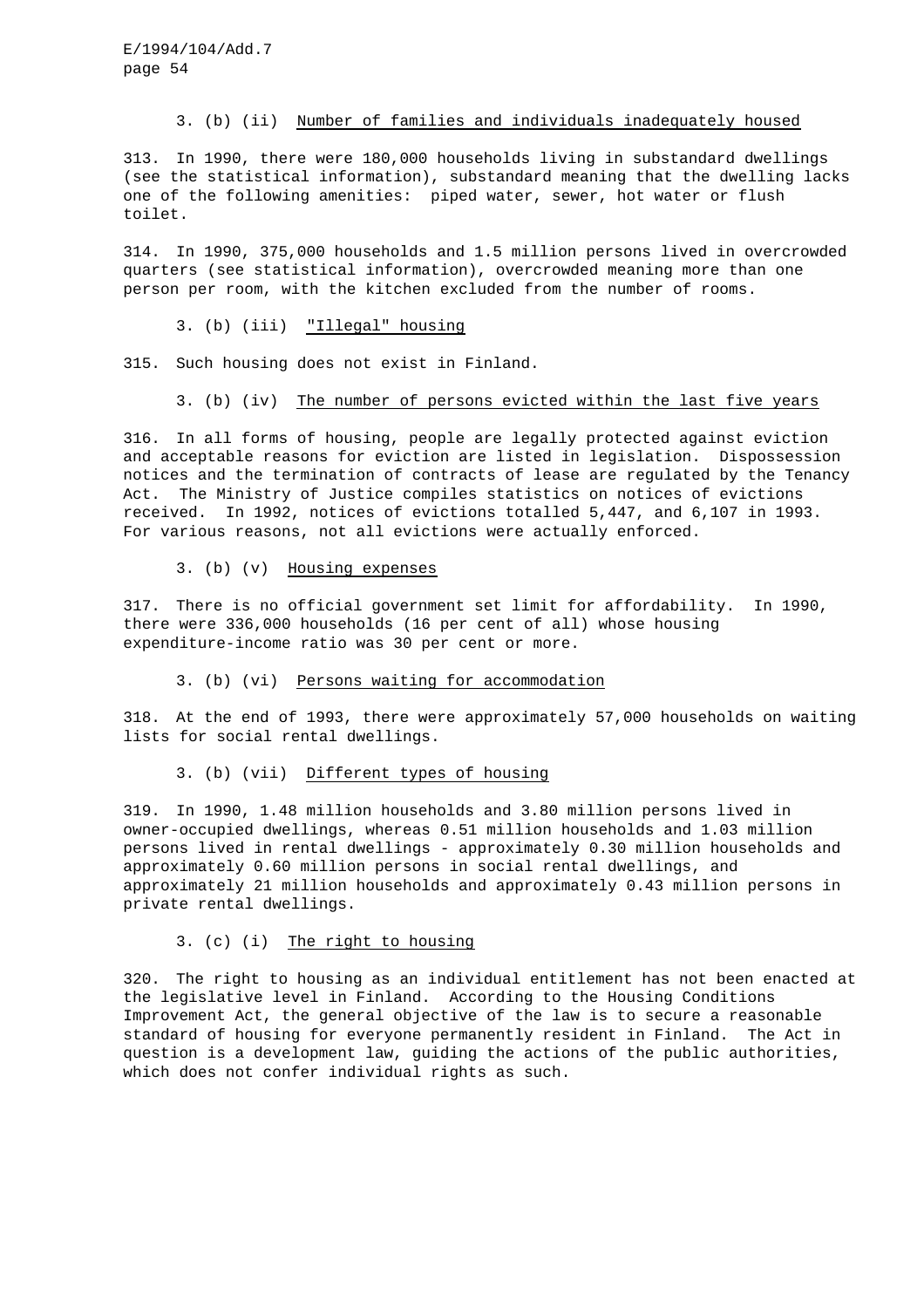321. The right to accommodation is prescribed in certain special circumstances as the individual's subjective right, which is sanctioned by the right of appeal to a court of law with regard to decisions made by the authorities under the provisions of the Services for the Disabled Act and the Child Welfare Act.

3. (c) (ii) Legislation on housing, etc.

322. See other answers.

3. (c) (iii) Legislation on land use

#### Land use planning and participation

323. In Finland legislation on land use, land planning, expropriations relating to land use and planning and provisions concerning community participation on land planning issues are stated in the Building Act and Building Decree (of 1958, with several amendments).

324. Land use planning is the prerogative of local communities, although the Ministry of the Environment or provincial governments (there exist 10 provincial governments in Finland) have the right to ratify most of the plans. All members (individuals, registered NGOs, companies, etc.) of the municipality concerned have a right to comment on plans during preparation and, after approval (ratification), make an appeal to the ministry or the provincial government if they still are not satisfied with the contents of the plan. Appeals must have legal grounds. Those who do not accept the decision of State officials mentioned above can always bring their appeal to the Supreme Administrative Court, whose decision is final.

325. In 1990, the Building Act was amended so that an appeal against a town plan, building plan or master plan which is of significance for housing construction or for some other social reason, shall be treated as urgent (sect. 138 a).

326. In addition to the action popularis-type of appeals used in land use planning, public participation has also a very remarkable role in the new Act on Environment Impact Assessment which came into force on 1 September 1994.

#### Land expropriation

327. According to the Building Act, local city councils have the right to requisition privately owned real estate. Compensation must be paid at current prices (Building Act, chap. 7, in appendix 27).

328. If the State or city councils want to acquire private land for common needs (for example for housing areas, for nature conservation or for protection of the cultural heritage) they must first of all justify their needs in land use plans, then in most of the cases get permission from the Ministry of the Environment for the acquisition and after that pay compensation at the current price (so-called full compensation). The right to redeem also includes duty to redeem if private property in plans is to be used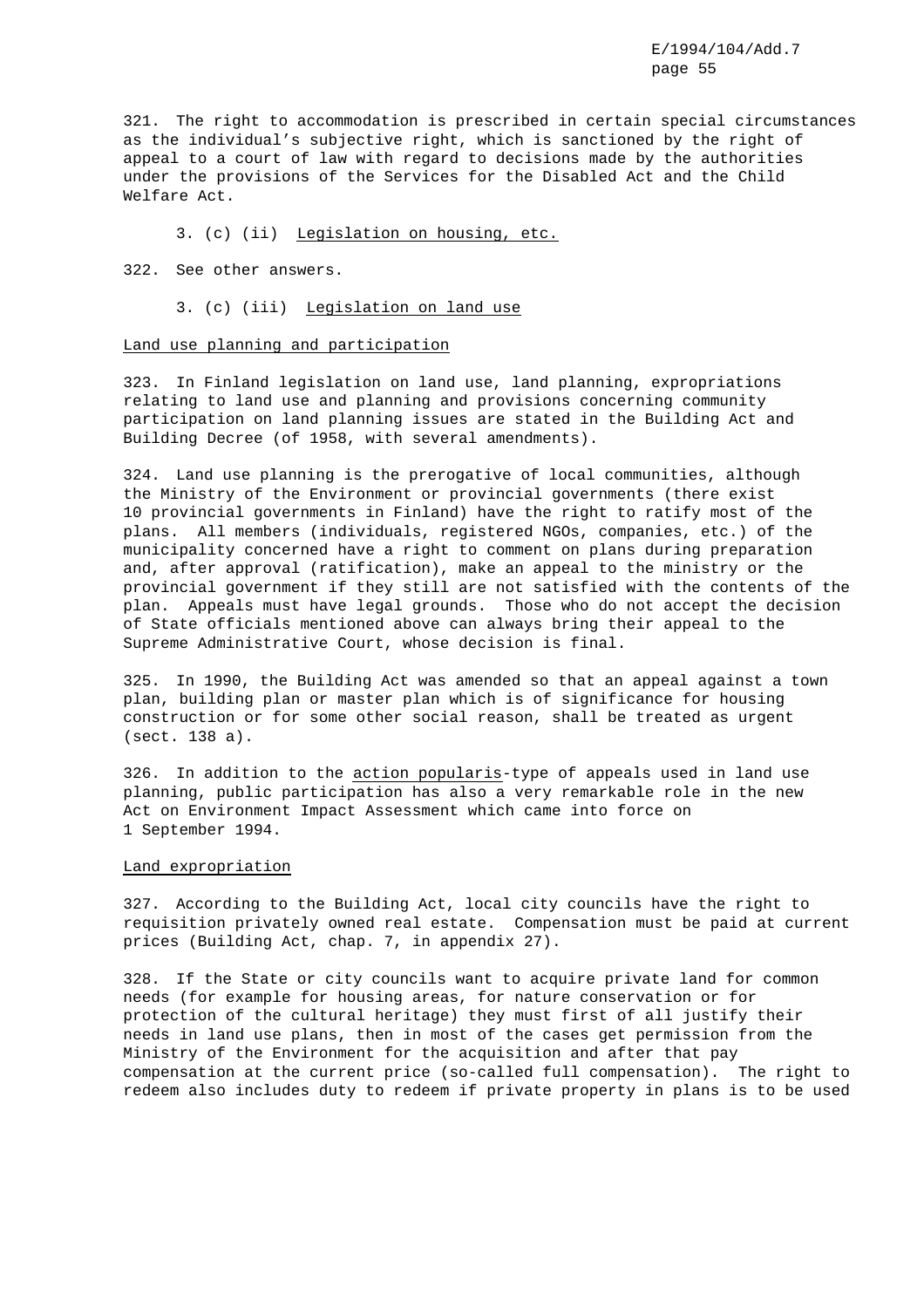for other purposes than private building and if the landowner because of that cannot utilize his land in a manner which provides reasonable benefit. Provisions concerning the amount of compensation and the formal procedure for expropriation are found in the Act on the Redemption of Immoveable Property and Special Rights (1977).

329. According to the Pre-emption Act (1977) local authorities have the right of pre-emption in transactions concerning real estate located in their areas. This right may be exercised to acquire land for urban development and for recreational and conservation purposes.

#### 3. (c) (iv) The rights of tenants

330. The rights of tenants are prescribed under the Tenancy Act (653/87). The law prescribes on contracts of lease, rent determination, fairness of rent, reduction in rent and the obligations and rights of both landlord and tenant. Although the rights of tenants have been weakened to some extent under the amendment to the Tenancy Act (for example, 1184/90) with respect to the amount of rent, for example, the supply of rented accommodation has increased. The Act on Housing Companies prescribes the responsibilities and obligations of tenants living in housing companies.

331. The Act on Consumer Protection includes legislation on the housing loans of households. The various housing assistance systems are subject to their own legislation, the most important of which are statutes on the general housing allowance and the housing allowance for pensioners.

### 3. (c) (v) Building regulations

332. Building regulations in Finland, including housing, are based on the Building Act and the Building Decree. Technological regulations and guidelines to complement the Act and the Decree shall be published in the National Building Code of Finland, which may also include regulations of other authorities with regard to building.

### 3. (c) (vi) Discrimination in the housing sector

333. General anti-discriminatory legislation is in force in Finland. As no particular legislation which applies to landlords exists, foreigners have found the situation problematic. The State, however subsidizes housing for foreigners.

### 3. (c) (vii) Legislation prohibiting eviction

334. No such legislation exists.

### 3. (c) (ix) Legislation restricting speculation on housing or property

335. With regard to State-subsidized rented housing, the law prescribes on the purpose to which housing may be put, and issues relating to the sale of housing, for example, price.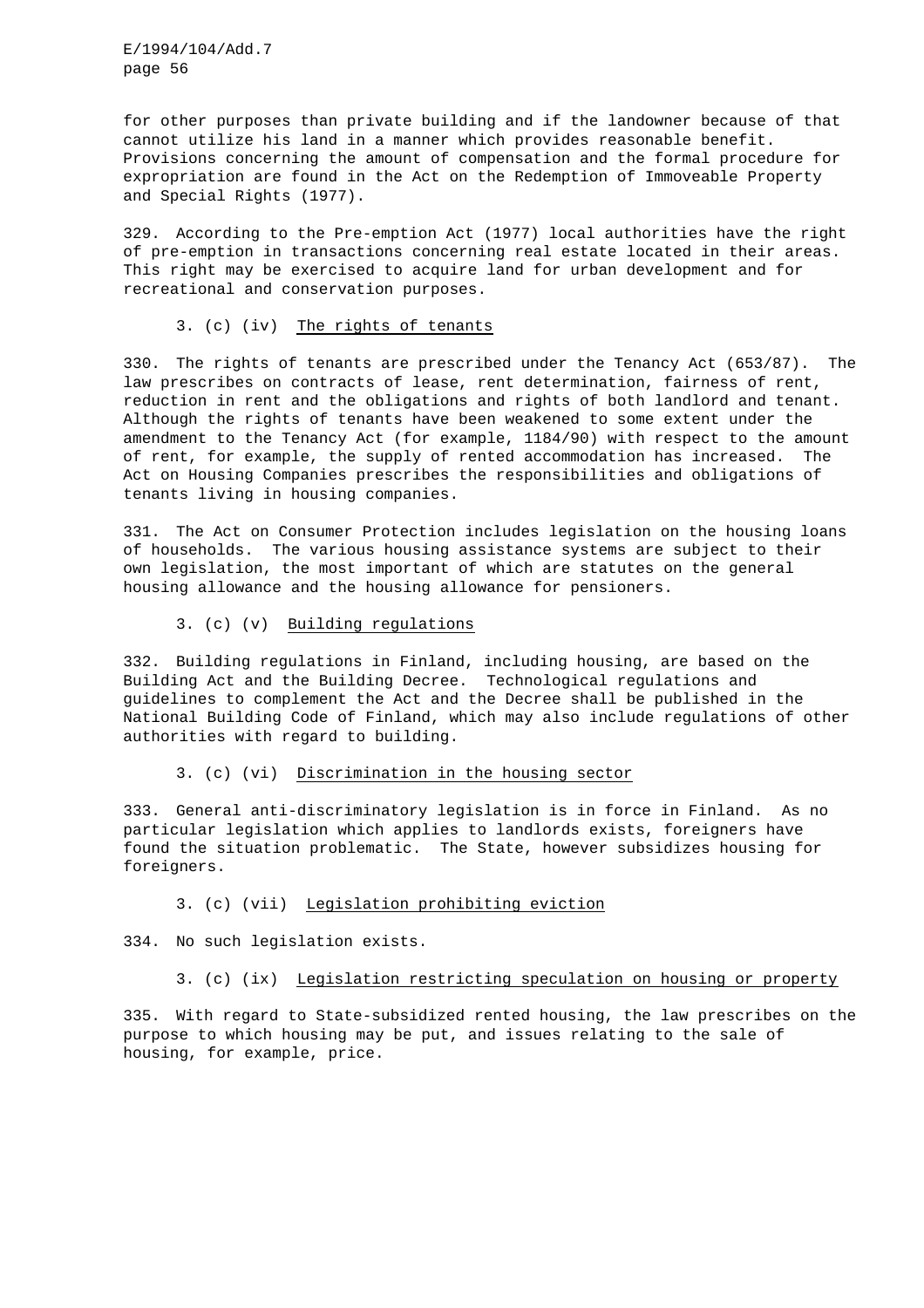3. (c) (x) Illegal accommodation

336. The phenomenon is not relevant in Finland.

3. (c) (xi) Legislation concerning environmental planning

337. The current Building Act already, in a very comprehensive way, takes sustainable development as a starting point. The aim in the ongoing complementary legislative work is to specify the content of "sustainable development" and to consider tools through which this goal can be reached. Some essential features can be mentioned:

The environmental responsibility of citizens and local authorities will grow.

Land use planning and environmental impact assessment will be integrated.

A great deal of attention will be paid to the "socially functional" living environment.

3. (d) (i) Enabling strategies

338. Organizations are free to operate. In certain cases it is possible to subsidize from State funds housing production and land improvements carried on by associations. The informal sector has small importance in Finland.

3. (d) (ii) State subsidies

339. The State subsidizes new housing construction and improvements through government loans, subsidy of interest paid on housing loans, allowances and tax concessions.

### 3. (d) (iii) Measures to release unutilized land

340. According to section 52 of the Building Act, it is possible for a city to present a so-called building exhortation to the owner or holder of a plot of land if at least half of the permitted gross floor area on the plot has not been built or has not been built primarily in accordance with the plan. If the landowner or holder does not obey the exhortation in a given number of years, the city may take over the plot or area.

341. Section 53 of the Building Act concerns the right of a city council to requisition an unbuilt area or an area with buildings of minor value when the city lacks sufficient building land or land usable on reasonable terms or when this is considered necessary for some other reason in order to promote public housing production or other planned building by the city.

342. The cities of the capital area of Helsinki (Helsinki, Espoo, Vantaa, Kauniainen) had for some years the right to charge a special fee of landowners with un- or underutilized plots. This Act was repealed in 1993.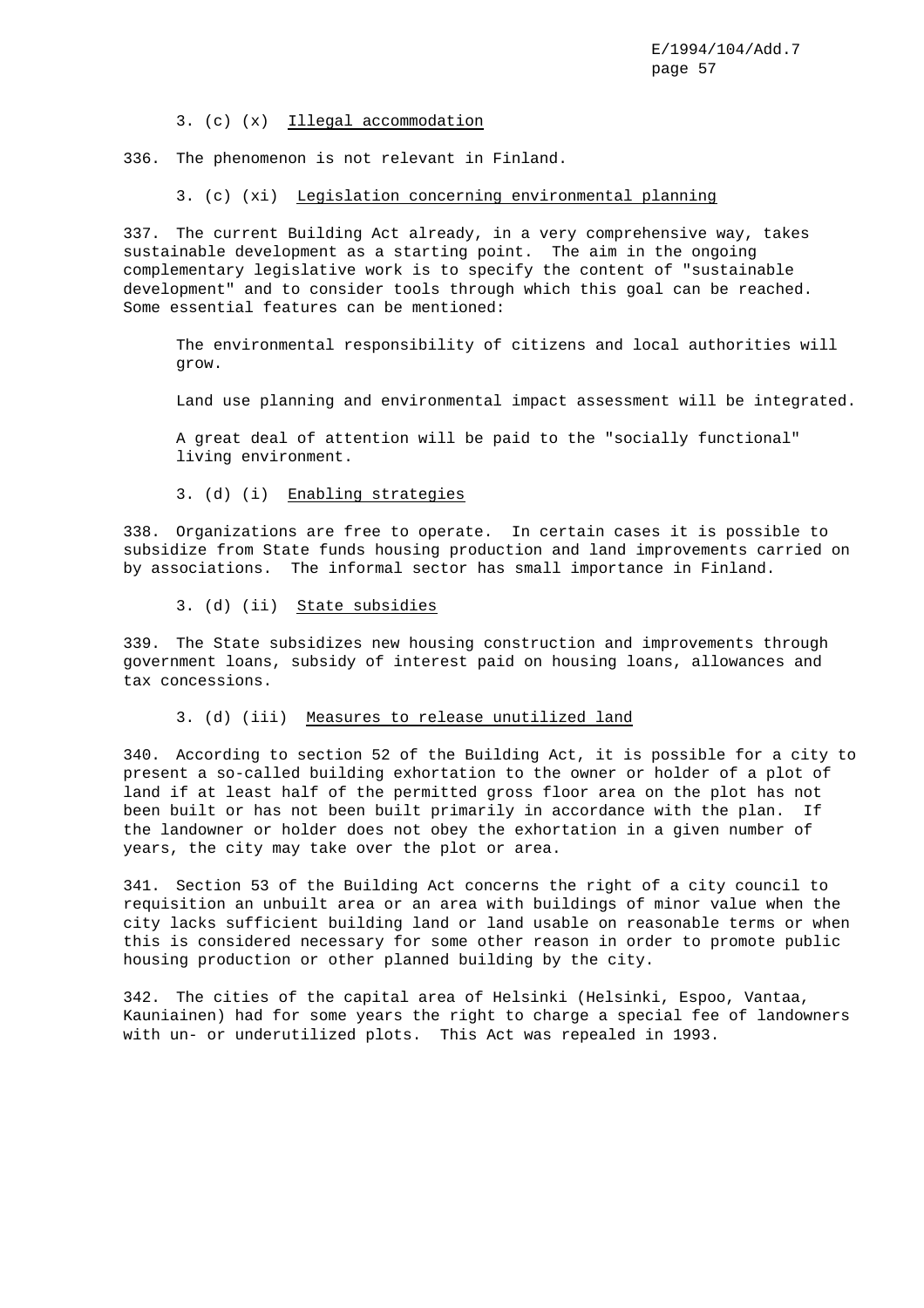3. (d) (iv) Financial measures

343. Overall housing subsidization is comprised of discretionary subsidies based on housing policy and subsidies channelled through taxation.

3. (d) (v) International assistance

344. Not relevant in Finland.

3. (d) (vi) Development

345. In Finland there is very comprehensive legislation concerning regional policy, which was created in the 1990s to equalize development in different parts of the country. It provides for public subsidies and loans for municipalities and also private companies, especially in minor cities and rural areas. Subsidies have made it possible also for rather small and poor municipalities to maintain relatively high level of employment, public and private services and proper infrastructure all over the country. These subsidies are distributed mainly by the Ministry of the Interior, the Ministry of Trade and Industry and the Ministry of Agriculture.

346. Concerning land use and urban planning, there are also some special subsidies for relatively small and poor municipalities aimed at helping them to finance the costs of master planning and to acquire nature conservation areas, recreation areas and listed buildings.

3. (d) (vii) Other measures

347. Measures have been taken on a case-by-case basis.

3. (e) Changes negatively affecting the right to adequate housing

348. There have not been any changes.

### 4. Difficulties

349. See other parts of the report, especially the statistical material.

5. International assistance

350. Not relevant in Finland.

#### Article 12

# 1. Information on the population's physical and mental health

351. Reference is made to the report of Finland on the follow-up of the WHO programme "Health for All by the Year 2000" (Monitoring of the Country Action 1993-1994, appendix 12). The health situation is described particularly in the sections Target 1 to 12 and 18. Information on trends since 1980 are included in the statistical section of that report.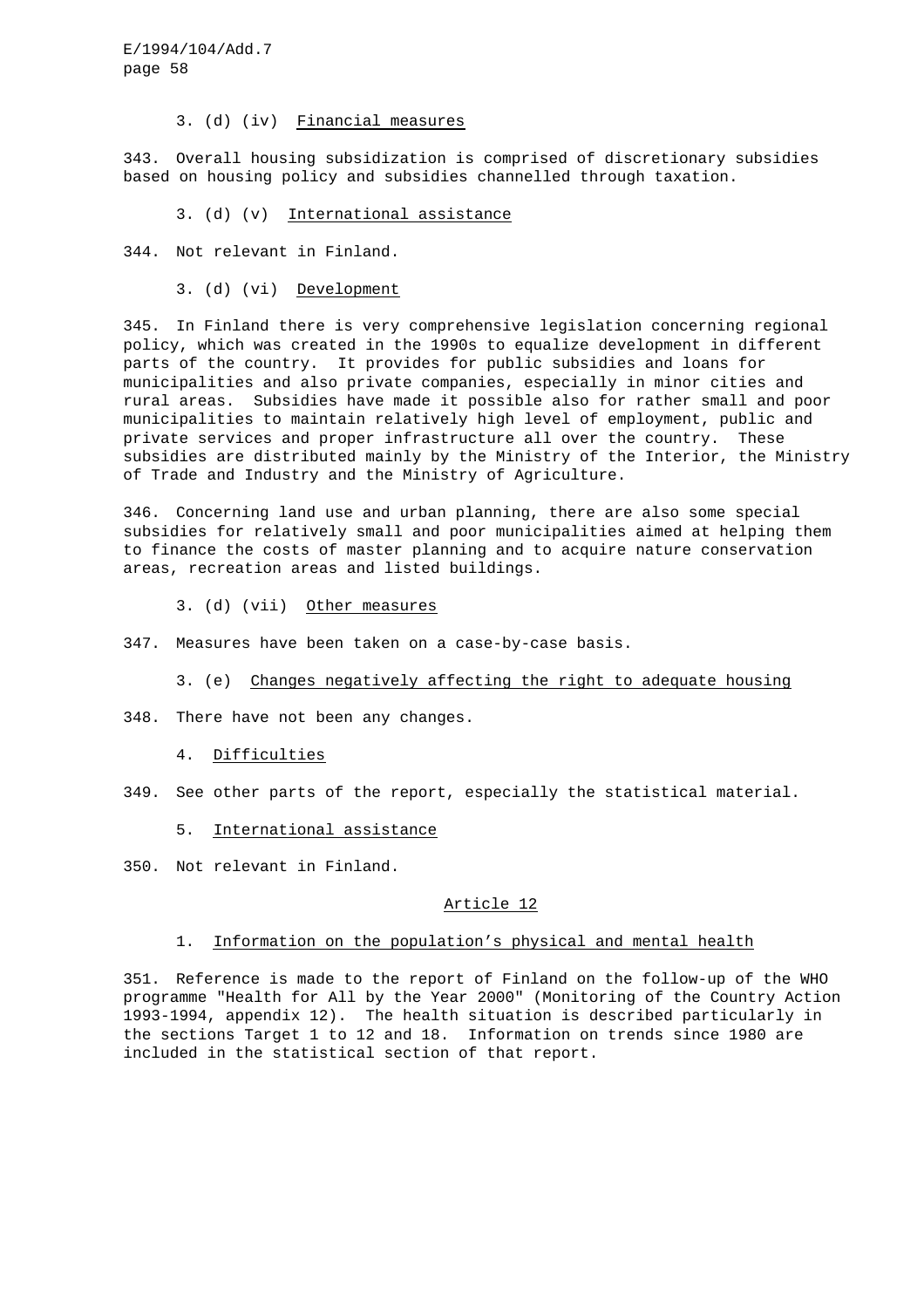352. In addition, reference is made to the special issue, No. 3/94, of the Finnish medical journal Soumen lääkärilehti, which deals with the issue "Finns' health and health care seen in a European perspective" (appendix 28).

# 2. National health policy and its commitment to the WHO primary health care approach

353. The lines of action included in the WHO programme "Health for All by the Year 2000" have been adopted as the basis for the national health policy in Finland. The aims and lines of action were confirmed in the Government's report on health policy and during the course of the parliamentary debate on the issue in 1985.

354. An executive group has monitored the implementation of the programme since its start. Reports have been submitted to WHO concerning the implementation of the programme and the results achieved. The WHO regional office in Europe appointed an international appraisal group to draw up an appraisal of Finland's health policy, particularly from the perspective of the "Health for All by the Year 2000" programme, and a working group to carry out assessment work for it. The appraisal was released in summer 1991 (Health for All Policy in Finland, appendix 29). In June 1991, the Ministry for Social Affairs and Health appointed a new executive group for the programme. The revised strategy for cooperation drawn up by this group has been applied since 1993.

### 3. Percentage of GNP and of the national budget spent on health

355. The percentage of GNP spent on health care is shown below for various years between 1980 and 1993.

| Year | Percentage share in GNP |     |  |
|------|-------------------------|-----|--|
|      |                         |     |  |
| 1980 |                         | 6.5 |  |
| 1982 |                         | 6.7 |  |
| 1987 |                         | 7.5 |  |
| 1990 |                         | 8.0 |  |
| 1991 |                         | 9.1 |  |
| 1992 |                         | 9.4 |  |
| 1993 |                         | 8.9 |  |

See appendix 30 with respect to budgetary proportions.

#### 4. Indicators as defined by WHO

356. With respect to Finland, it is not expedient to disaggregate rural/urban in all sectors, nor have any statistics been compiled on the basis of such a distinction.

### 4. (a) Infant mortality

357. Reference is made to Target 7 and indicators in Finland's report to WHO, as well as to appendix 13, "Causes of death 1992" (Kuolemansyyt 1992).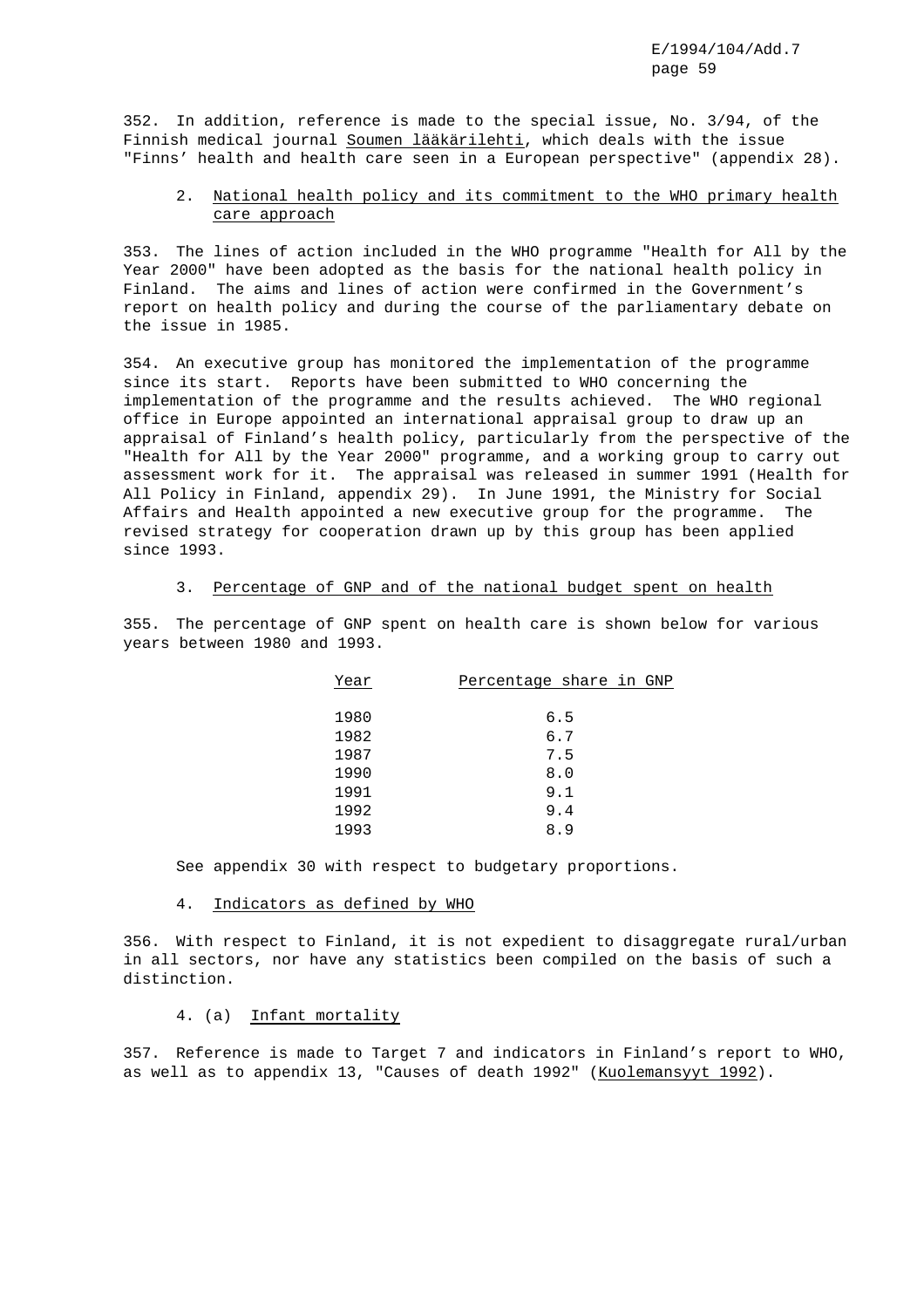4. (b) Access to safe water

358. Reference is made to Target 20 in Finland's report to WHO.

### 4. (c) Waste disposal facilities

359. Reference is made to Targets 23, 18, 19 and 20 in Finland's report to WHO.

#### 4. (d) Infant immunization situation

360. Reference is made to Target 5 in Finland's report to WHO.

4. (e) Life expectancy

361. Reference is made to Target 6 in Finland's report to WHO and to appendix 32.

### 4. (f) Access to services to trained personnel for the treatment of the most common diseases and injuries

362. Reference is made to indicator 27.02 in Finland's report to WHO.

# 4. (g) Access to services of trained personnel during pregnancy and presence of such personnel at delivery

363. Reference is made to Target 8 and indicator 27.02 in Finland's report to WHO.

### 4. (h) Access to trained personnel for care of infants

364. In 1992, the number of day-care and teaching personnel totalled 54,251. Children's day-care centres numbered 2,270, offering 109,563 places. Of these, 271 provided full-time or half-day care for children under 12 months, and 5,921 provided care for infants from the age of 12 months. Family day-care homes numbered 19,250, offering 75,299 day-care places as of 31 December, in which 688 infants under 12 months and 7,900 infants aged 12 months or more received full-time or half-day care.

365. Specially trained nursing personnel include midwives (548) and children's nurses (1,605 as of 31 December 1992). The total number of consultations with child psychiatrists was 42,349 and consultations with child neurologists totalled 17,541. In addition, 168,186 visits were made to a physician at a child health care clinic by children under 12 months, and other consultations with public health nurses totalled 554,230.

#### 5. Differences in health status between various groups

5. (a-d)

366. Reference is made to Target 1 in Finland's report to WHO regarding measures to improve the health status of disadvantaged groups.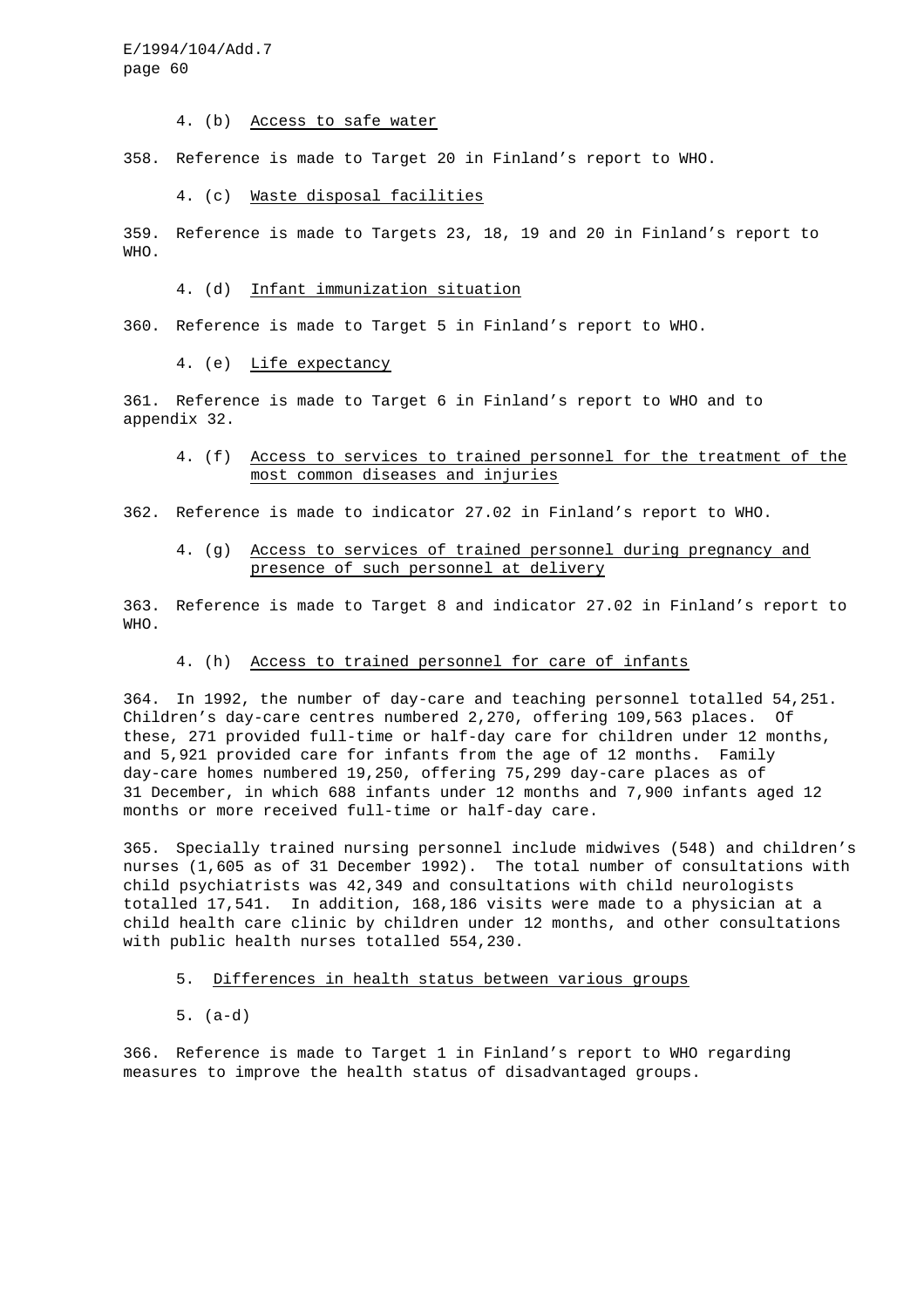367. Clear social differences can be discerned with regard to the health status of the population in Finland. The health of white-collar workers is better than that of farmers or blue-collar workers. Moreover, regional differences are apparent in the fact that the health of the population in eastern and northern Finland is worse than that of the population in the western and southern parts of the country. Similar differences are discernible with respect to a number of disease categories which have been shown to have underlying genetic, social and lifestyle factors. With respect to health services, inequality between different parts of the country has decreased.

368. Differences between social groups can be discerned in mortality, morbidity, subjective state of health, social consequences of sickness and risk factors; they do not appear to be decreasing. Regional differences remain as well, and are partly due to the differences between social groups.

369. The data available points to a widening of differences in some respects. This trend is due to the fact that the health of men, especially those with a secure social status, has improved, while for socially disadvantaged men the trend towards improvement in health status has slowed down or come to a halt. According to studies, the factors contributing to these differences are the operation of the health care system, the intellectual and material resources of the various population groups, lifestyles, health habits, the physical and social environment and the amount of social welfare support received.

370. The image of deprivation is changing rapidly in the 1990s. The rapid growth in unemployment is also affecting strongly those sections of the population which previously held a secure position. Finland has changed from being a country from which people emigrated to a country which receives immigrants. Without active measures, however, immigrants are in many respects in danger of remaining in a more vulnerable position than the rest of the population. Changes in the status of the family and the growth in the numbers of single parents and divorcees increase various risks and the potential for crises, irrespective of social status.

### 5. (e) Government measures taken to reduce miscarriages and infant mortality and to provide for the healthy development of the child

371. With respect to children and young people reference is made to Target 7 in Finland's report to WHO and with respect to women reference is made to Target 8.

372. The Act on the Rights and Status of the Patient, which came into force on 1 March 1993, defines the child as an autonomous patient, with whom treatment measures shall primarily be discussed. Should the child not be mature enough, judged on the basis of age and stage of development, to decide on his/her own treatment, it will be agreed upon with either the parents or other guardians.

373. According to the Act on Child Custody and Right of Access, the objectives of custody are to ensure the well-being and the well-balanced development of a child in accordance with his/her individual needs and wishes, and to ensure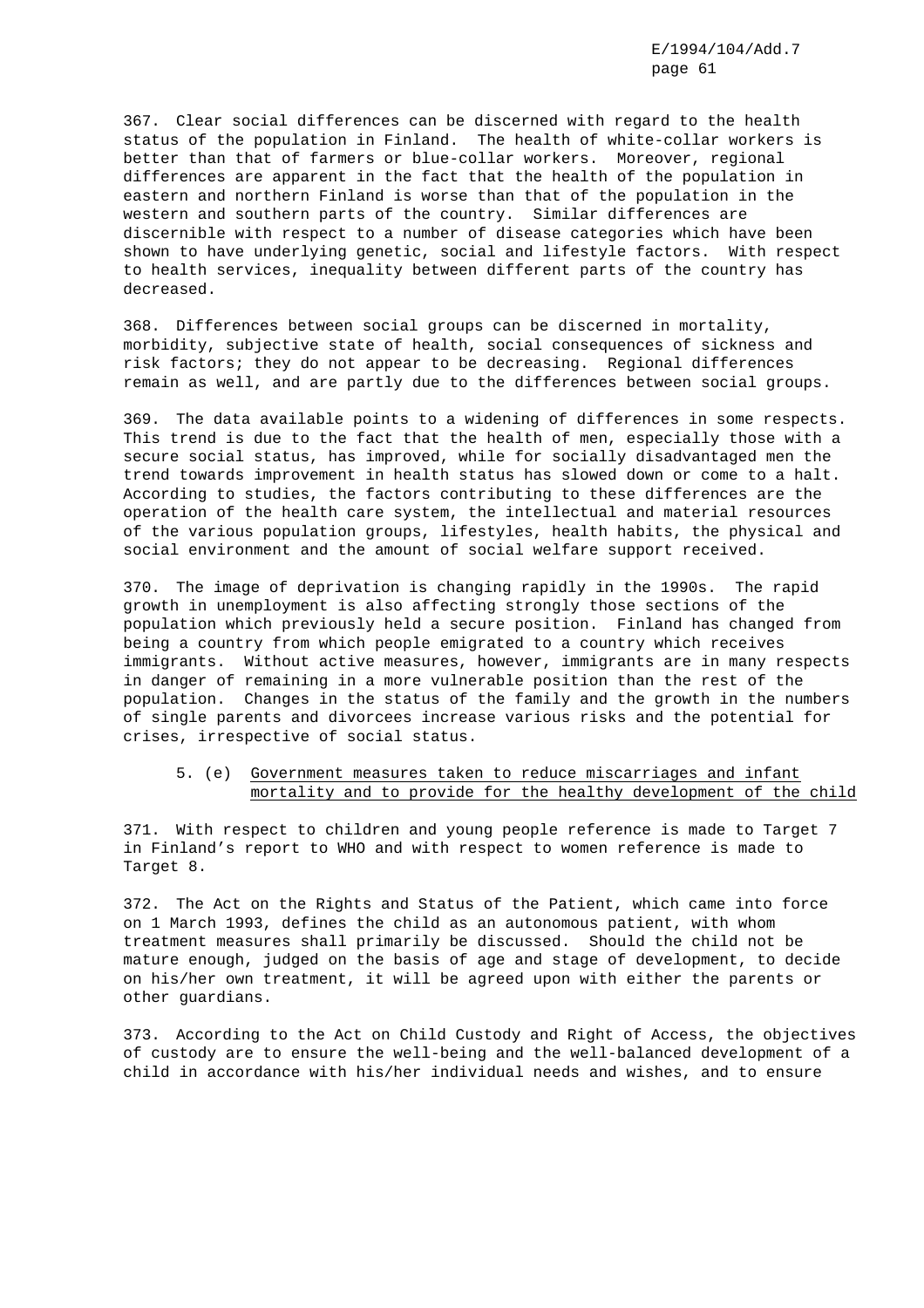for a child close and positive human relationships, in particular between a child and his/her parents. According to the law, a child shall not be subjected to coercion, corporal punishment or other humiliation.

374. Where the parents are in the process of divorce, an agreement shall be drawn up with respect to child custody and right of access. The authorities shall, on validation of the agreement, take into consideration the best interest and wishes of the child. With respect to matters relating to custody and right of access, the wishes and opinion of a child shall be ascertained, taking into consideration the child's age and maturity.

375. Under the Child Welfare Act, a child is entitled to a secure and stimulating environment, the possibility of a well-balanced and versatile development and priority with regard to special protection. The purpose of the Child Welfare Act is to ensure these rights by affecting the general environment in which a child is brought up. Under the Act, the municipalities are obliged to monitor and improve the environment of children and young people and eliminate defects and prevent their arising.

376. With respect to child welfare at the family and individual level, the law stipulates that the best interest of the child is paramount and shall be taken into consideration when ascertaining a child's wishes and opinion. A child who has reached the age of 15 has the right to speak in child welfare matters concerning him/her personally and children who have reached the age of 12 shall be given an opportunity to be heard. Children who have reached the age of 12 are also entitled to claim certain social services and other measures of support.

377. Under the amendment of the Child Welfare Act of 1990, a particular obligation is placed on the municipalities to remedy shortcomings in income or housing which cause the need for child welfare or impede rehabilitation. Follow-up care shall always be provided after a child has been in foster care.

# 5. (f) Government measures to improve environmental health and industrial hygiene

378. Reference is made to Target 11 concerning accidents, Target 25 with respect to health care, Target 14 concerning the everyday environment, Targets 18, 19, 20, 21 and 23 concerning environmental health risks, Target 24 regarding housing areas and Target 14 concerning the social environment, in Finland's report to WHO.

# 5. (g) Government measures to prevent, treat and control epidemic, endemic, occupational and other diseases

379. Reference is made to Target 5 with respect to epidemics and Target 25 with respect to occupational health care, in Finland's report to WHO.

# 5. (h) Government measures to guarantee to all medical services and medical attention in the event of sickness

380. Reference is made to Target 26 (universal access to health services), Target 27 concerning efficiency and discretionary measures, Target 28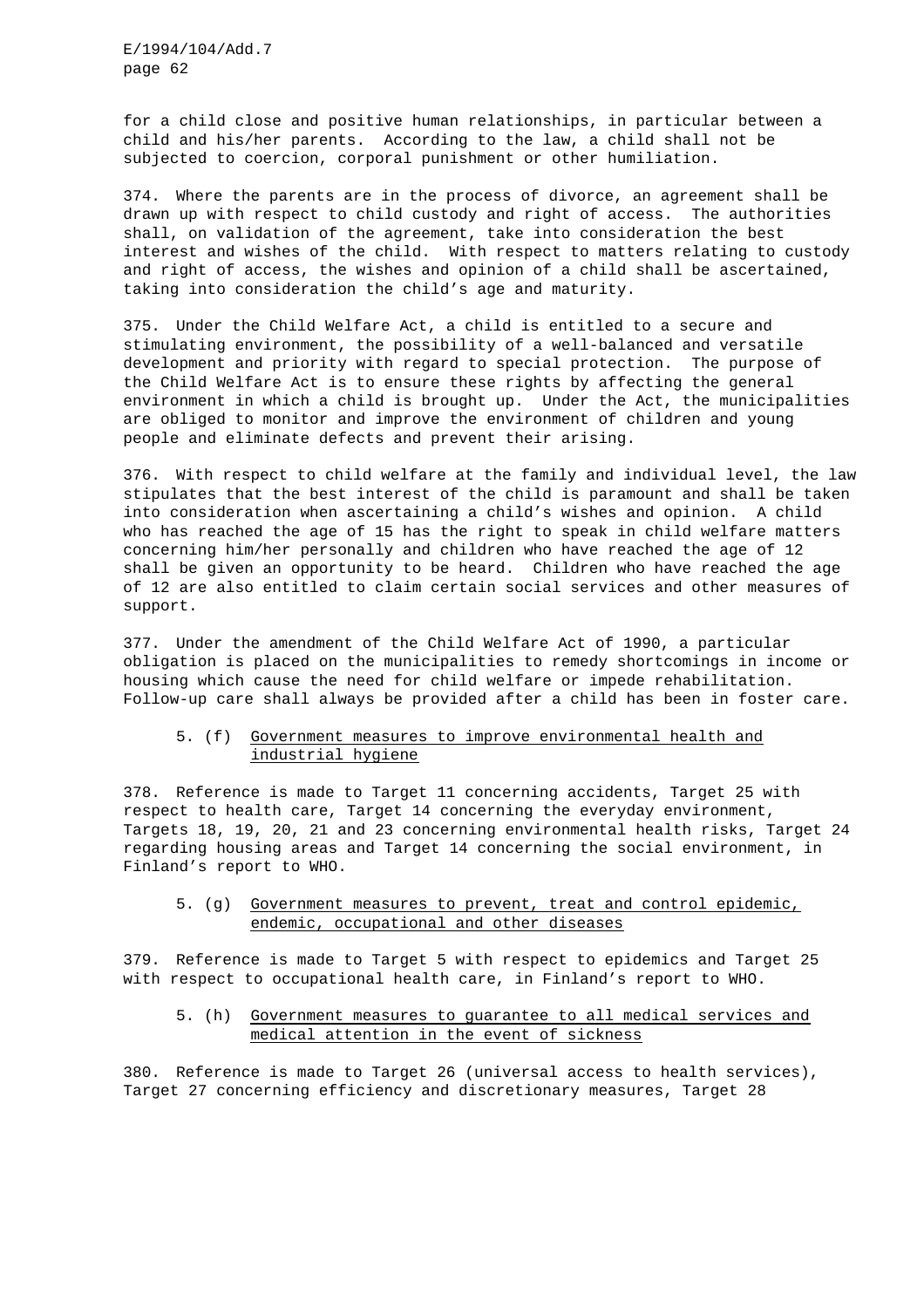regarding primary health care, Targets 29 concerning institutional care and 30 regarding long-term care, Target 4 concerning chronic illness, Target 7 with respect to children and young persons and Target 8 with respect to women, in Finland's report to WHO.

# 5. (i) Effects of the measures listed in subparagraphs (e) to (h) on the situation of the vulnerable and disadvantaged

381. Reference is made to Finland's report to WHO and the report submitted by the Government of Finland on the rights of the child.

6. Government measures taken to ensure that rising costs of health care for the aged do not lead to the infringements of these persons' right to health

382. Reference is made to Target 30 concerning persons requiring long-term care, Target 29 concerning hospital care, Target 38 (ethical dimension of care) and Target 31 with respect to the quality of care, in Finland's report to WHO.

383. By means of the introduction of new modes of operation and the improvement of the service structure, the population is guaranteed the provision of high quality and reasonably priced health care services in as home-like an environment as possible, in spite of the clear proportional increase in the elderly population. Such projects include: regional population-based responsibility, improvement of the service structure and associated training reform measures, cooperation and integration of social welfare and health care, reform of the content and structure of the training of health care professionals, home care support projects and the development of treatment technology.

# 7. Government measures to maximize community participation in the planning, organization, operation and control of primary health care

384. By law, the municipalities are responsible for the provision of health services in Finland. The municipal officials, elected by the residents in democratic elections, decide on the composition of health services, the mode of provision and extent of service coverage in the municipalities. The decisions of the municipal administration can be influenced by information provided by various organizations representing, for example, patient groups, relatives and other interested parties.

385. Reference is made to Target 13 concerning systems for participation and Target 26 concerning municipal service obligation, neighbourhood services and population-based responsibility in Finland's report to WHO.

386. The new Social Welfare, Health Care Planning and State Contribution Act came into force on 1 January 1993. The law extended the role of the municipalities with regard to social and health policy (see Target 29, b-c in Finland's report to WHO for further detail). See Target 33 and Target 37 in Finland's report to WHO with regard to the role of non-governmental organizations (NGOs).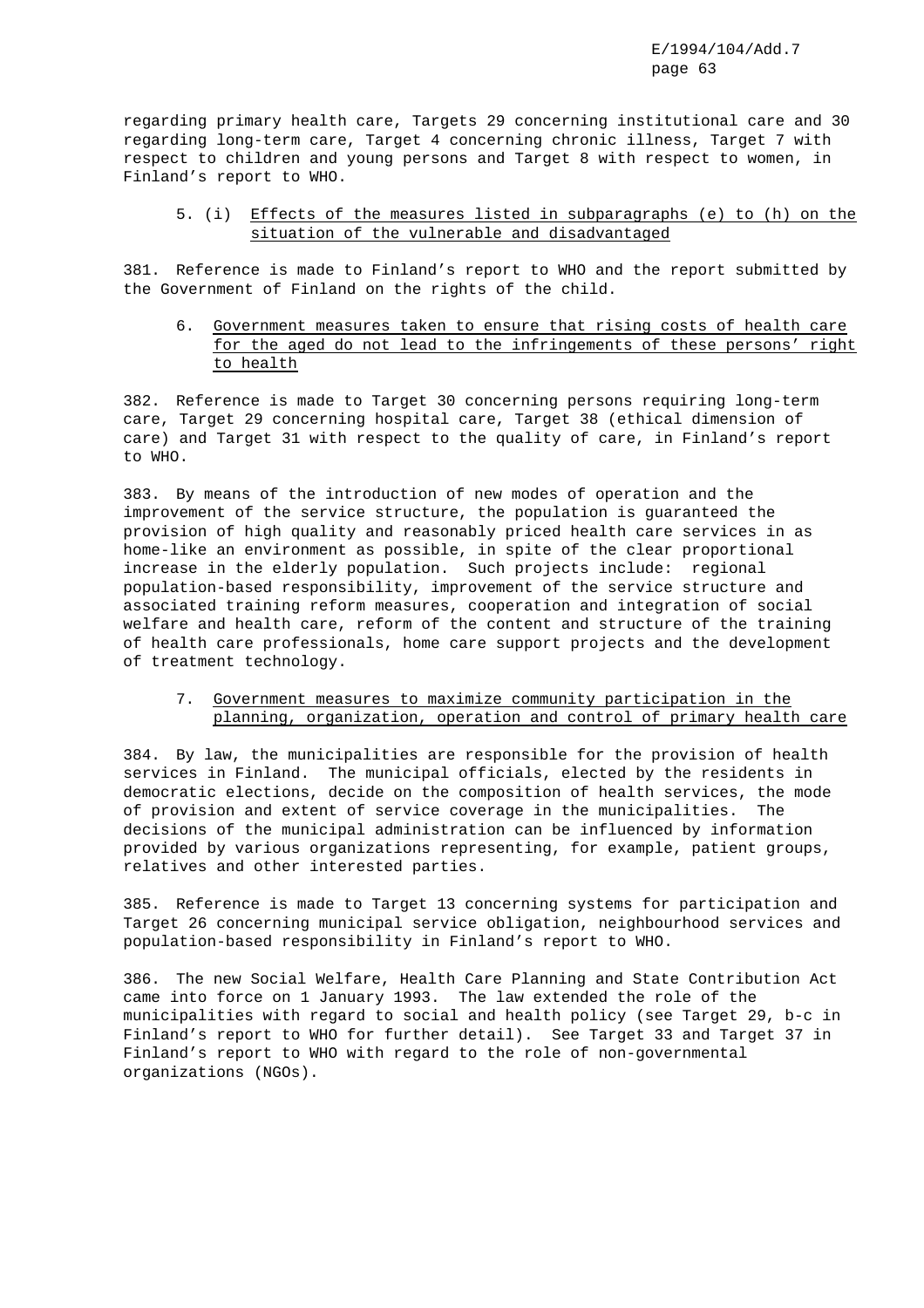387. The Act on Patients' Rights, which came into force on 1 March 1993, prescribes widely on the patient's right of self-determination in health care. For further information, see Target 28 and Target 30 in Finland's report to WHO.

# 8. Measures taken to provide education concerning prevailing health problems and the measures for preventing and controlling them

388. The starting point for the training system of health care professionals and training content has been diseases endemic to Finland and the changes which have taken place in them, operation of the health services system, and the health service requirements of the population. Changes which have taken place in these and their significance for training have been taken into consideration by emphasizing the practical aspect of the training and by providing the training in those units where students encounter, learn to treat and prevent the most crucial health problems. Reference is made to Targets 2, 31 and 36 in Finland's report to WHO.

# 9. The role of international assistance

389. Finland has been a so-called pioneer country for the WHO programme "Health for All by the Year 2000", and has participated in multilateral international cooperation as both a provider and recipient of information. In 1991, WHO made an appraisal of health policy on the basis of Finland's Health for All by the Year 2000 programme. On the basis of this evaluation, certain objectives of the programme have been adjusted.

390. Reference is made to Target 33 in the report to WHO.

# Article 13

391. Reference is made to the second periodic report (E/1990/7/Add.1). Since the submission of that second periodic report in 1990, no significant changes have taken place with regard to the application of articles 13 to 15. For a more complete survey of the development of Finnish education, reference is made to the reports sent every two years to the International Bureau of Education, the most recent one being Development in Finland 1994 (appendix 33).

392. In the government proposal on the reform of fundamental rights, it is proposed that the present provisions governing instruction and education be brought together in one section (sect. 13). The first subsection would guarantee basic education free of charge. This would correspond to the provision in the Constitution at present in force (sect. 80.2). Education free of charge presupposes that not only instruction but also essential teaching aids such as textbooks must be free of charge. Subsection 2 would include a provision that the public authorities should guarantee equal access to instruction in accordance with ability and special needs, as well as the opportunity for self-improvement irrespective of means. From the individual's standpoint, this entitlement means the recognition of the principle of lifelong education. In addition to instruction, the individual's access to